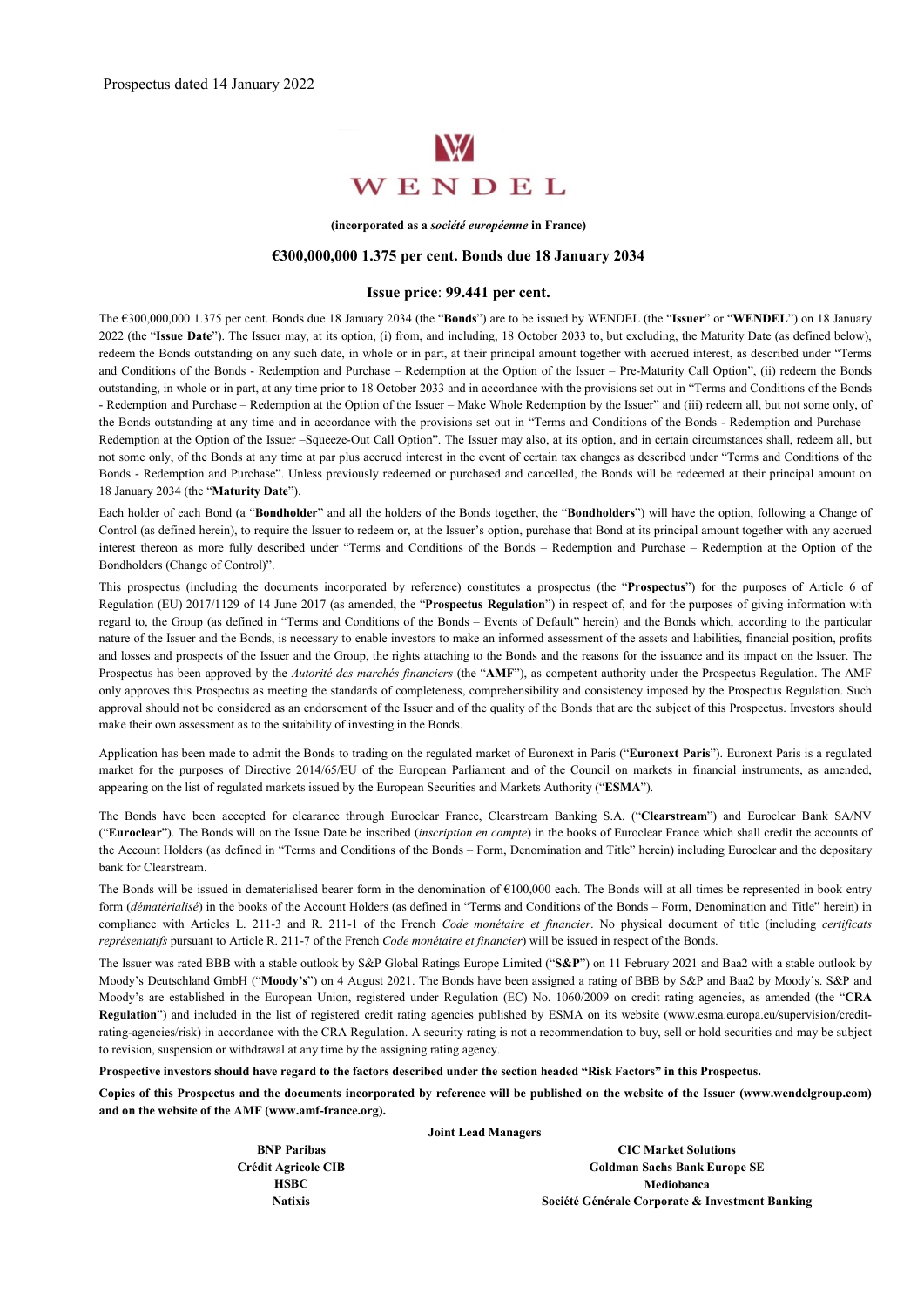*This Prospectus does not constitute an offer of, or an invitation by or on behalf of, the Issuer or the Joint Lead Managers (as defined in "Subscription and Sale" below) to subscribe or purchase any of the Bonds. The distribution of this Prospectus and the offering of the Bonds in certain jurisdictions may be restricted by law. Persons into whose possession this Prospectus comes are required by the Issuer and the Joint Lead Managers to inform themselves about and to observe any such restrictions.*

*For a description of further restrictions on offers and sales of Bonds and the distribution of this Prospectus, see "Subscription and Sale" below.*

*No person is or has been authorised to give any information or to make any representations other than those contained in this Prospectus and, if given or made, such information or representations must not be relied upon as having been authorised by, or on behalf of, the Issuer or the Joint Lead Managers.*

*Neither the delivery of this Prospectus nor any sale made in connection herewith shall, under any circumstances, create any implication that there has been no change in the affairs of the Issuer or the Group (as defined in Condition 9 of the Terms and Conditions), since the date hereof or the date upon which this Prospectus has been most recently amended or supplemented or that there has been no adverse change in the financial position of the Issuer since the date hereof or the date upon which this Prospectus has been most recently amended or supplemented or that the information contained in it or any other information supplied in connection with the Bonds is correct as of any time subsequent to the date on which it is supplied or, if different, the date indicated in the document containing the same.*

*The Joint Lead Managers have not separately verified the information contained herein. To the fullest extent permitted by law, the Joint Lead Managers accept no responsibility whatsoever for the information contained or incorporated by reference in this Prospectus or any other information provided by the Issuer in connection with the Bonds or their distribution or for any other statement, made or purported to be made by the Joint Lead Managers or on their behalf in connection with the Issuer or the issue and offering of the Bonds. The Joint Lead Managers accordingly disclaim all and any liability whether arising in tort or contract or otherwise (save as referred to above) which they might otherwise have in respect of this Prospectus or any such information or statement.* 

*Neither this Prospectus nor any other information supplied in connection with the Bonds or their distribution is intended to provide the basis of any credit or other evaluation or should be considered as a recommendation by the Issuer or the Joint Lead Managers that any recipient of this Prospectus or any other information supplied in connection with the Bonds or their distribution should purchase any of the Bonds. Each investor contemplating subscribing or purchasing Bonds should make its own independent investigation of the financial condition and affairs, and its own appraisal of the creditworthiness, of the Issuer or the Group.*

*PROHIBITION OF SALES TO EEA RETAIL INVESTORS – The Bonds are not intended to be offered, sold or otherwise made available to and should not be offered, sold or otherwise made available to any retail investor in the European Economic Area (the "EEA"). For these purposes, a retail investor means a person who is one (or more) of: (i) a retail client as defined in point (11) of Article 4(1) of Directive 2014/65/EU (as amended "MiFID II"); or (ii) a customer within the meaning of Directive (EU) 2016/97, as amended, where that customer would not qualify as a professional client as defined in point (10) of Article 4(1) of MiFID II. Consequently, no key information document required by Regulation (EU) No 1286/2014, as amended (as amended, the "PRIIPs Regulation") for offering or selling the Bonds or otherwise making them available to retail investors in the EEA has been prepared and therefore offering or selling the Bonds or otherwise making them available to any retail investor in the EEA may be unlawful under the PRIIPs Regulation.*

*PROHIBITION OF SALES TO UK RETAIL INVESTORS – The Bonds are not intended to be offered, sold or otherwise made available to and should not be offered, sold or otherwise made available to any retail investor in the United Kingdom (the "UK"). For these purposes, a retail investor means a person who is one (or more) of:*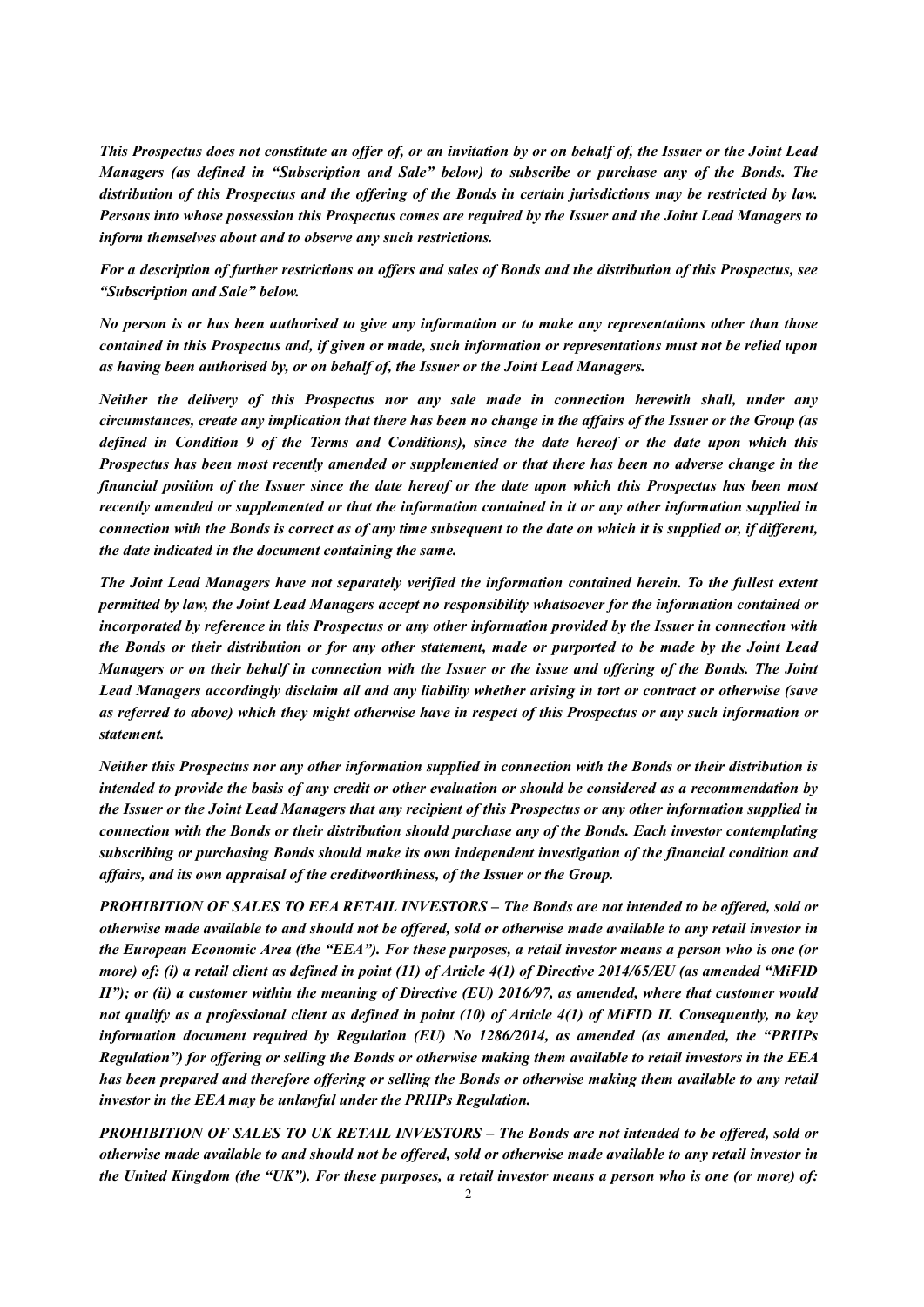*(i) a retail client, as defined in point (8) of Article 2 of Regulation (EU) No 2017/565 as it forms part of UK domestic law by virtue of the European Union (Withdrawal) Act 2018 ("EUWA"); or (ii) a customer within the meaning of the provisions of the Financial Services and Markets Act 2000, as amended ("FSMA") and any rules or regulations made under the FSMA to implement Directive (EU) 2016/97, where that customer would not qualify as a professional client, as defined in point (8) of Article 2(1) of Regulation (EU) No 600/2014 as it forms part of UK domestic law by virtue of the EUWA. Consequently, no key information document required by Regulation (EU) No. 1286/2014, as amended, as it forms part of UK domestic law by virtue of the EUWA (the "UK PRIIPs Regulation") for offering or selling the Bonds or otherwise making them available to retail investors in the UK has been prepared and therefore offering or selling the Bonds or otherwise making them available to any retail investor in the UK may be unlawful under the UK PRIIPs Regulation.*

*MIFID II product governance / Professional investors and eligible counterparties only target market – Solely for the purposes of each manufacturer's product approval process, the target market assessment in respect of the Bonds, taking into account the five (5) categories referred to in item 18 of the Guidelines published by the European Securities and Markets Authority ("ESMA") on 5 February 2018, has led to the conclusion that: (i) the target market for the Bonds is eligible counterparties and professional clients only, each as defined in MiFID II; and (ii) all channels for distribution of the Bonds to eligible counterparties and professional clients are appropriate. Any person subsequently offering, selling or recommending the Bonds (a "distributor") should take into consideration the manufacturers' target market assessment; however, a distributor subject to MiFID II is responsible for undertaking its own target market assessment in respect of the Bonds (by either adopting or refining the manufacturers' target market assessment) and determining appropriate distribution channels.*

*The Bonds have not been and will not be registered under the United States Securities Act of 1933, as amended (the "Securities Act"). Subject to certain exceptions, the Bonds may not be offered or sold within the United States or to, or for the account or benefit of, U.S. persons (as defined in Regulation S under the Securities Act). For a further description of certain restrictions on the offering and sale of the Bonds and on distribution of this document, see "Subscription and Sale" below.*

*This Prospectus may not be used for any purposes other than those for which it has been published.*

*This Prospectus is to be read in conjunction with all the documents which are incorporated herein by reference (see "Documents Incorporated by Reference").*

# *The Bonds may not be a suitable investment for all investors*

*Each potential investor in the Bonds must determine the suitability of that investment in light of its own circumstances. In particular, each potential investor should:* 

- *(i) have sufficient knowledge and experience to make a meaningful evaluation of the Bonds, the merits and risks of investing in the Bonds and the information contained or incorporated by reference in this Prospectus or any applicable supplement;*
- *(ii) have access to, and knowledge of, appropriate analytical tools to evaluate, in the context of its particular financial situation, an investment in the Bonds and the impact such investment will have on its overall investment portfolio;*
- *(iii) have sufficient financial resources and liquidity to bear all of the risks of an investment in the Bonds, including where the currency for principal or interest payments is different from the potential investor's currency;*
- *(iv) understand thoroughly the terms of the Bonds and be familiar with the behaviour of any relevant indices and financial markets;*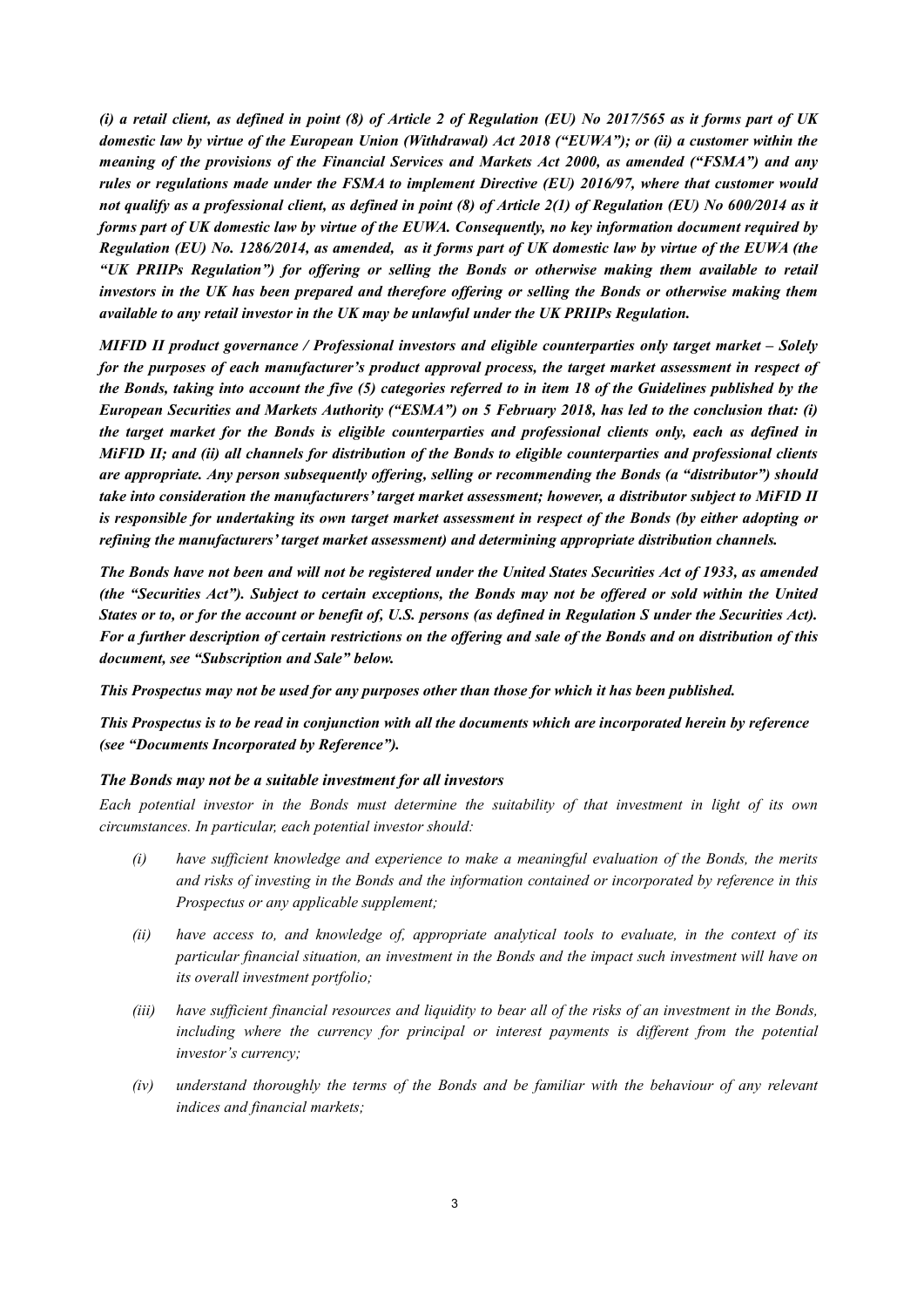- *(v) be able to evaluate (either alone or with the help of a financial adviser) possible scenarios for economic, interest rate and other factors that may affect its investment and its ability to bear the applicable risks; and*
- *(vi) consult their legal advisers in relation to possible legal, tax, accounting, regulatory and related aspects of any investment in the Bonds.*

### *Legal investment considerations may restrict certain investments*

*The investment activities of certain investors are subject to legal investment laws and regulations, or review or regulation by certain authorities. Each potential investor should consult its legal advisers to determine whether and to what extent (1) the Bonds are legal investments for it, (2) the Bonds can be used as collateral for various types of borrowing and (3) other restrictions apply to its purchase, sale or pledge of any Bonds. Financial institutions should consult their legal advisers or the appropriate regulators to determine the appropriate treatment of the Bonds under any applicable risk-based capital or similar rules.*

### *Taxation Considerations*

*Potential purchasers and sellers of the Bonds should be aware that they may be required to pay taxes or other documentary charges or duties in accordance with the laws and practices of the country where the Bonds are transferred or other jurisdictions. Potential investors are advised not to rely upon the tax summaries contained in this Prospectus but to ask for their own tax adviser's advice on their individual taxation with respect to the acquisition, holding, sale and redemption of the Bonds. Only these advisers are in a position to duly consider the specific situation of the potential investor.*

*A number of Member States of the European Union are currently negotiating to introduce a financial transactions tax ("FTT") in the scope of which transactions in the Bonds may fall. The scope of any such tax is still uncertain as well as any potential timing of implementation. If the currently discussed text or any similar tax is adopted, transactions in the Bonds would be subject to higher costs, and the liquidity of the market for the Bonds may be diminished. Prospective holders of the Bonds are advised to seek their own professional advice in relation to the FTT.*

*Each prospective investor should consult its own advisers as to legal, tax and related aspects of an investment in the Bonds.*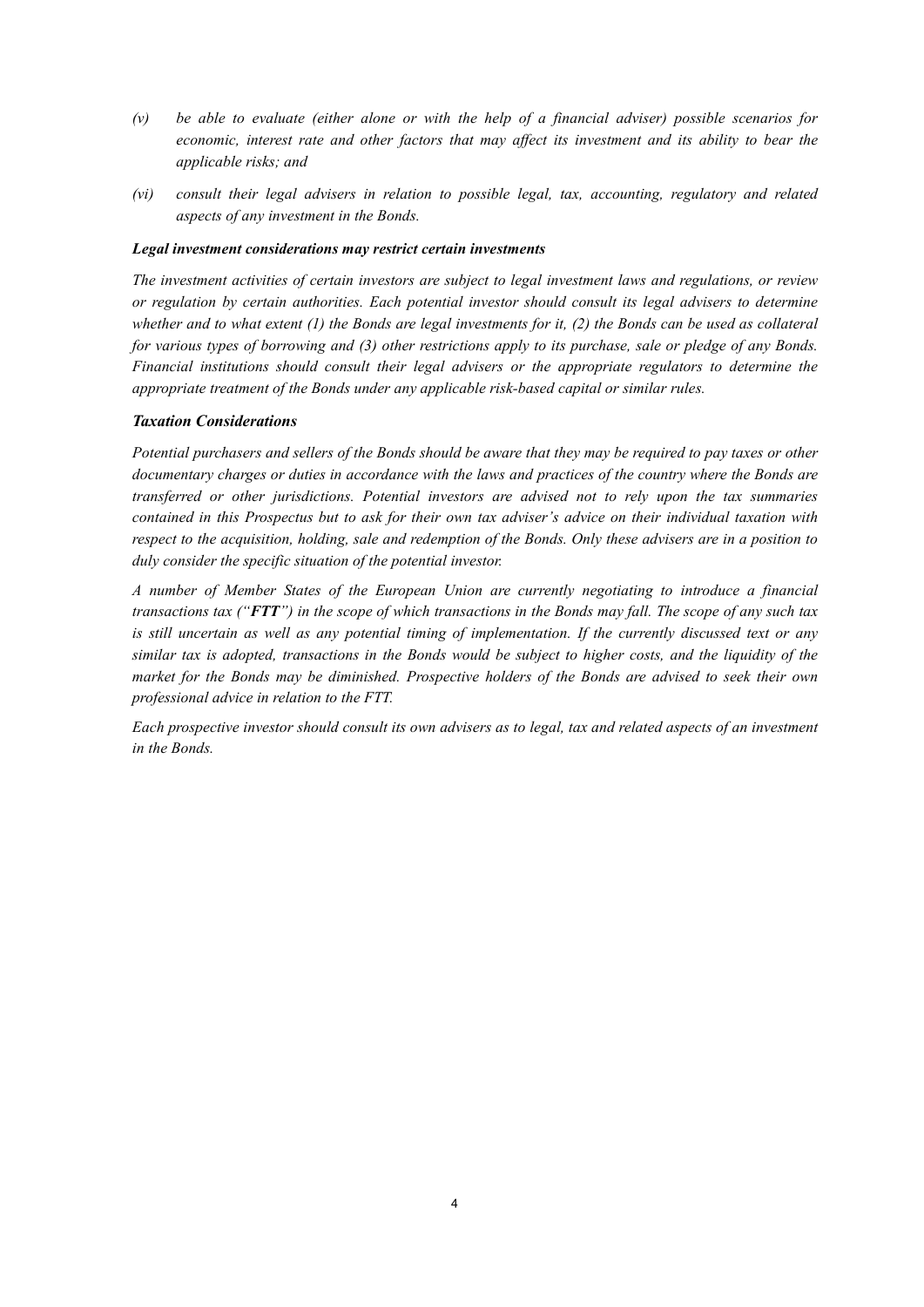# **TABLE OF CONTENTS**

| Page |
|------|
|      |
|      |
|      |
|      |
|      |
|      |
|      |
|      |
|      |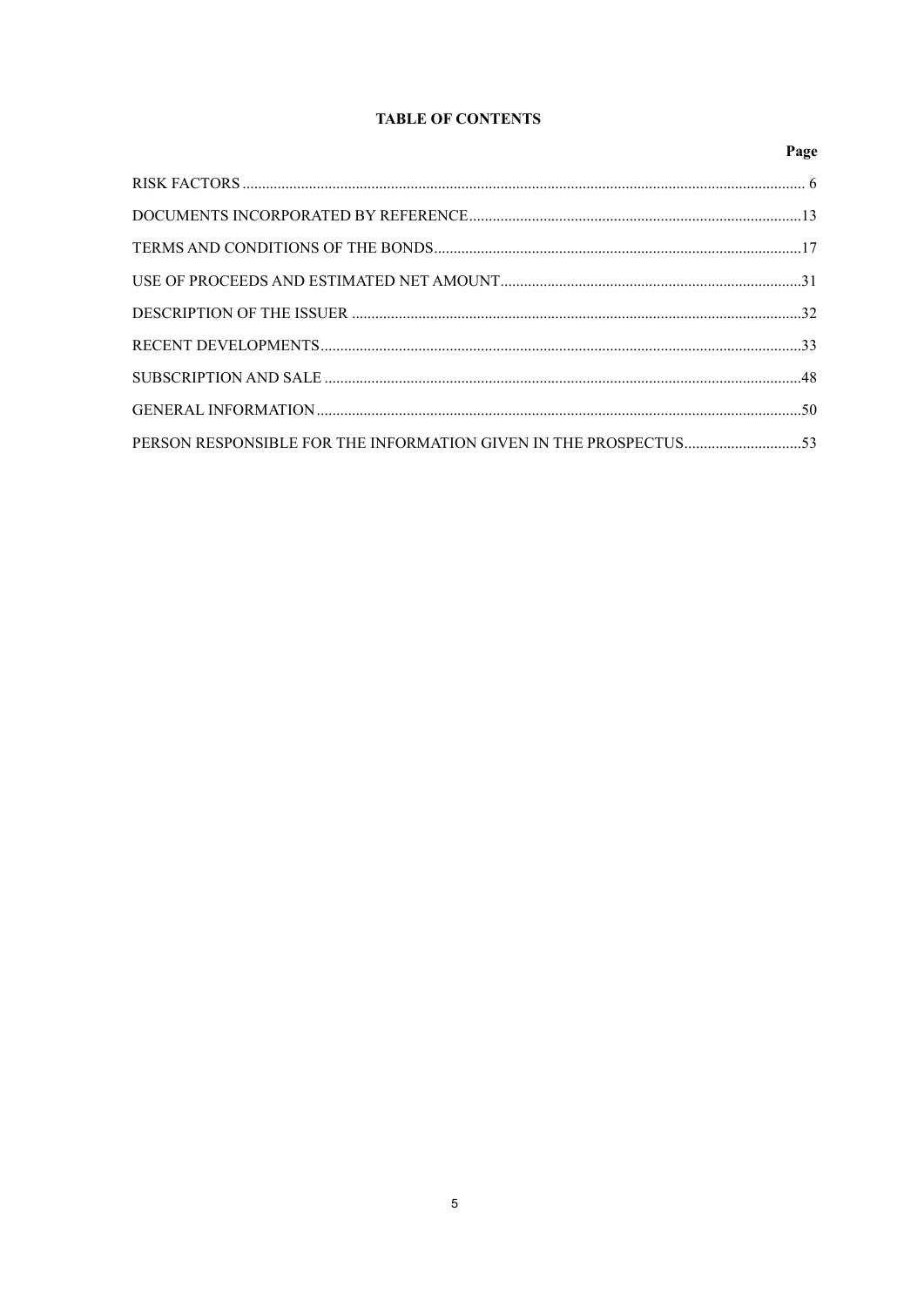# **RISK FACTORS**

<span id="page-5-0"></span>*The following are certain risk factors specific to the Issuer and the Bonds and which are material for taking an informed investment decision, of which prospective investors should be aware. Prior to making an investment decision, prospective investors should consider carefully all the information set out and incorporated by reference in this Prospectus, including in particular the risk factors detailed below, and consult with their own financial and legal advisors as to the risks entailed by an investment in the Bonds. The following statements are not exhaustive. All of these factors are contingencies which may or may not occur. In addition, investors should be aware that the risks described may be combined and thus interrelated with one another. Prospective investors should make their own independent evaluations of all risk factors and should also read the detailed information set out elsewhere in this Prospectus.* 

*In each sub-category below the Issuer sets out first the most material risks, in its assessment, taking into account the expected magnitude of their negative impact and the probability of their occurrence.*

### **I. Risks relating to the Issuer**

The risks relating to the Issuer are set out on pages 138 to 145 in the 2020 *Document d'Enregistrement Universel* (as defined in "Documents Incorporated by Reference") and on pages 28 to 35 in the 2021 *Rapport Financier Semestriel* (as defined in "Documents Incorporated by Reference") incorporated by reference herein.

### **II. Risks relating to the Bonds**

### **A. Legal risks relating to the Bonds**

### *French insolvency law*

As a *société européenne* incorporated in France and having its interests in France, French insolvency laws could apply to the Issuer. Under French insolvency laws, in the case of the opening in France of an accelerated preservation procedure (*procédure de sauvegarde accélérée*) or a preservation procedure (*procédure de sauvegarde*) or a judicial reorganisation procedure (*procédure de redressement judiciaire*) or a judicial liquidation procedure (*procédure de liquidation judiciaire*) in respect of the Issuer, creditors of the Issuer (including Bondholders) must file their proof of claims with the creditors' representative or liquidator, as the case may be, within two months (or within four months in the case of creditors domiciled outside metropolitan France) of the publication of the opening judgment of the procedure in the BODACC (*Bulletin officiel des annonces civiles et commerciales*).

As part of a preservation procedure or a judicial reorganisation procedure, the affected parties (i.e., creditors and equity holders whose rights are affected by the proposed restructuring plan) may be grouped into classes of affected parties reflecting sufficient commonality of economic interest based on objective verifiable criteria (the establishment of creditors classes is not mandatory under certain thresholds (see below) applicable to the debtor company and its subsidiaries). As part of an accelerated preservation procedure, the establishment of affected parties' classes would however be mandatory.

Such class of affected parties shall be set up when the debtor company reaches, at the date of the application for the opening of proceedings, one of the following thresholds: (i) 250 employees and a net turnover of 20 million euros or (ii) a net turnover of 40 million euros.

The allocation of affected parties among classes is carried out by the court-appointed judicial administrator. In this context and should they be directly affected by the proposed restructuring plan, the Bondolders would therefore be members of class of affected parties (the "**Relevant Class of Affected Parties**") divided into one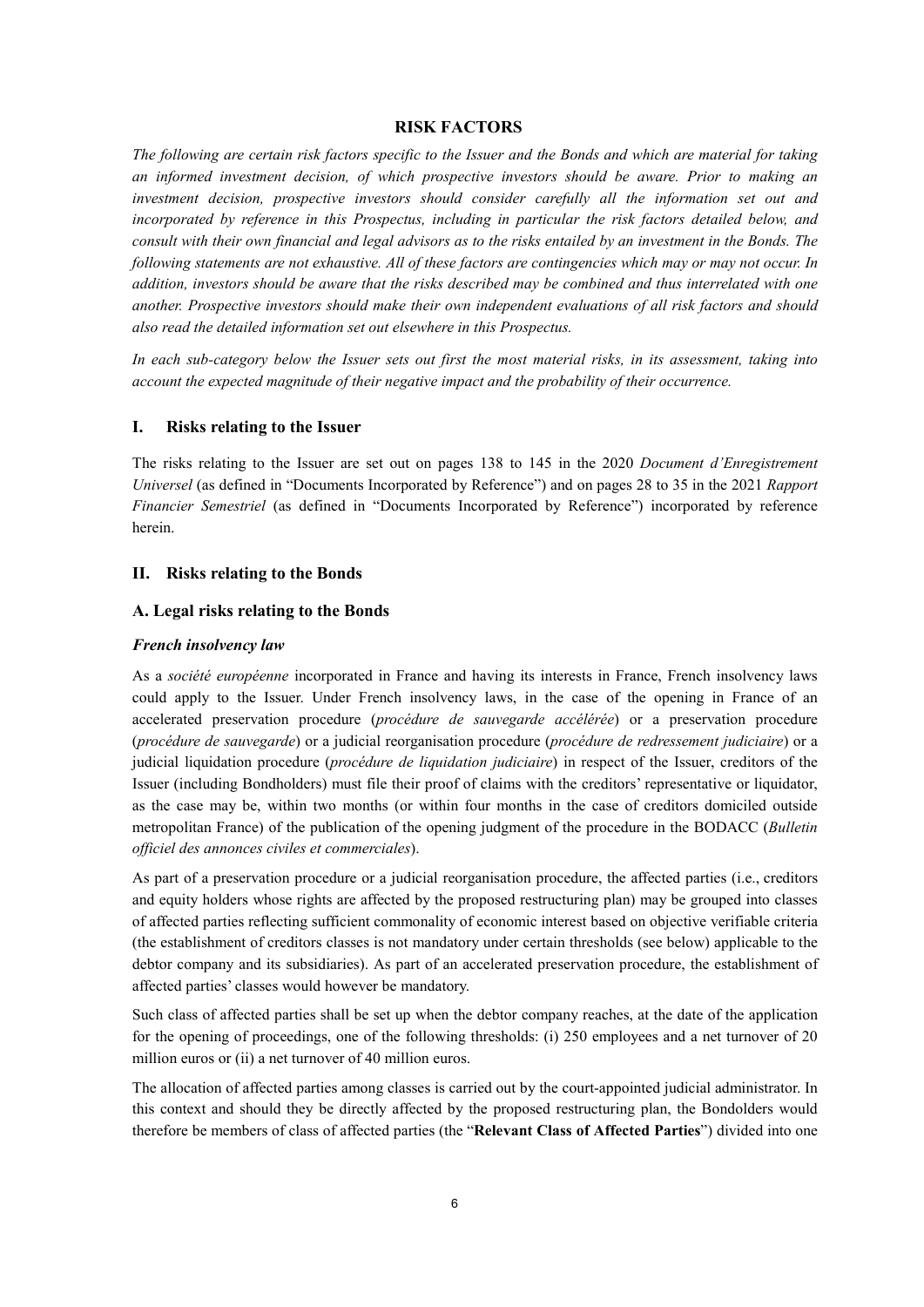or more Relevant Class of Affected Parties depending on the Bonds, potentially along with other affected parties.

In addition, Bondholders should be aware that the receiver (*administrateur judiciaire*) is required to comply with subordination agreements entered into by a Bondholder when allocating affected parties into classes. The receiver must disclose the method of allocation of affected parties into classes and the computation of voting rights thereof and the interested Bondholder may dispute the same before the relevant procedure's supervisory judge (*juge commissaire*).

The Relevant Class of Affected Parties will deliberate on the draft safeguard plan (*projet de plan de sauvegarde*), the draft accelerated safeguard plan (*projet de plan de sauvegarde accélérée*) or the draft judicial reorganisation plan (*projet de plan de redressement*), as applicable, and may further agree to:

- increase the liabilities (*charges*) of the relevant affected parties (including the Bondholders) by rescheduling due payments and/or partially or totally writing off claims;
- a differentiated treatment between affected parties as appropriate under the circumstances; and/or
- convert debt claims (including the Bonds) into shares or securities that give or may give right to share capital.

The Bondholders will have a period of at least 15 days to vote between (i) the date of sending the convening letters or the insertion in a support authorised to receive legal notices and (ii) the date of the vote.

Each Bondholder has the right, during the 10 days preceding the vote, to examine the plan themselves or through a proxy.

The Relevant Class of Affected Parties would vote on the proposed plan at a two-third majority (calculated as a proportion of the relevant claims or rights held by affected parties of the Relevant Class of Affected Parties expressing a vote).

However, a restructuring plan may be also adopted despite the negative vote of the Relevant Class of Affected Parties on the proposed plan through the court-imposed cross-class cram-down mechanism.

In order for the court to impose a cross-class cram-down, various conditions must be met, including the following conditions:

- (i) the debtor has consented to the cross-class cram-down if the plan has been submitted as part of an accelerated preservation procedure or a preservation procedure. As part of a reorganisation procedure any affected party is entitled to request the application of the cross-class cram-down mechanism;
- (ii) the plan has been approved by a majority of classes (provided that at least one of those classes is a class of secured creditors or a class ranking senior to the class of ordinary unsecured creditors) or, failing that, by at least one class (other than a class of equity holders or any other class which is "out of the money");
- (iii) the "best interests of creditors" test is complied with (according to which any affected party which has voted against the plan should not be in a less favourable situation than it would have been in the event of a judicial liquidation, a disposal plan or a better alternative solution);
- (iv) the "absolute priority rule" is complied with (according to which the claims of a dissenting class must be fully discharged (by identical or equivalent means) when a junior class is entitled to a payment or retain an interest under the plan). The court may, however, waive this rule under certain conditions;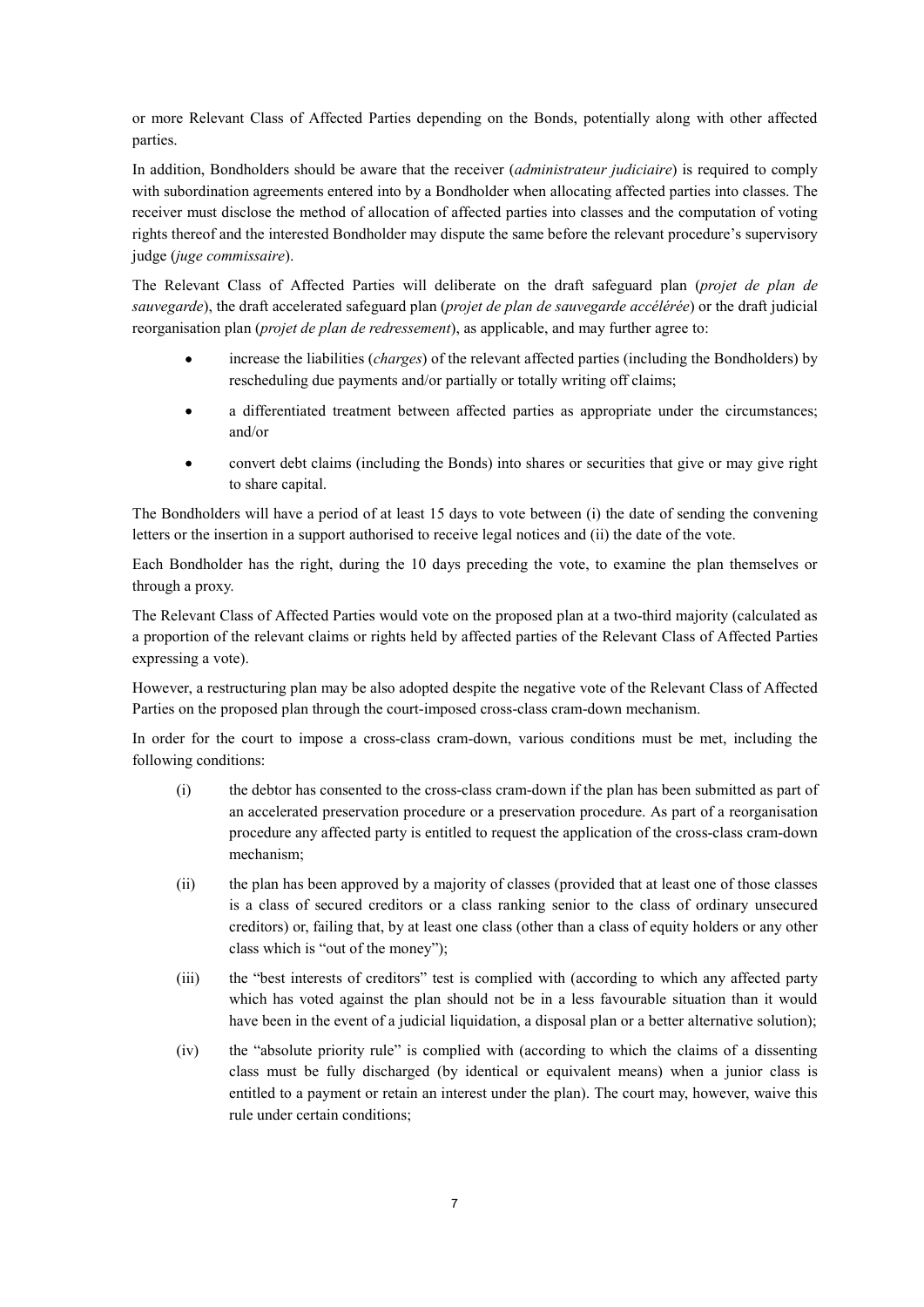- (v) affected parties benefit from an equal treatment and are treated in proportion to their claim or right;
- (vi) no class of affected parties is entitled under the plan to receive or retain more than the full amount of their claims or interest; and
- (vii) provided that new financings are necessary to the restructuration plan, these would not entail excessive harm to the interests of the affected parties.

In a judicial reorganization procedure, in the absence of the adoption of a plan through the classes' mechanism, creditors would be consulted individually on a plan proposal. As part of this individual consultation, the court has the possibility to impose a debt term out on dissenting creditors (including a Bondholder), which may up to 10 years.

For the avoidance of doubt, the Representation of the Bondholders provisions set out in Condition 12 (*Representation of the Bondholders*) of the Terms and Conditions of the Bonds in this Prospectus will not be applicable to the extent they are not in compliance with compulsory insolvency law provisions that apply in these circumstances. The procedures, as described above or as these may be amended, could have an adverse impact on Bondhodlers seeking repayment in the event that the Issuer or its subsidiaries were to be subject to French insolvency procedures.

The preventive and insolvency procedures in France are regulated by the provisions of the French *Code de commerce* as amended by ordinance n°2021-1193 dated 15 September 2021 and its implementation decree n°2021-1218 dated 23 September 2021, which is notably transposing directive (EU) 2019/1023 dated 20 June 2019 and is entering into force on  $1<sup>st</sup>$  October 2021. These provisions would govern the common rights, interests and representation of the Bondholders in this context. As a result, Bondholders should be aware that they would generally have limited ability to influence the outcome of an accelerated preservation (*procédure de sauvegarde accélérée*), a preservation (*procédure de sauvegarde*) or a judicial reorganisation procedure (*procédure de redressement judiciaire*) of the Issuer in France.

The commencement of preventive or insolvency procedures against the Issuer may have a material adverse effect on the market value of Bonds issued by the Issuer. Any decisions taken by the Relevant Class of Affected Parties or a class of creditor, as the case may be, could substantially impact the Bondholders and even cause them to lose all or part of their investment, should they not be able to recover amounts due to them from the Issuer.

### *Structural subordination due to holding company status*

The Issuer is a holding company. Investors will not have any direct claims on the cash flows or the assets of the Issuer's Subsidiaries, and such Subsidiaries have no obligation, contingent or otherwise, to pay amounts due under the Bonds or to make funds available to the Issuer for these payments. As a result Bondholders will only rely on the Issuer's cash flows or assets to obtain payment under the Bonds and, should the Issuer become insolvent, lose a substantial part of their investment in the Bonds.

Claims of the creditors of the Issuer's Subsidiaries have priority as to the assets of such Subsidiaries over the claims of the Issuer's creditors. Consequently, holders of the Bonds are in effect structurally subordinated on insolvency to the prior claims of the creditors of the Issuer's Subsidiaries.

### *Modification*

Condition 12 contains provisions for calling meetings of Bondholders and passing Written Resolutions of Bondholders to consider matters affecting their interests generally. These provisions permit defined majorities to bind all Bondholders including Bondholders who did not attend and vote at the relevant meeting, Bondholders who voted in a manner contrary to the majority and Bondholders who did not respond to, or rejected, the relevant Written Resolution.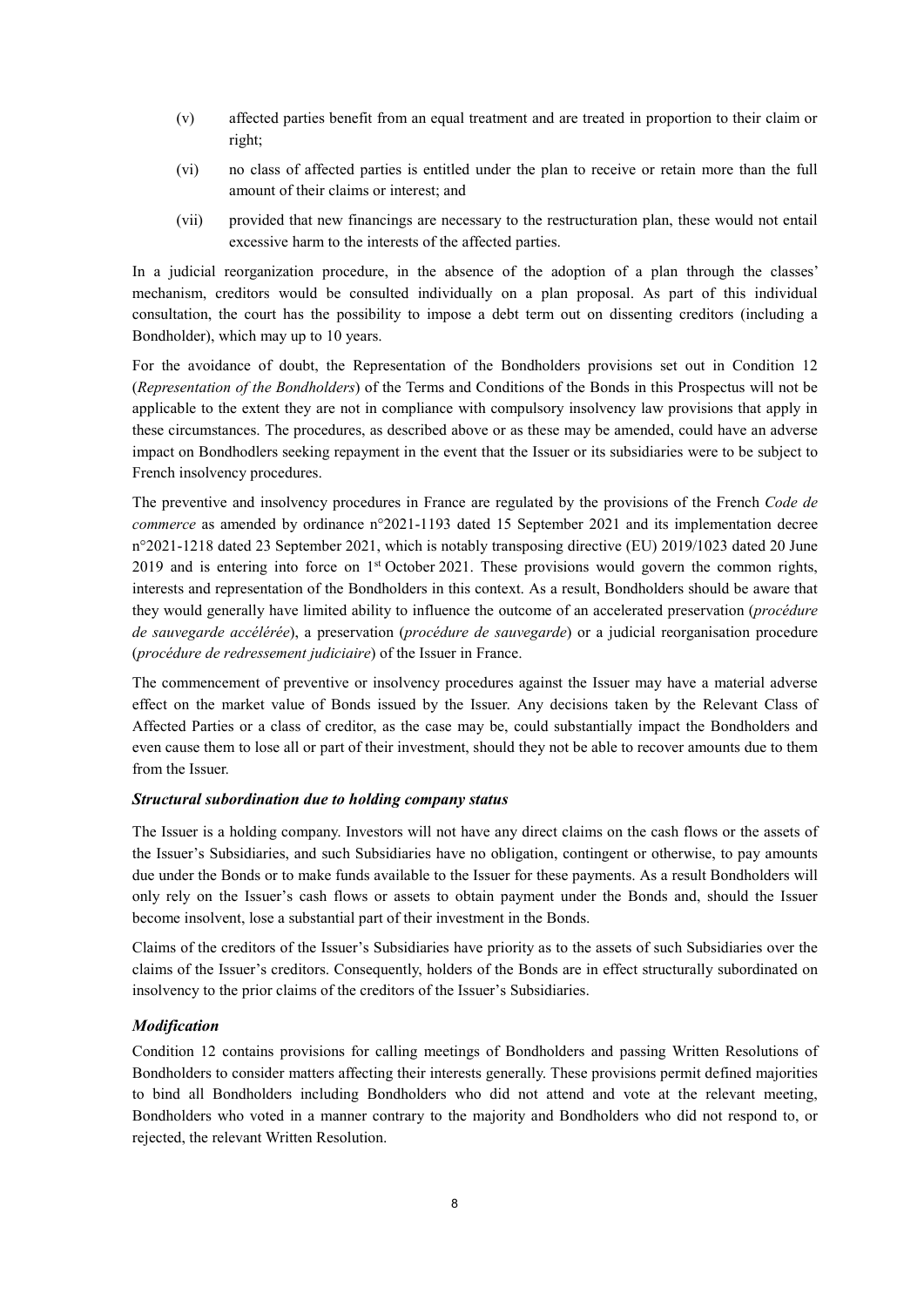The general meeting of Bondholders may, subject to the provisions set out in the Terms and Conditions of the Bonds, deliberate on any proposal relating to the modification of the Terms and Conditions of the Bonds, notably on any proposal, whether for arbitration or settlement, relating to rights in controversy or which were subject of judicial decisions. This may have a negative impact on the market value of the Bonds and hence investors may lose part of their investment.

# *Change of law*

The Terms and Conditions of the Bonds are based on French law in effect as at the date of this Prospectus. The impact of any possible judicial decision or change in French law or official application or interpretation of French law after the date of this Prospectus may not be anticipated. Any such decision or change in law could be unfavourable to the Bondholders' rights and may have a negative impact on the market value of the Bonds.

# **B. Risks related to the market**

# *Market value of the Bonds*

The Issuer is currently rated BBB with a stable outlook by S&P and Baa2 with a stable outlook by Moody's. The Bonds have been assigned a rating of BBB by S&P and Baa2 by Moody's. The rating assigned to the Bonds by the rating agency is based on the Issuer's financial situation, but takes into account other relevant structural features of the transaction, including, *inter alia*, the terms of the Bonds, and reflects only the views of the rating agency. The rating may not reflect the potential impact of all risks related to structure, market, additional factors discussed in this paragraph, and other factors that may affect the value of the Bonds. Any such rating may discontinue for any period of time or may be reviewed, revised, suspended or withdrawn entirely by the rating agency as a result of changes in or unavailability of information or if, in the rating agency's judgement, circumstances so warrant. Any adverse change in an applicable credit rating could adversely affect the market value for the Bonds.

Application has been made to Euronext Paris for the Bonds to be admitted to trading on the regulated market of Euronext Paris. Therefore, the market value of the Bonds will be affected by the creditworthiness of the Issuer and a number of additional factors.

The value of the Bonds depends on a number of interrelated factors, including economic, financial and political events in France or elsewhere, including factors affecting capital markets generally and the stock exchanges on which such Bonds are traded. The price at which a holder of such Bonds will be able to sell such Bonds prior to maturity may be at a discount, which could be substantial, from the issue price or the purchase price paid by such purchaser.

# *The secondary market generally*

An established trading market in the Bonds may never develop or if a secondary market does develop, it may not be very liquid. Although application has been made to Euronext Paris for the Bonds to be admitted to trading on the regulated market of Euronext Paris, the Bonds may not be admitted or an active market may not develop. Therefore, investors may not be able to sell their Bonds in the secondary market (in which case the market or trading price and liquidity may be adversely affected) or may not be able to sell their Bonds at prices that will provide them with a yield comparable to similar investments that have a developed secondary market.

# *Exchange rate risks and exchange controls*

The Issuer will pay principal and interest on the Bonds in euro. This presents certain risks relating to currency conversions if an investor's financial activities are denominated principally in a currency or currency unit (the "**Investor's Currency**") other than euro. These include the risk that exchange rates may change significantly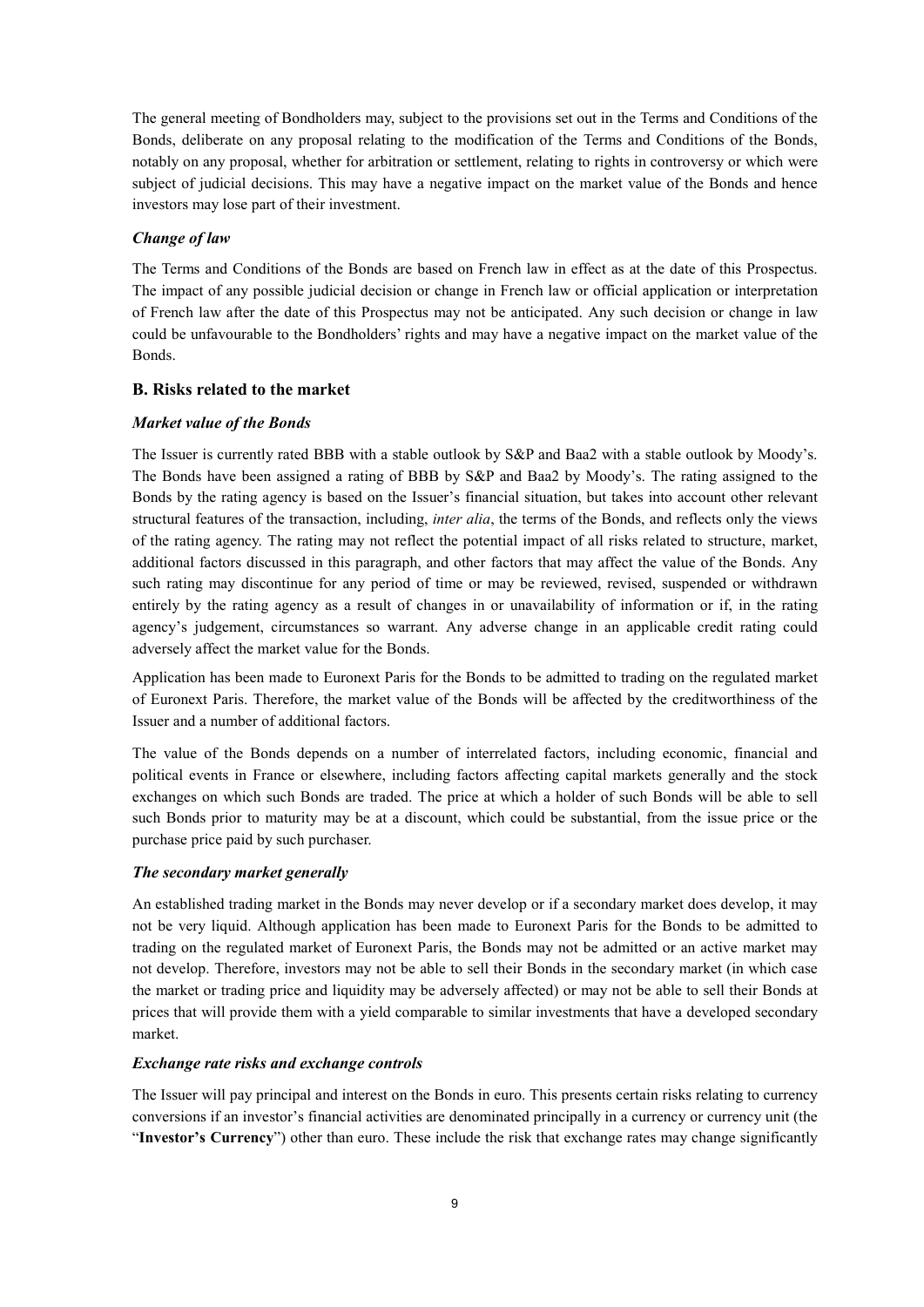(including changes due to devaluation of the euro or revaluation of the Investor's Currency) and the risk that authorities with jurisdiction over the Investor's Currency may impose or modify exchange controls. An appreciation in the value of the Investor's Currency relative to the euro would decrease (i) the Investor's Currency-equivalent yield on the Bonds, (ii) the Investor's Currency-equivalent value of the principal payable on the Bonds and (iii) the Investor's Currency-equivalent market value of the Bonds.

Government and monetary authorities may impose (as some have done in the past) exchange controls that could adversely affect an applicable exchange rate. As a result, investors may receive less interest or principal than expected, or no interest or principal.

# **C. Risks relating to the particular structure of the Bonds**

# *Credit Risk of the Issuer*

As provided in Condition 2, the obligations of the Issuer in respect of the Bonds constitute direct, unconditional and (subject to the provisions of Condition 3) unsecured and unsubordinated obligations of the Issuer. However, an investment in the Bonds involves taking credit risk on the Issuer. If the credit worthiness of the Issuer deteriorates, it may not be able to fulfil all or part of its payment obligations under the Bonds, and investors may lose all or part of their investment which could materially and negatively impact the Bondholders.

# *The Bonds may be redeemed prior to maturity*

In the event that the Issuer would be obliged to increase the amounts payable in respect of any Bonds in accordance with Condition 7 due to any withholding or deduction for or on account of any present or future taxes, duties or assessments of whatever nature imposed or levied by or on behalf of the Republic of France or any political subdivision thereof or any authority therein or thereof having power to tax, the Issuer may, and in certain circumstances shall be required to, redeem all, but not some only, of the outstanding Bonds in accordance with Conditions 6(2) or 6(3).

In addition, the Issuer has the option to redeem all or any of the outstanding Bonds, (i) as provided in Condition 6(4)(b), at its option, at any time prior to 18 October 2033 by exercise of the Make Whole Redemption or (ii) as provided in Condition 6(4)(a), at its option, from and including 18 October 2033 to but excluding the Maturity Date by exercise of the Pre-Maturity Call Option.

Moreover, if 75 per cent. or more in nominal amount of the Bonds then outstanding have been redeemed and as described below, the Issuer shall be entitled to redeem all such remaining outstanding Bonds in accordance with Condition  $6(4)(c)$ .

The Issuer may choose to redeem the Bonds at times when prevailing interest rates may be relatively low. In circumstances where the Issuer may exercise its redemption option, if the market interest rates decrease, the risk to Bondholders that the Issuer will exercise its right of early redemption increases. As a consequence, the yields received upon such early redemption may be lower than expected, and the amount at which the Bonds are redeemed may be lower than the purchase price paid for such Bonds by the Bondholder where the purchase price was above par and/or lower than the then prevailing market price of the Bonds.

During the period when the Issuer may elect to redeem the Bonds, the market value of the Bonds generally will not rise substantially above the price at which they can be redeemed. This also may be true prior to any redemption period.

In the event the Issuer redeems the Bonds as provided in Condition 6, an investor generally may not be able to reinvest the redemption proceeds at an effective interest rate as high as the interest rate on the Bonds being redeemed and may only be able to do so at a significantly lower rate.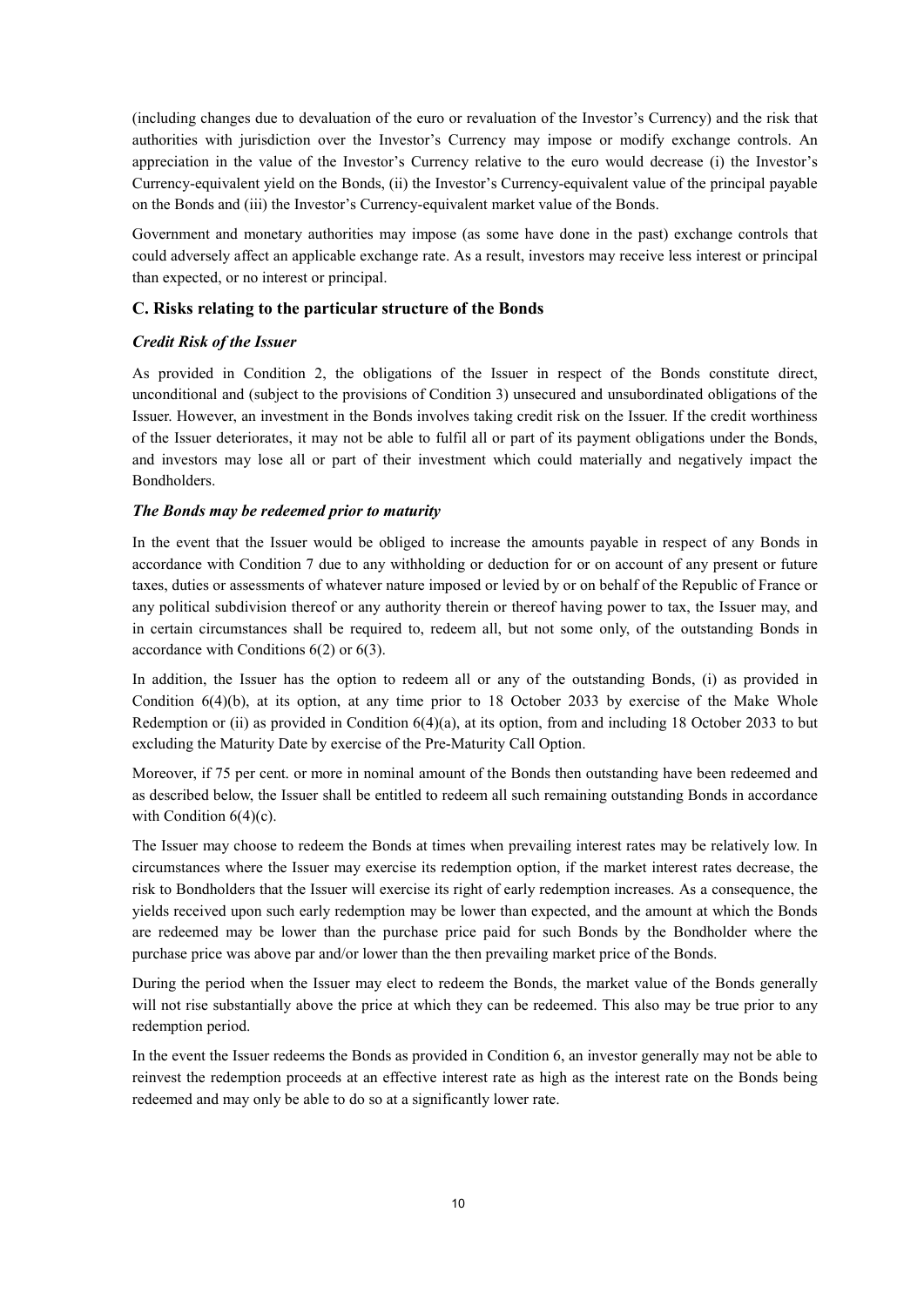If the Issuer exercises its option pursuant to Condition 6(4) to redeem less than all the outstanding Bonds on any day such redemption shall be effected by reducing the principal amount of all of the Bonds in proportion to the aggregate nominal amount of the Bonds so redeemed on such day and any trading market in respect of these Bonds which have not been redeemed may become illiquid, which may have a significant negative impact on the Bondholders.

# *Exercise of put option in respect of certain Bonds may affect the liquidity of the Bonds in respect of which such put option is not exercised*

In the event of a Put Event occurs, in accordance with the provisions of Condition 6(5), each Bondholder will have the option to require the Issuer to redeem or, at the Issuer's option, purchase that Bond. Depending on the number of Bonds in respect of which the put option provided in Condition 6(5) is exercised, any trading market in respect of those Bonds in respect of which such put option is not exercised may become illiquid. Therefore, investors in the Bonds not having exercised their redemption right may not be able to sell their Bonds on the market and may have to wait until the Maturity Date to obtain redemption of their investments in the Bonds, which may have a considerable negative impact on the Bondholders and reduce the profits anticipated by the investors at the time of the issue.

# *Purchases by the Issuer in the open market or otherwise (including by tender offer) in respect of certain Bonds may affect the liquidity of the Bonds which have not been so purchased*

In accordance with the provisions of Condition 6(6), the Issuer, or any of its Subsidiaries, may at any time purchase Bonds for cash consideration or otherwise (including, without limitation, by means of exchange) in the open market or otherwise, at any price and on any conditions, subject to compliance with any applicable laws. Depending on the number of Bonds purchased by the Issuer, or any of its Subsidiaries, as provided in Condition 6(6), any trading market in respect of those Bonds that have not been so purchased may become illiquid. Therefore, holders of Bonds which have not been so purchased may not be able to sell their Bonds on the market and may have to wait until the Maturity Date to obtain redemption of their investments in the Bonds, which may have a considerable negative impact on the Bondholders and reduce the profits anticipated by the investors at the time of the issue.

### *Restrictive covenants*

The Bonds do not restrict the Issuer or its Subsidiaries (as defined in the Terms and Conditions of the Bonds) from incurring additional debt. Condition 3(1) contains a negative pledge that prohibits the Issuer and its Principal Subsidiaries (as defined in the Terms and Conditions of the Bonds) in certain circumstances from creating security over assets, but only to the extent that such is used to secure other bonds or similar listed or quoted debt instruments, and there are certain exceptions to the negative pledge. In particular, Condition 3(2) provides that the negative pledge provisions do not apply to securities created by a Principal Subsidiary to secure indebtedness incurred in connection with financing or refinancing of an Acquisition as further described in Condition 3(2). The Terms and Conditions of the Bonds do not contain any other covenants restricting the operations of the Issuer, or its ability to distribute dividends or buy back shares. The Issuer's Subsidiaries are not bound by obligations of the Issuer under the Bonds and are not guarantors of the Bonds. These limited restricted covenants may not provide sufficient protection for investors in the Bonds which could negatively impact the Bondholders and increase the risk of losing all or part of their investment in the Bonds.

### *Risks related to fixed rate structure of the Bonds*

In accordance with Condition 4, the Bonds will bear interest at the rate of 1.375 per cent. *per annum*. Investment in Bonds which bear interest at a fixed rate involves the risk that subsequent changes in market interest rates may adversely affect the market value of the relevant series of Bonds. In particular, a Bondholder which receives interest at a fixed rate is exposed to the risk that the market value of such Bond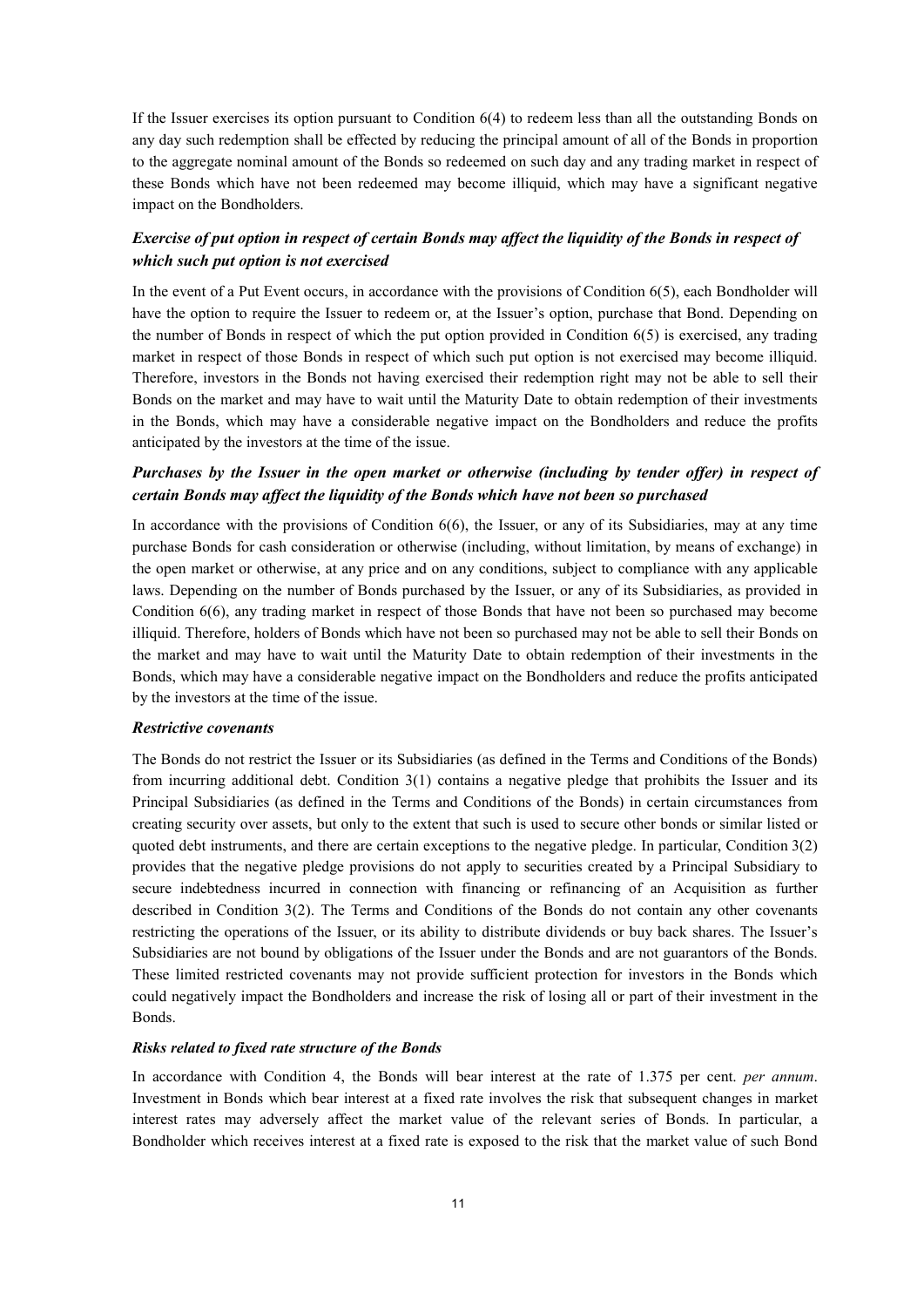could fall as a result of changes in the market interest rate. While the nominal interest rate of the fixed rate Bonds is fixed during the term of such Bonds, the current interest rate on the capital markets ("**market interest rate**") typically varies on a daily basis. As the market interest rate changes, the market value of the fixed rate Bonds would typically change in the opposite direction. If the market interest rate increases, the market value of the fixed rate Bonds would typically fall, until the yield of such Bonds is approximately equal to the market interest rate. If the market interest rate falls, the market value of the Bonds would typically increase, until the yield of such Bonds is approximately equal to the market interest rate. The degree to which the market interest rate may vary presents a risk to the market value of the Bonds which could have a negative impact if a Bondholder were to dispose of the Bonds.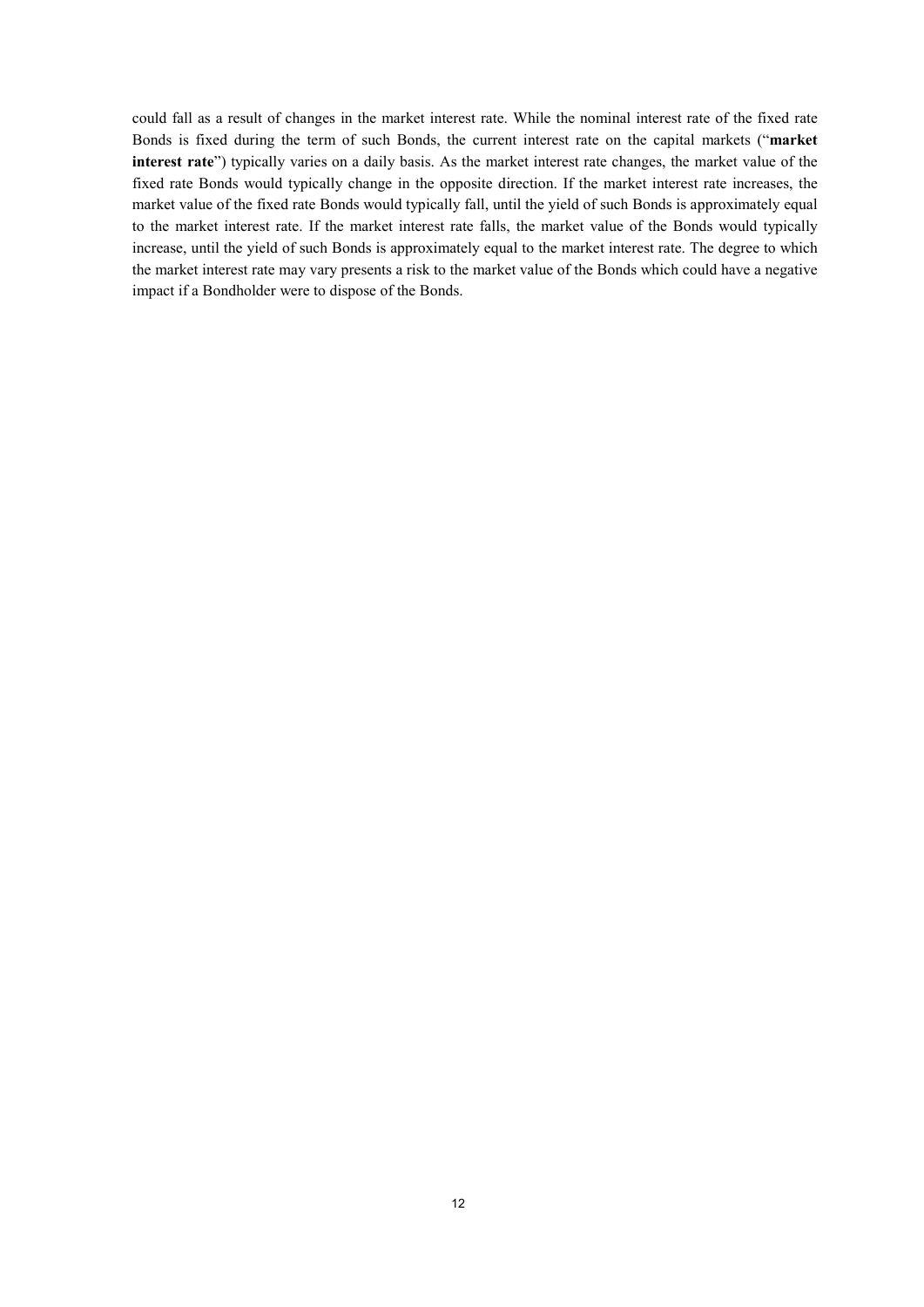# **DOCUMENTS INCORPORATED BY REFERENCE**

<span id="page-12-0"></span>This Prospectus should be read and construed in conjunction with the sections referred to in the tables below included in:

(i) the French language *rapport financier semestriel* 2021 of the Issuer including the unaudited condensed consolidated interim financial statements of the Issuer as at, and for the six-month period ended, 30 June 2021 (the "**2021** *Rapport Financier Semestriel*");

[https://www.wendelgroup.com/wp-content/uploads/2021/09/Rapport-financier-semestriel-2021-](https://www.wendelgroup.com/wp-content/uploads/2021/09/Rapport-financier-semestriel-2021-VPub.pdf) [VPub.pdf](https://www.wendelgroup.com/wp-content/uploads/2021/09/Rapport-financier-semestriel-2021-VPub.pdf) 

(ii) the French language reference document of the Issuer for the financial year ended 31 December 2020 (which was filed with the AMF under number no. D.21-0311 on 15 April 2021) (the "**2020** *Document d'Enregistrement Universel*"); and

[https://www.wendelgroup.com/sites/default/files/wendel\\_2020\\_urd.pdf](https://www.wendelgroup.com/sites/default/files/wendel_2020_urd.pdf) 

(iii) the French language reference document of the Issuer for the financial year ended 31 December 2019 (which was filed with the AMF under number no. D.20-0296 on 16 April 2020) (the "**2019** *Document d'Enregistrement Universel*")

[https://www.wendelgroup.com/sites/default/files/deu\\_wendel\\_17.04.2020.pdf.](https://www.wendelgroup.com/sites/default/files/deu_wendel_17.04.2020.pdf)

The sections referred to in the tables below shall be incorporated in and form part of this Prospectus, and (a) any information contained in such documents listed in (i) to (iii) above and not listed in the cross-reference tables herein is either not relevant for the investor or covered elsewhere in the Prospectus and shall not be deemed to be incorporated, and to form part of, this Prospectus and (b) any statement contained in a section which is incorporated by reference herein shall be modified or superseded for the purpose of this Prospectus to the extent that a statement contained herein modifies or supersedes such earlier statement (whether expressly, by implication or otherwise); any statement so modified or superseded shall not, except as so modified or superseded, constitute a part of this Prospectus.

The documents listed in (ii) and (iii) above and this Prospectus will be available on the websites of the Issuer (*www.wendelgroup.com*) and the AMF (*www.amf-france.org*) and the 2021 *Rapport Financier Semestriel* will be available on the website of the Issuer (*www.wendelgroup.com*). So long as any of the Bonds are outstanding, this Prospectus and the sections incorporated by reference in this Prospectus will also be available during usual business hours on any weekday (except Saturdays, Sundays and public holidays) for inspection and collection free of charge, at the specified office of the Paying Agents (as defined in the Terms and Conditions of the Bonds) and the Issuer.

Other than in relation to the documents which are deemed to be incorporated by reference, the information on the websites to which this Prospectus refers does not form part of this Prospectus and has not been scrutinised or approved by the AMF.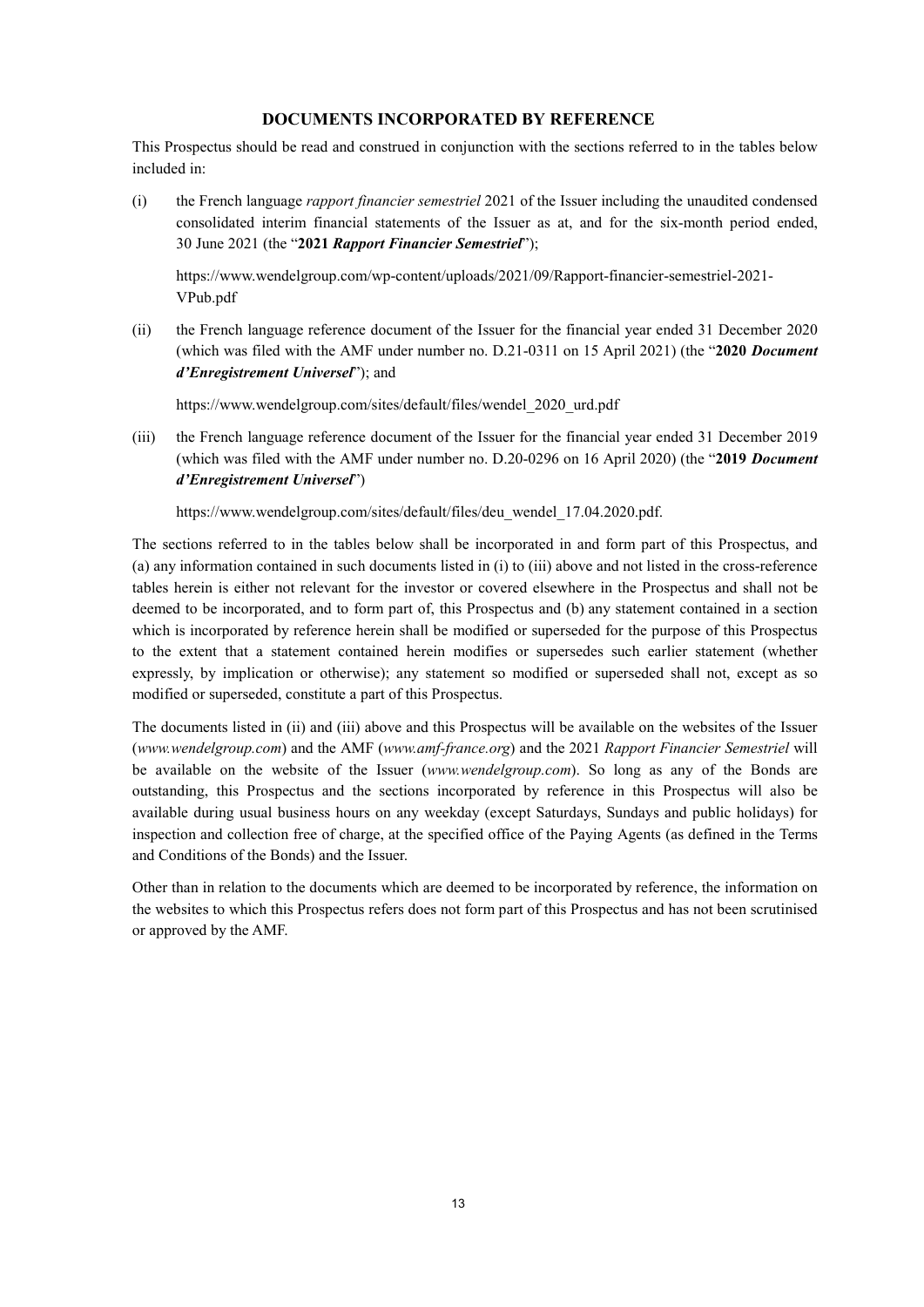# **Cross-reference list in respect of the Issuer information incorporated by reference**

*In the below cross-reference list, the items of Annex 7 of the Commission Delegated Regulation (EU) 2019/980 supplementing the Prospectus Regulation that were not relevant to the Issuer since not applicable have been omitted.* 

|                         | <b>Annex 7 of the Commission Delegated Regulation</b><br>2019/980 supplementing the Prospectus regulation                                                                                                                                                                                                            | 2019 Document<br>d'Enregistrement<br><b>Universel</b> | 2020 Document<br>d'Enregistrement<br><b>Universel</b> | 2021<br><b>Rapport</b><br><b>Financier</b><br><b>Semestriel</b> |
|-------------------------|----------------------------------------------------------------------------------------------------------------------------------------------------------------------------------------------------------------------------------------------------------------------------------------------------------------------|-------------------------------------------------------|-------------------------------------------------------|-----------------------------------------------------------------|
| $\mathbf{3}$            | <b>Risk factors</b>                                                                                                                                                                                                                                                                                                  |                                                       |                                                       |                                                                 |
| 3.1                     | A description of the material risks that are<br>specific to the Issuer and that may affect the<br>Issuer's ability to fulfil its obligations under<br>the securities, in a limited number of<br>categories, in a section headed "Risk Factors"                                                                       |                                                       | 138 to 149, 361 to<br>367, 385, 386,<br>427           | 28 to 35                                                        |
| $\overline{\mathbf{4}}$ | <b>Information about the Issuer</b>                                                                                                                                                                                                                                                                                  |                                                       |                                                       |                                                                 |
| 4.1                     | History and development of the Issuer                                                                                                                                                                                                                                                                                |                                                       | 34, 35, 40 to 60                                      | 4 to 11                                                         |
| 4.1.1                   | The legal and commercial name of the Issuer                                                                                                                                                                                                                                                                          |                                                       | 461                                                   |                                                                 |
| 4.1.2                   | The place of registration of the Issuer, its<br>registration number and legal entity identifier<br>("LEI")                                                                                                                                                                                                           |                                                       | 461                                                   |                                                                 |
| 4.1.3                   | The date of incorporation and the length of<br>life of the Issuer, except where the period is<br>indefinite                                                                                                                                                                                                          |                                                       | 461                                                   |                                                                 |
| 4.1.4                   | The domicile and legal form of the Issuer, the<br>legislation under which the Issuer operates, its<br>country of incorporation, and the address and<br>telephone number of its registered office (or<br>principal place of business if different from<br>its registered office) and website of the issuer,<br>if any |                                                       | 461                                                   |                                                                 |
| 4.1.5                   | Any recent events particular to the issuer and<br>which are to a material extent relevant to an<br>evaluation of the issuer's solvency.                                                                                                                                                                              |                                                       |                                                       | 11-12, 29 to<br>31                                              |
| 5                       | <b>Business overview</b>                                                                                                                                                                                                                                                                                             |                                                       |                                                       |                                                                 |
| 5.1                     | Principal activities                                                                                                                                                                                                                                                                                                 |                                                       |                                                       |                                                                 |
| 5.1.1                   | A brief description of the issuer's principal<br>activities stating the main categories of<br>products sold and/or services performed                                                                                                                                                                                |                                                       | 35 to 60                                              | 4 to 11                                                         |
| 5.1.2                   | The basis for any statement made by the<br>Issuer regarding its competitive position                                                                                                                                                                                                                                 |                                                       | 35 to 39                                              |                                                                 |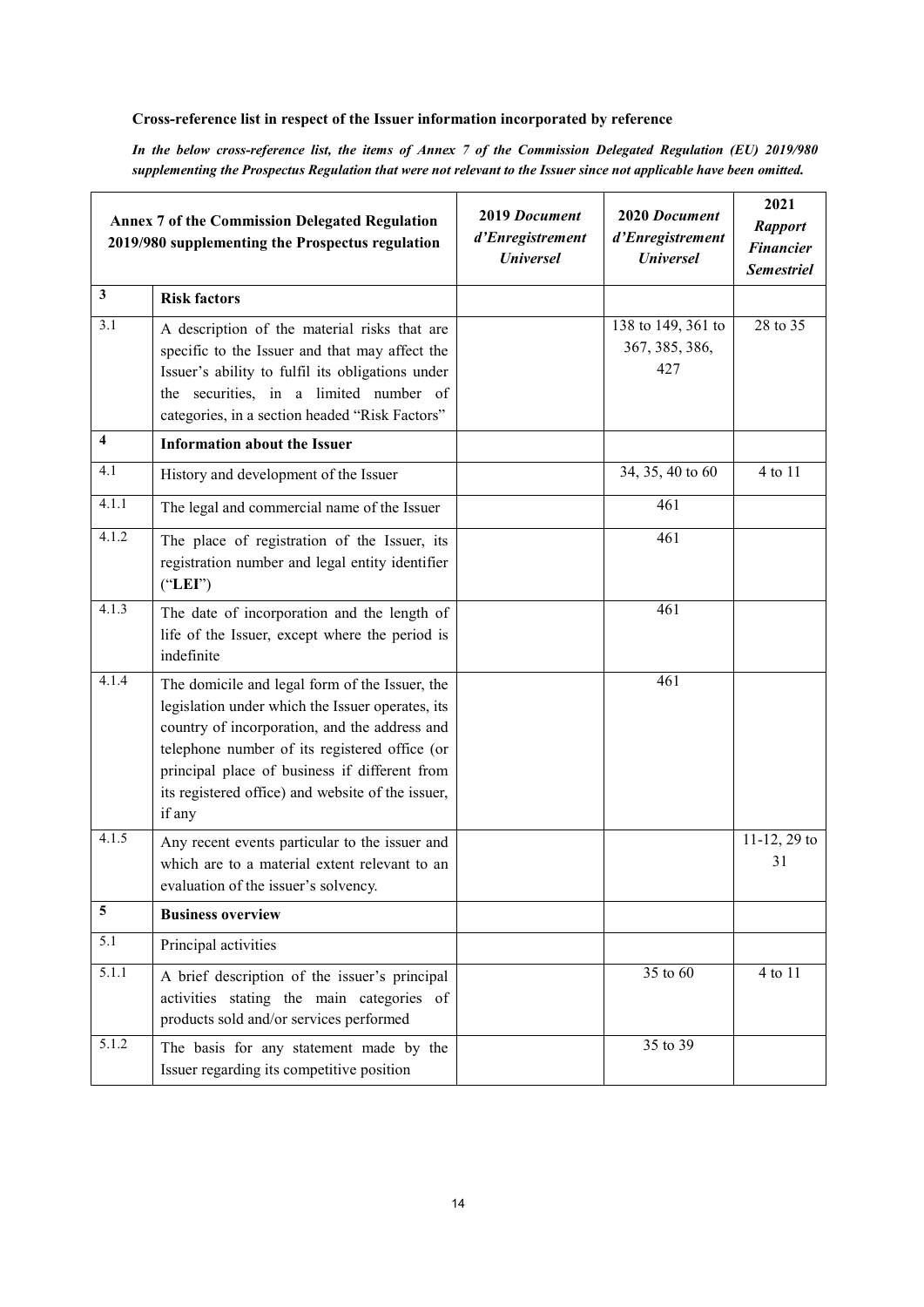| 6      | <b>Organisational Structure</b>                                                                                                                                                                                                                                                                                                                                                                                                  |            |                         |           |
|--------|----------------------------------------------------------------------------------------------------------------------------------------------------------------------------------------------------------------------------------------------------------------------------------------------------------------------------------------------------------------------------------------------------------------------------------|------------|-------------------------|-----------|
| 6.1    | If the Issuer is part of a group, a brief<br>description of the group and the Issuer's<br>position within the group                                                                                                                                                                                                                                                                                                              |            | 335, 408                |           |
| 9      | <b>Executive Board and Supervisory Board</b>                                                                                                                                                                                                                                                                                                                                                                                     |            |                         |           |
| 9.1    | Names, business addresses and functions<br>within the Issuer of the following persons and<br>an indication of the principal activities<br>performed by them outside of that Issuer<br>where these are significant with respect to<br>that Issuer: (a) members of the administrative,<br>management or supervisory bodies; (b)<br>partners with unlimited liability, in the case of<br>a limited partnership with a share capital |            | 62 to 80, 91 to 94      |           |
| 9.2    | Administrative, management, and supervisory<br>bodies conflicts of interests Potential conflicts<br>of interests between any duties to the Issuer,<br>of the persons referred to in item 9.1, and<br>their private interests and or other duties must<br>be clearly stated. In the event that there are no<br>such conflicts, a statement to that effect must<br>be made                                                         |            | 66, 91, 101             |           |
| 10     | <b>Major shareholders</b>                                                                                                                                                                                                                                                                                                                                                                                                        |            |                         |           |
|        |                                                                                                                                                                                                                                                                                                                                                                                                                                  |            |                         |           |
| 10.1   | To the extent known to the Issuer, state<br>whether the Issuer is directly or indirectly<br>owned or controlled and by whom and<br>describe the nature of such control and<br>describe the measures in place to ensure that<br>such control is not abused.                                                                                                                                                                       |            | 449 to 451              |           |
| 11     | <b>Financial Information</b><br>concerning<br>the<br>Issuer's assets and liabilities, financial<br>position and profits and losses                                                                                                                                                                                                                                                                                               |            |                         |           |
| 11.1   | Historical financial information                                                                                                                                                                                                                                                                                                                                                                                                 |            |                         |           |
| 11.1.1 | Historical financial information covering the<br>latest two financial years (at least 24 months)<br>or such shorter period as the issuer has been<br>in operation and the audit report in respect of<br>each year                                                                                                                                                                                                                | 322 to 399 | 338 to $41\overline{4}$ | 17 to 60  |
|        | Consolidated income statement<br>(a)                                                                                                                                                                                                                                                                                                                                                                                             | 324        | 340                     | 19        |
|        | <b>Balance</b> sheet<br>(b)                                                                                                                                                                                                                                                                                                                                                                                                      | 322-323    | 338-339                 | $17 - 18$ |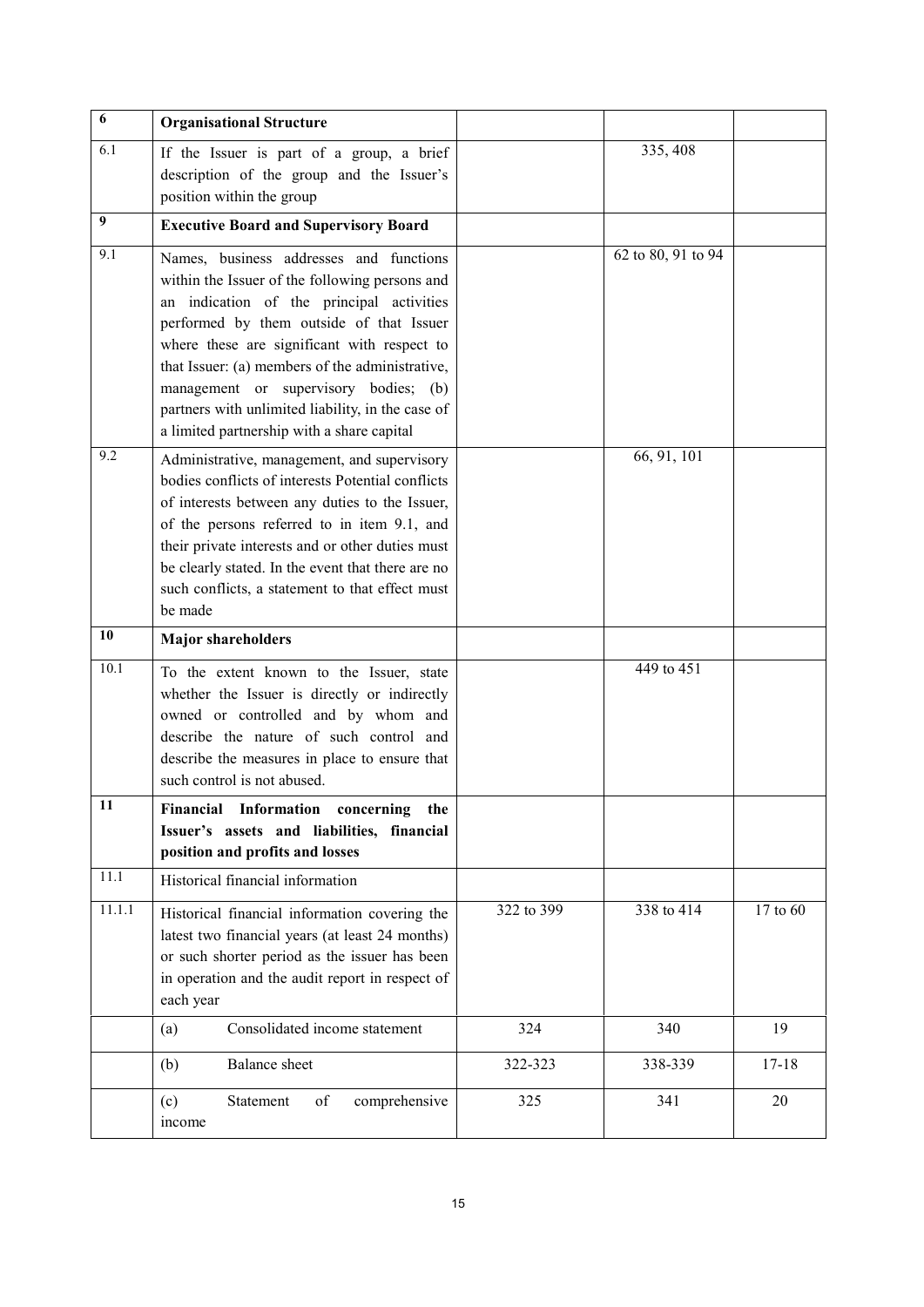|          | Changes in shareholders' equity<br>(d)                                                                                                                                                                                                                                                                                                                            | 326        | 342                          | 21        |
|----------|-------------------------------------------------------------------------------------------------------------------------------------------------------------------------------------------------------------------------------------------------------------------------------------------------------------------------------------------------------------------|------------|------------------------------|-----------|
|          | Statement of cash flows<br>(e)                                                                                                                                                                                                                                                                                                                                    | 327-328    | 343                          | 22        |
|          | (f)<br>Accounting principles                                                                                                                                                                                                                                                                                                                                      | 330        | 346                          | 23        |
|          | <b>Notes</b><br>(g)                                                                                                                                                                                                                                                                                                                                               | 330 to 394 | 346 to 408                   | 24 to 58  |
|          | (h)<br>Auditors' report                                                                                                                                                                                                                                                                                                                                           | 395 to 399 | 409 to 414                   | 59-60     |
| 11.1.3   | Accounting standards<br>The financial information must be prepared<br>according to international Financial Reporting<br>Standards as endorsed in the Union based on<br>Regulation (EC) No 1606/2002                                                                                                                                                               | 322 to 394 | 338 to 408                   | 17 to 58  |
| 11.1.5   | Consolidated financial statements<br>If the Issuer prepared both stand-alone and<br>consolidated financial statements, include at<br>least the consolidated financial statements in<br>the registration document                                                                                                                                                  | 322 to 394 | 338 to 408                   |           |
| 11.1.6   | Age of financial information                                                                                                                                                                                                                                                                                                                                      | 322-323    | 338-339                      | $17 - 18$ |
| 11.2     | Auditing of historical financial information                                                                                                                                                                                                                                                                                                                      |            |                              |           |
| 11.2.1   | The historical financial information must be<br>independently audited. The audit report shall<br>be prepared in accordance with the Directive<br>2014/56/EU<br>Regulation (EU)<br>and<br>No<br>537/2014                                                                                                                                                           | 395 to 399 | 409 to 414                   | 59-60     |
| 11.2.1.a | Where audit reports on the historical financial<br>information have been refused by the<br>statutory auditors or where they contain<br>qualifications, modifications of opinion,<br>disclaimers or an emphasis of matter, the<br>reason must be given, and such qualifications,<br>modifications, disclaimers or emphasis of<br>matter must be reproduced in full | 395        | N/A                          |           |
| 11.3     | Legal and arbitration proceedings                                                                                                                                                                                                                                                                                                                                 |            | 146, 385-386, 427            | 46        |
| 12       | <b>Material contracts</b>                                                                                                                                                                                                                                                                                                                                         |            | 361 to 367, 459-<br>460, 500 | 28 to 35  |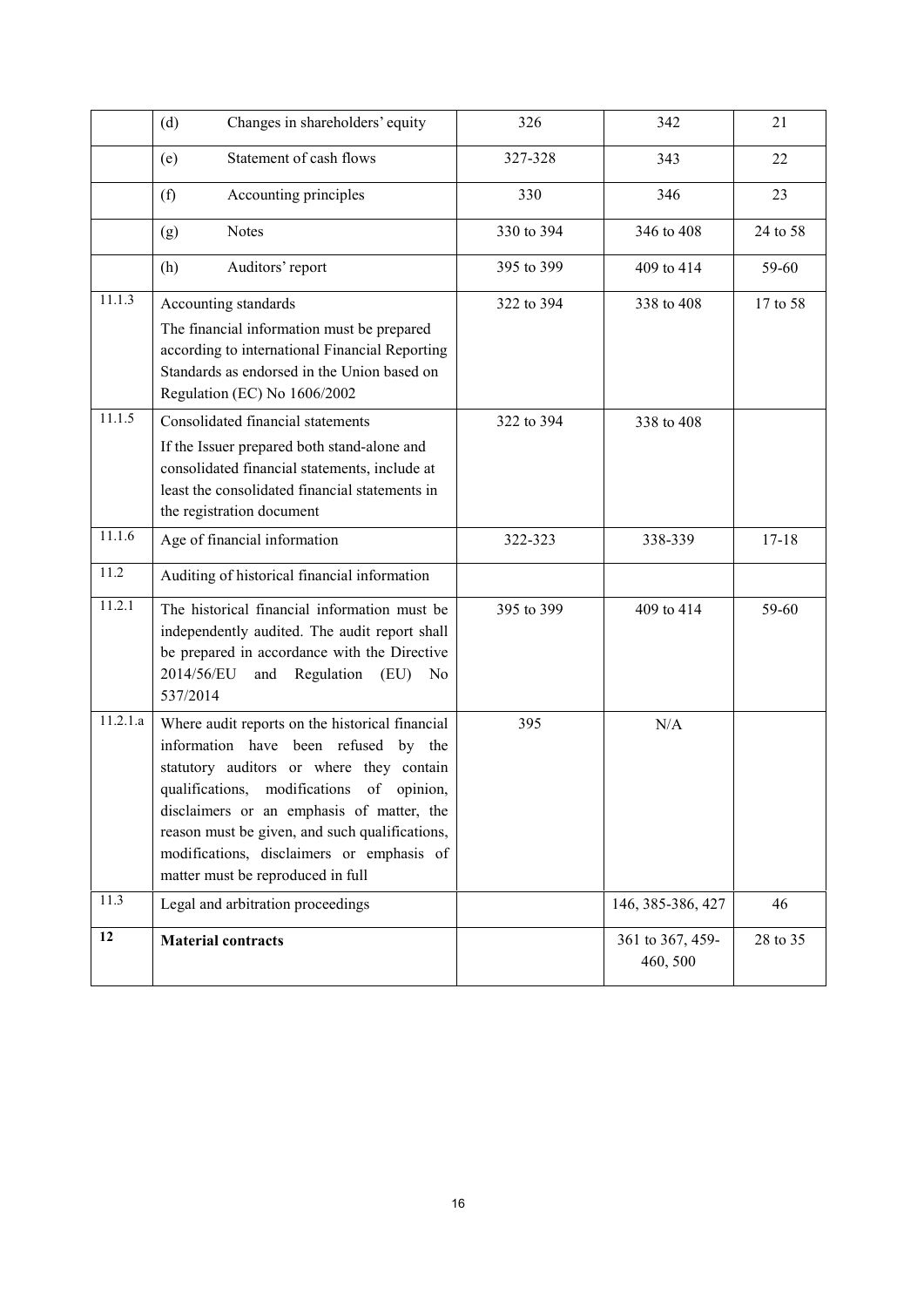# **TERMS AND CONDITIONS OF THE BONDS**

<span id="page-16-0"></span>*The terms and conditions of the Bonds (the "Terms and Conditions" or the "Conditions") will be as follows:*

The issuance of the €300,000,000 1.375 per cent. Bonds due 18 January 2034 (the "**Bonds**") of WENDEL, a French *société européenne* registered at the *Registre du Commerce et des Sociétés* of Paris under the number RCS 572 174 035 (the "**Issuer**") has been authorised pursuant to a resolution of the *Conseil de surveillance* (Supervisory Board) of the Issuer adopted on 27 October 2021, a resolution of the *Directoire* (Executive Board) of the Issuer dated 7 January 2022 and a decision of the *Président du Directoire* (Chairman of the Executive Board) of the Issuer dated 13 January 2022. The Issuer will enter into an agency agreement dated 18 January 2022 relating to the Bonds (such agreement as amended and/or supplemented and/or restated from time to time, the "**Agency Agreement**") with Société Générale as fiscal agent and paying agent (the "**Paying Agent**" and, together with any other paying agents appointed from time to time, the "**Paying Agents**", which term shall include successors) and as calculation agent (the "**Calculation Agent**", which term shall include successors).

### **1 Form, Denomination and Title**

#### (1) **Form and Denomination**

The Bonds are issued on 18 January 2022 (the "**Issue Date**") in dematerialised bearer form in the denomination of €100,000 each (the "**Denomination**"). Title to the Bonds will be evidenced in accordance with Articles L.211-3 and R.211-1 of the French *Code monétaire et financier* by bookentries (*inscription en compte)*. No physical document of title (including *certificats représentatifs* pursuant to Article R.211-7 of the French *Code monétaire et financier*) will be issued in respect of the Bonds.

The Bonds will, upon issue, be inscribed in the books of Euroclear France, which shall credit the accounts of the Account Holders. For the purpose of these Conditions, "**Account Holders**" shall mean any intermediary institution entitled to hold accounts, directly or indirectly, with Euroclear France, and includes Euroclear Bank SA/NV ("**Euroclear**") and the depositary bank for Clearstream Banking S.A. ("**Clearstream**").

### (2) **Title**

Title to the Bonds shall be evidenced by entries in the books of Account Holders and will pass upon, and transfer of Bonds may only be effected through, registration of the transfer in such books.

# **2 Status of the Bonds**

The obligations of the Issuer in respect of the Bonds constitute direct, unconditional and (subject to the provisions of Condition 3) unsecured and unsubordinated obligations of the Issuer and (subject to the provisions of Condition 3) rank and will rank *pari passu*, without any preference among themselves and, subject to such exceptions as are from time to time mandatory under French law, with all other outstanding, unsecured and unsubordinated obligations, present and future, of the Issuer.

### **3 Negative Pledge**

#### (1) **Negative Pledge**

So long as any of the Bonds remains outstanding (as defined below), the Issuer will not, and will ensure that save as stated in paragraph (2) below no Principal Subsidiary (as defined below) shall, create or permit to subsist any Security Interest (as defined below) upon the whole or any part of the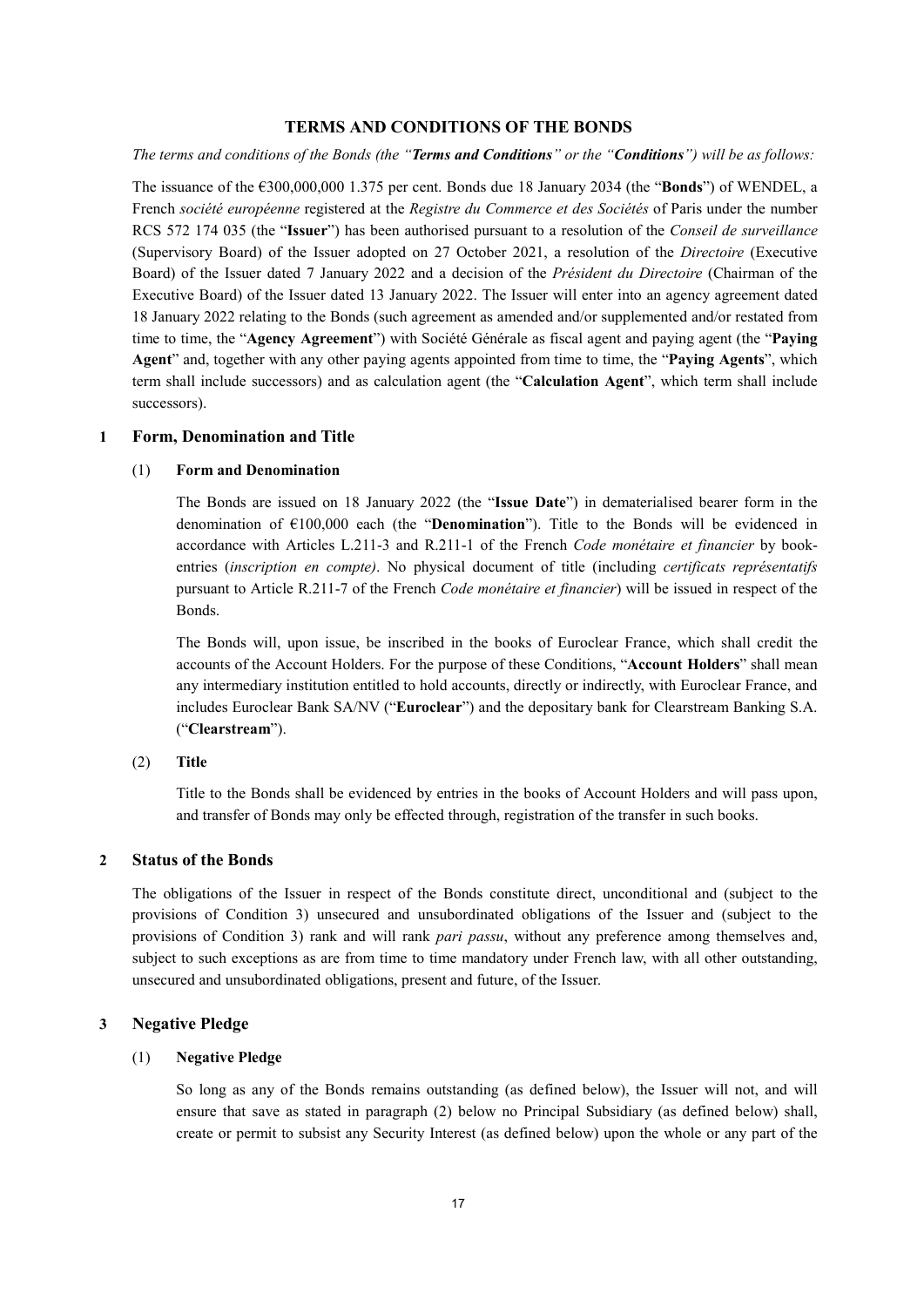Issuer's or such Principal Subsidiary's (as defined below) present or future undertaking, business, assets or revenues to secure any Relevant Indebtedness (as defined below), unless at the same time or prior thereto the Issuer's obligations under the Bonds either (a) are equally and rateably secured by such Security Interest (as defined below) or (b) have the benefit of such other security, guarantee or indemnity or other arrangement as shall be approved by a General Meeting (as defined below) in accordance with Condition 12. For the avoidance of doubt, any escrow arrangement is not a Security Interest (as defined below) and does not fall within the scope of this negative pledge provision.

### (2) **Acquisition Debt**

Paragraph (1) above shall not apply to any Security Interest (as defined below) created by a Principal Subsidiary (as defined below) to secure any Relevant Indebtedness (as defined below) which is incurred (or granted in the case of a guarantee) for or in connection with any one or more of the following purposes: (i) financing in whole or in part the making of an Acquisition (as defined below); (ii) paying or funding in whole or in part related fees, costs, expenses and financing requirements; (iii) refinancing financial indebtedness of the target of such Acquisition (as defined below) (x) existing at the time of the Acquisition (as defined below) or (y) incurred at any time during a 12-month period beginning on the date of the Acquisition (as defined below); and (iv) refinancing in whole or in part financial indebtedness taken on for any or all of the foregoing purposes.

# (3) **Interpretation**

For the purposes of these Conditions:

- (a) "**outstanding**" means, in relation to the Bonds, all the Bonds issued other than: (a) those which have been redeemed in accordance with the Conditions, (b) those in respect of which the date for redemption in accordance with the Conditions has occurred and the redemption monies (including all interest accrued on such Bonds to the date for such redemption and any interest payable under Condition 4 after such date) have been duly paid to the Paying Agent and (c) those which have been purchased and cancelled as provided in Condition 6.
- (b) "**Relevant Indebtedness**" means (i) any present or future indebtedness for borrowed money for, or in respect of, or represented by any notes (excluding, for the avoidance of doubt, notes constituting promissory notes and bills of exchange issued in the ordinary course of trade), bonds (*obligations*), debentures, debenture stock, loan stock or other securities (including *titres de créances négociables*) which are for the time being, or are likely to be or capable of being, quoted, listed or ordinarily dealt in on any stock exchange, over-the-counter or other securities market and (ii) any guarantee or indemnity or other like obligation granted in respect of any such indebtedness;
- (c) "**Acquisition**" means the purchase of a business by either (i) a Principal Subsidiary or (ii) an entity in which the Issuer has an interest which permits it to appoint at least one member of the board of directors (or its equivalent) of such entity, including by way of the purchase of  $(x)$  the assets, liabilities and associated goodwill of that business;  $(y)$  the shares (or equivalent units) in each company, entity or fund which is carrying on that business;
- (d) "**Security Interest**" means mortgage, charge, lien, pledge or other Security Interest (*sûreté réelle*); and
- (e) "**Principal Subsidiary**" shall have the meaning given to it in Condition 9.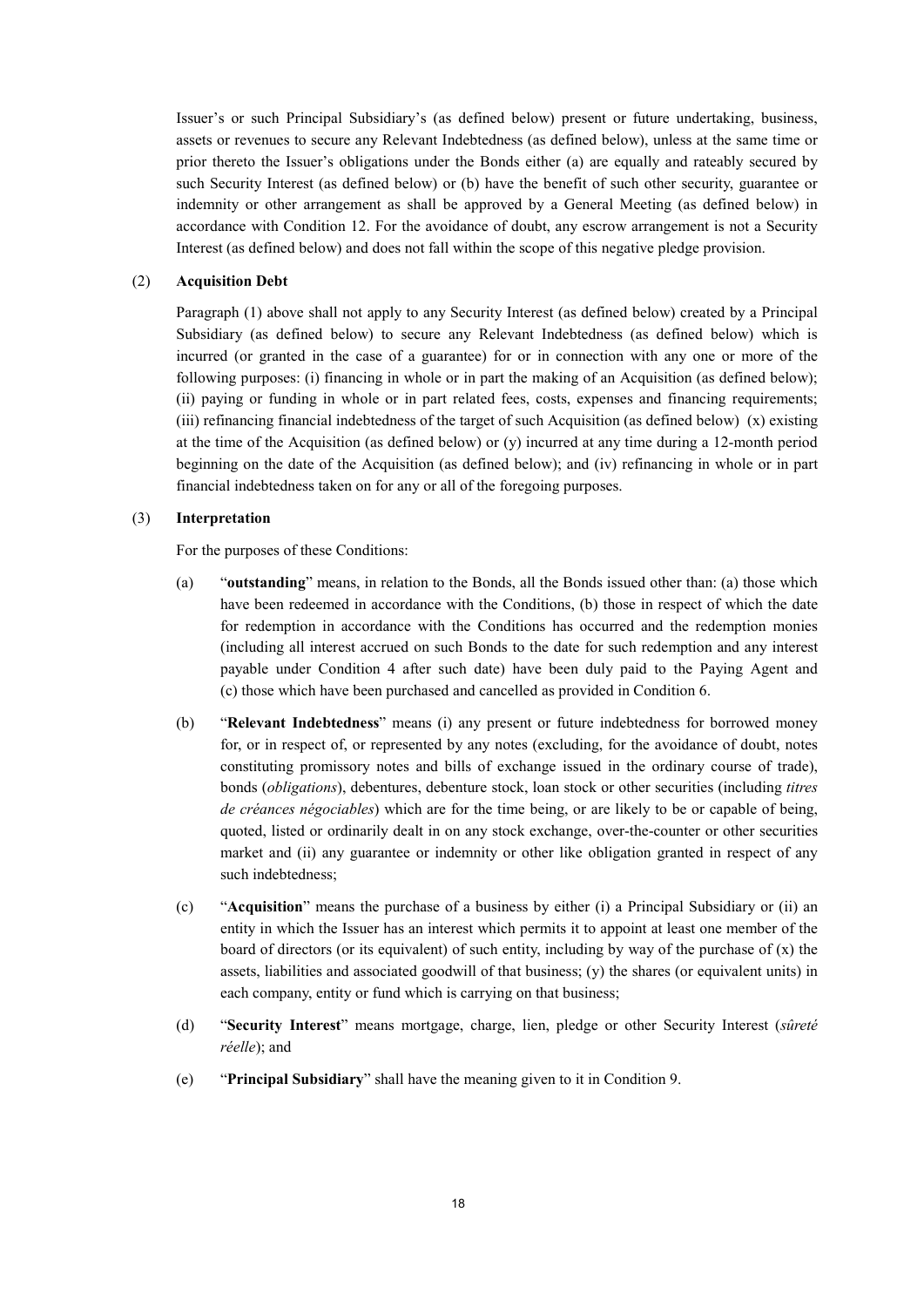# **4 Interest**

### (1) **Interest Payment Dates**

The Bonds bear interest from and including the Issue Date. The Bonds bear interest on their outstanding principal amount from time to time at the rate of 1.375 per cent. *per annum*, payable annually *in arrear* on 18 January in each year commencing on 18 January 2023 (each, an "**Interest Payment Date**").

The amount of interest payable in respect of each Bond on each Interest Payment Date (assuming no partial redemption by the Issuer pursuant to Condition 6(4) below) shall be  $\epsilon$ 1,375 on each Interest Payment Date.

### (2) **Interest Accrual**

Each Bond will cease to bear interest from and including the due date for redemption unless the Issuer defaults in making due provision for their redemption on said date. In such event, the Bonds will continue to bear interest in accordance with this Condition (both before and after judgment, as the case may be) until whichever is the earlier of:

- (a) the date on which all amounts due in respect of such Bond up to that date have been paid; and
- (b) five days after the date on which the full amount of the moneys payable in respect of such Bonds has been received by the Paying Agent and notice to that effect has been given to the Bondholders in accordance with Condition 11.

### (3) **Calculation of Broken Interest**

When interest is required to be calculated in respect of a period of less than a full year, it shall be calculated on the basis of an Actual/Actual (ICMA) basis for each period, that is to say the actual number of calendar days elapsed during the relevant period divided by 365 (or by 366 if a February 29 is included in such period), the result being rounded to the nearest cent (half a cent being rounded upwards).

# **5 Payments, Agents**

### (1) **Method of Payment**

Payments of principal and interest in respect of the Bonds will be made in euro by credit or transfer to a euro account (or any other account to which euro may be credited or transferred) specified by the payee in a city in which banks have access to the TARGET System. "**TARGET System**" means the Trans European Automated Real Time Gross Settlement Express Transfer (known as TARGET2) system or any successor thereto.

Such payments shall be made for the benefit of the Bondholders to the Account Holders and all payments validly made to such Account Holders in favour of the Bondholders will be an effective discharge of the Issuer and the Paying Agents, as the case may be, in respect of such payments.

Payments of principal and interest on the Bonds will, in all cases, be subject to any fiscal or other laws and regulations applicable thereto in the place of payment, but without prejudice to the provisions of Condition 7.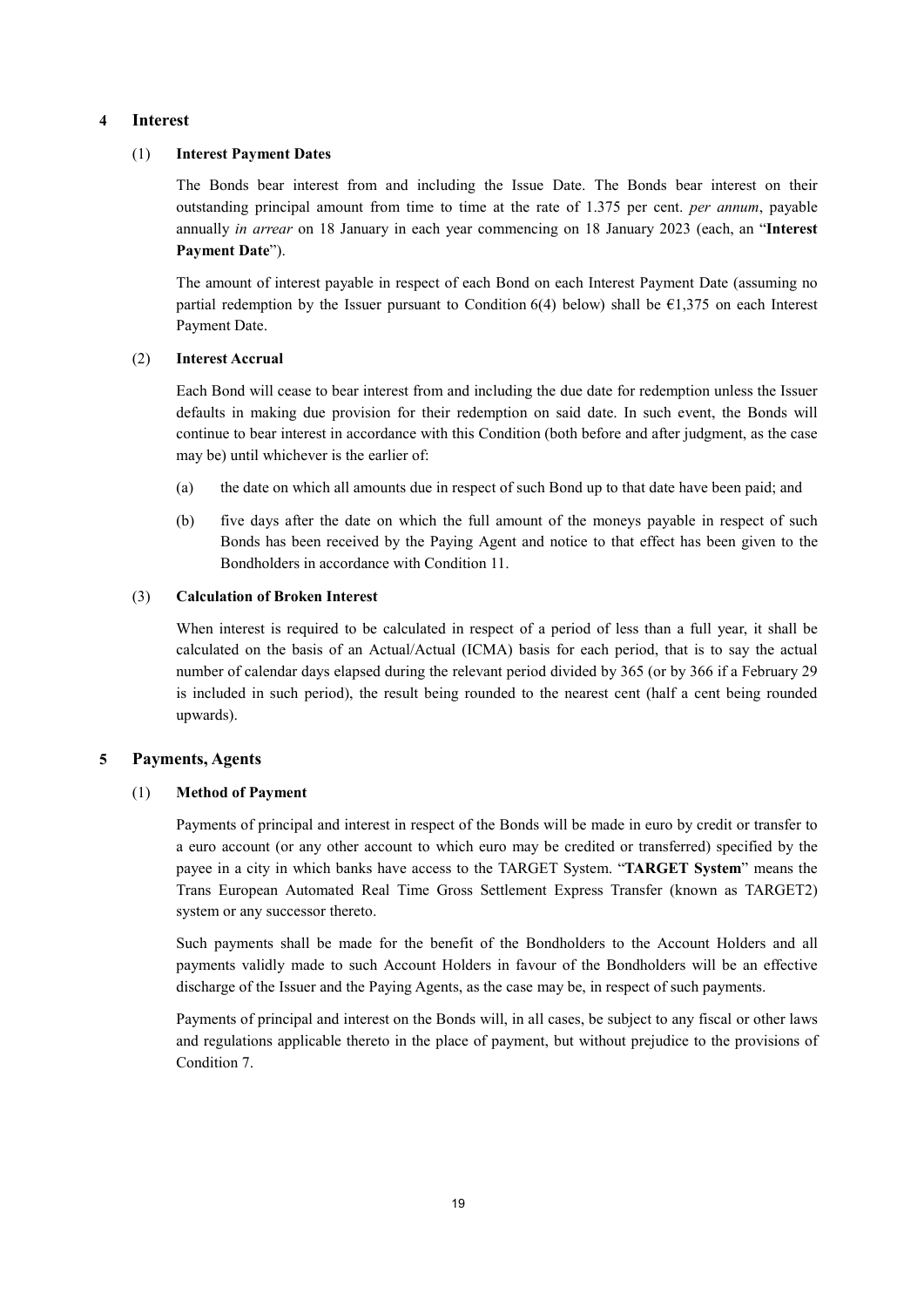#### (2) **Payment only on a Business Day**

If any due date for payment of principal or interest in respect of any Bond is not a Business Day (as defined below), then the Bondholder thereof shall not be entitled to payment of the amount due until the next following calendar day which is a Business Day and the Bondholder shall not be entitled to any interest or other sums in respect of such postponed payment.

In this Condition:

"**Business Day**" means, any calendar day, not being a Saturday or a Sunday on which the TARGET System is operating and on which Euroclear France is open for general business.

### (3) **Initial Paying Agent and Calculation Agent**

The name of the initial Paying Agent and Calculation Agent and its initial specified office is set out at the end of these Conditions. The Issuer reserves the right at any time to vary or terminate the appointment of a Paying Agent or the Calculation Agent and to appoint additional or other Paying Agents or a successor Calculation Agent provided that it will at all times maintain a Fiscal Agent and a Calculation Agent and a Paying Agent.

Notice of any termination or appointment and of any changes in specified offices shall be given to the Bondholders promptly by or on behalf of the Issuer in accordance with Condition 11.

### **6 Redemption and Purchase**

#### (1) **Redemption at Maturity**

Unless previously redeemed or purchased and cancelled as provided below, the Issuer will redeem the Bonds at their principal amount on 18 January 2034 (the "**Maturity Date**").

### (2) **Redemption for Taxation Reasons**

If, as a result of any change in, or amendment to, the laws or regulations of the Republic of France or any political sub-division or any authority thereof or therein having power to tax, or any change in the application or official interpretation of such laws or regulations, which change or amendment becomes effective after the Issue Date, the Issuer would, on the next Interest Payment Date, be required to pay Additional Amounts (as defined, and as provided or referred to in Condition 7(2)), and the requirement cannot be avoided by the Issuer taking reasonable measures available to it, the Issuer may at its option, at any time, having given not less than 15 nor more than 30 calendar days' notice to the Bondholders, in accordance with Condition 11 (which notice shall be irrevocable), redeem all outstanding Bonds, but not some only, at any time at their principal amount together with interest accrued to but excluding the date of redemption, provided that the due date for the redemption of which notice hereunder shall be given shall be no earlier than the latest practicable date on which the Issuer could make payment of principal, interest or other assimilated revenues in respect of the Bonds without paying any Additional Amounts or, if such date is past, as soon as practicable thereafter.

#### (3) **Special Tax Redemption**

If the Issuer would on the next Interest Payment Date be prohibited by any law or regulation of the Republic of France from making the payment of the Additional Amounts as provided or referred to in Condition 7(2), the Issuer shall, in lieu of making any such payments, at any time, having given not less than 7 nor more than 45 calendar days' notice to the Bondholders in accordance with Condition 11, redeem all outstanding Bonds at their principal amount, together with accrued interest to (but excluding) the date fixed for redemption, provided that the due date for the redemption of which notice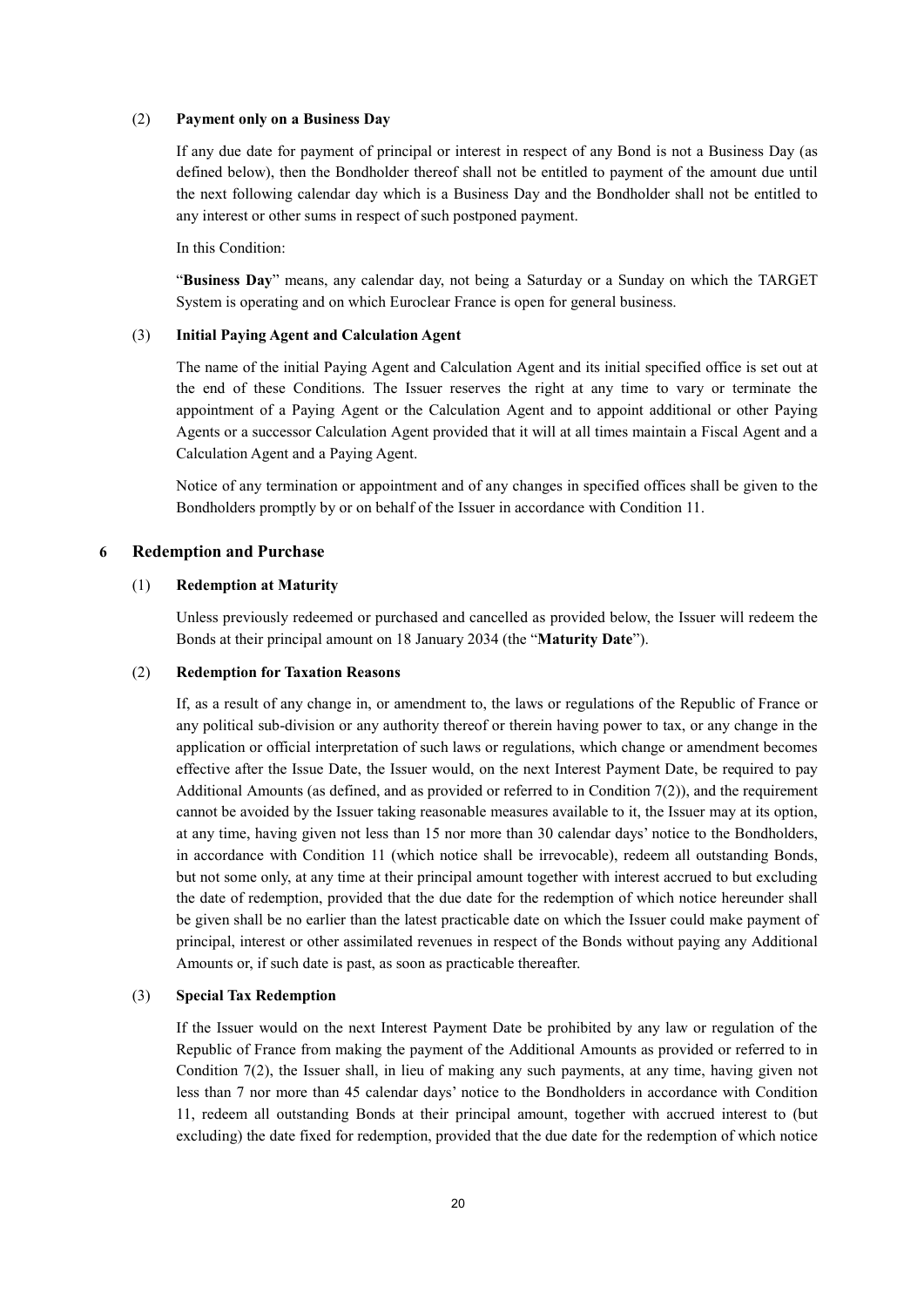hereunder shall be given shall be no earlier than the latest practicable date on which the Issuer could make payment of principal, interest or other assimilated revenues in respect of the Bonds without paying any Additional Amounts or, if such date is past, as soon as practicable thereafter.

### (4) **Redemption at the Option of the Issuer**

### (a) **Pre-Maturity Call Option**

The Issuer may, at its option, from and including 18 October 2033 to but excluding the Maturity Date, having given not less than 15 or more than 30 calendar days' notice to the Bondholders in accordance with Condition 11 (which notice shall specify the conditions, if any, to which the redemption is subject (including in particular any refinancing condition)), redeem the outstanding Bonds, in whole or in part, at their principal amount together with interest accrued to but excluding the date of redemption.

### (b) **Make Whole Redemption by the Issuer**

The Issuer will, subject to compliance by the Issuer with all relevant laws, regulations and directives and having given not less than 15 nor more than 30 calendar days' notice to the Bondholders in accordance with Condition 11 (which notice shall specify the conditions, if any, to which the redemption is subject (including in particular any refinancing condition)), have the option to redeem the outstanding Bonds, in whole or in part, at any time prior to 18 October 2033 (the "**Optional Make Whole Redemption Date**") at their Optional Redemption Amount (as defined below).

The Optional Redemption Amount will be calculated by the Calculation Agent and will be an amount in Euro rounded to the nearest cent (half a cent being rounded upwards) being the greater of  $(x)$  100 per cent. of the Denomination of the Bonds so redeemed and (y) the sum of the then present values on the relevant Optional Make Whole Redemption Date of (i) the Denomination of each Bond and (ii) the remaining scheduled payments of interest on such Bond to 18 October 2033 (assuming for this purpose that accrued interest to (but excluding) such date would be payable and that the principal amount would be repaid on such date) (determined on the basis of the interest rate applicable to such Bond (excluding any interest accruing on such Bond from and including the Issue Date or, as the case may be, the scheduled Interest Payment Date immediately preceding such Optional Make Whole Redemption Date to, but excluding, such Optional Make Whole Redemption Date)), discounted from 18 October 2033 to such Optional Make Whole Redemption Date on an annual basis at the Early Redemption Rate (as defined below) plus an Early Redemption Margin (as defined below), plus in each case (x) or (y) above, any interest accrued on the Bonds to, but excluding the Optional Make Whole Redemption Date.

The determination of any rate or amount, the obtaining of each quotation and the making of each determination or calculation by the Calculation Agent shall (in the absence of manifest error) be final and binding upon all parties. The Calculation Agent shall act as an independent expert and not as agent for the Issuer or the Bondholders.

"**Early Redemption Margin**" means 0.25 per cent. *per annum*.

"**Early Redemption Rate**" means the average of the six quotations given by the Reference Dealers (as defined below) of the mid-market annual yield to maturity of the Reference Benchmark Security (as defined below) on the fourth business day in Paris preceding the relevant Optional Make Whole Redemption Date at 11.00 a.m. (Central European time (CET)).

If the Reference Benchmark Security (as defined below) is no longer outstanding, a Similar Security (as defined below) will be chosen by the Calculation Agent after prior consultation with the Issuer if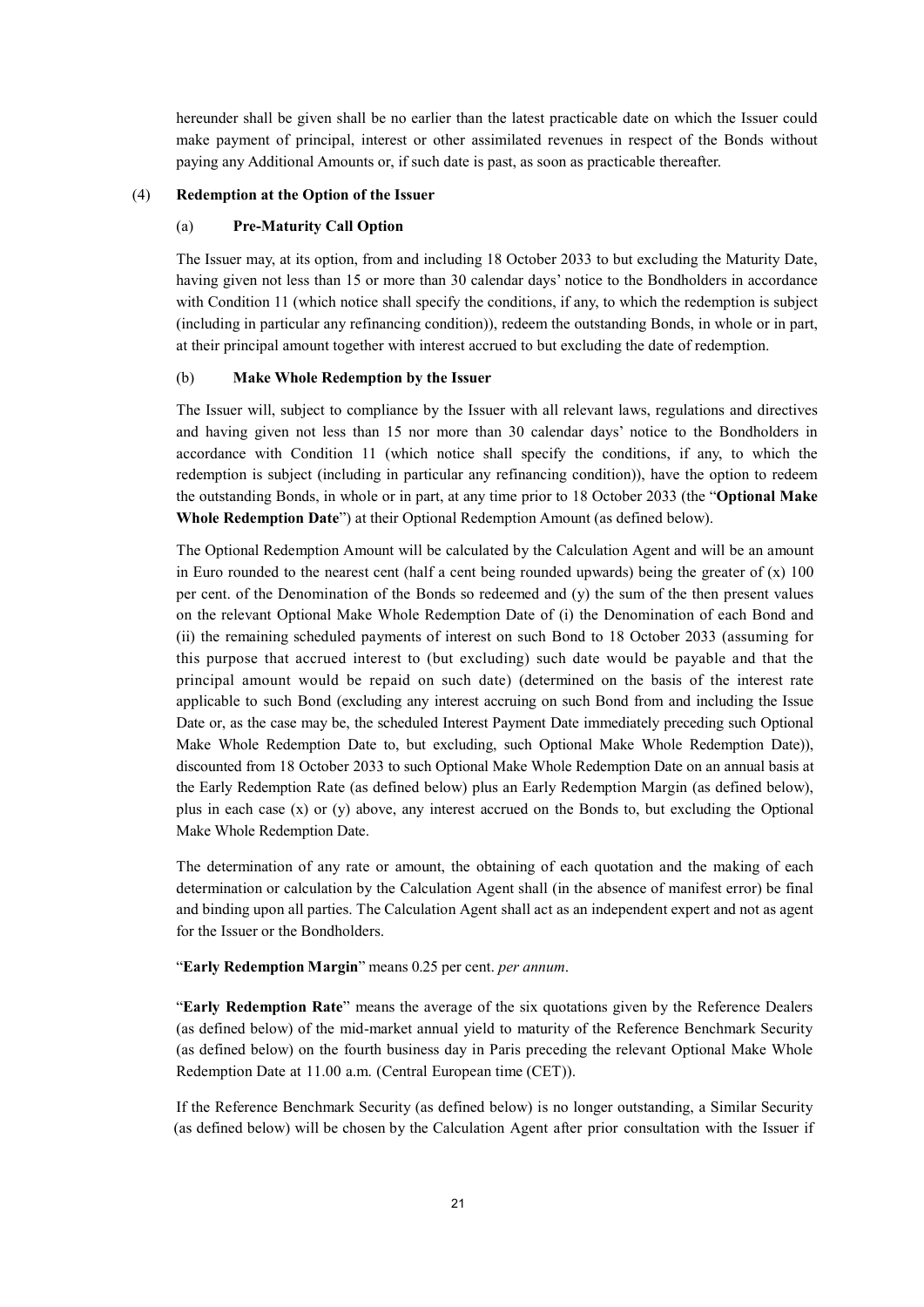practicable under the circumstances, at 11.00 a.m. (Central European time (CET)) on the fourth business day in Paris preceding the Optional Make Whole Redemption Date, quoted in writing by the Calculation Agent to the Issuer.

"**Reference Benchmark Security**" means the German Government bond (DBR 0% maturing on 15 August 2031 with ISIN DE0001102564).

"**Reference Dealers**" means each of the six banks (that shall, under any practicable circumstances, at least include, BNP Paribas, Crédit Agricole Corporate and Investment Bank, Goldman Sachs Bank Europe SE, HSBC Continental Europe, Natixis and Société Générale), selected by the Calculation Agent which are primary European government security dealers, and their respective successors, or market makers in pricing corporate bond issues.

"**Similar Security**" means a reference bond or reference bonds issued by the German Government having an actual or interpolated maturity comparable with the remaining term of the Bonds that would be utilised, at the time of selection and in accordance with customary financial practice, in pricing new issues of corporate debt securities of comparable maturity to the remaining term of the Bonds.

### (c) **Squeeze-Out Call Option**

In the event that 75 per cent. or more in initial aggregate nominal amount of the Bonds have been redeemed, the Issuer may, at its option, subject to having given not less than 15 or more than 30 calendar days' notice to the Bondholders in accordance with Condition 6(8) (which notice shall be irrevocable), redeem all, but not some only, of the outstanding Bonds at their principal amount plus accrued interest up to but excluding the date fixed for redemption.

### (d) **Partial Redemption**

In the case of a redemption on any day by the Issuer of less than all the outstanding Bonds on such day, pursuant to this Condition 6(4), such redemption will be effected by reducing the principal amount of all Bonds in proportion to the aggregate nominal amount of the Bonds so redeemed on such day, subject to compliance with any applicable laws and the requirements of Euronext Paris.

#### (e) **Notices**

Any decision by the Issuer to redeem any Bonds pursuant to this Condition 6(4) (a) or (b) will be, in addition to the requirements of Condition 11 below, published in a notice published by Euronext Paris.

# (5) **Redemption at the Option of the Bondholders (Change of Control)**

- (a) A "**Put Event**" will be deemed to occur if:
	- (i) any person or any persons acting in concert or any person or persons acting on behalf of any such person(s) (the "**Relevant Person**") at any time directly or indirectly own(s) or  $acquire(s)$ : (A) more than 50 per cent. of the issued or allotted ordinary share capital of the Issuer or (B) such number of shares in the capital of the Issuer carrying more than 50 per cent. of the total voting rights attached to the issued or allotted share capital of the Issuer that are normally exercisable at a general meeting of the Issuer (such event being a "**Change of Control**"), provided that a Change of Control shall be deemed not to have occurred if (a) all or substantially all of the shareholders of the Relevant Person are, or immediately prior to the event which would otherwise have constituted a Change of Control were, the shareholders of the Issuer with the same (or substantially the same)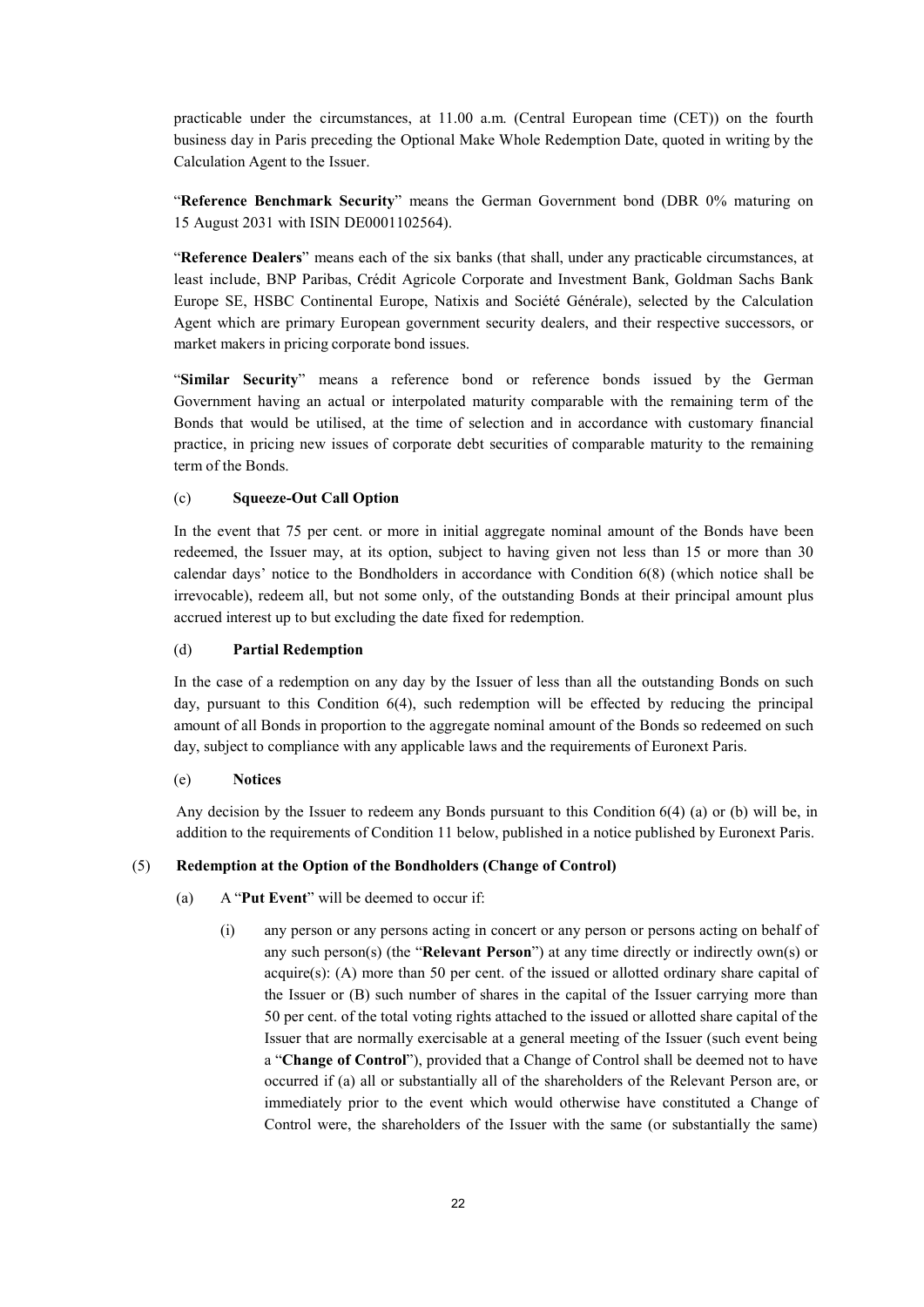pro rata interest in the share capital of the Relevant Person as such shareholders have, or as the case may be, had in the share capital of the Issuer; or (b) the Relevant Person is, or immediately prior to the event which would otherwise have constituted a Change of Control was, a shareholder of the Issuer and already owns, or immediately prior to the event which would otherwise have constituted a Change of Control owned, (alone or together with the person or persons acting in concert) at least 33.33 per cent. of the issued or allotted share capital of the Issuer or such number of shares in the capital of the Issuer carrying at least 33.33 per cent. of the total voting rights attached to the issued or allotted share capital of the Issuer that are normally exercisable at a general meeting of shareholders of the Issuer; and

- (ii) on the date (the "**Relevant Announcement Date**") that is the earlier of (x) the date of the first public announcement of the relevant Change of Control; and (y) the date of the earliest Relevant Potential Change of Control Announcement (as defined below) (if any), the Bonds carry from either of Moody's Deutschland GmbH ("**Moody's**") or S&P Global Ratings Europe Limited ("**S&P**") or any of their respective successors or any other rating agency (each a "**Substitute Rating Agency**") of international standing, specified by the Issuer (each, a "**Rating Agency**"):
	- (A) an investment grade credit rating (Baa3/BBB-, or equivalent, or better), and such rating from any rating agency is within the Change of Control Period either downgraded to a non-investment grade credit rating (Ba1/BB+, or equivalent, or worse) or withdrawn and is not within the Change of Control Period subsequently (in the case of a downgrade) upgraded or (in the case of a withdrawal) reinstated to an investment grade credit rating by such rating agency; or
	- (B) a non-investment grade credit rating (Ba1/BB+, or equivalent, or worse), and such rating from any rating agency is within the Change of Control Period downgraded by one or more notches (for illustration, Ba1/BB+ to Ba2/BB being one notch) or withdrawn and is not within the Change of Control Period subsequently (in the case of a downgrade) upgraded or (in the case of a withdrawal) reinstated to its earlier credit rating or better by such rating agency; or
	- (C) no credit rating, and no rating agency assigns within the Change of Control Period an investment grade credit rating to the Bonds,

provided that if on the Relevant Announcement Date the Bonds carry a credit rating from more than one rating agency, at least one of which is investment grade, then subparagraph (A) will apply; and

(iii) in making the relevant decision(s) referred to above, the relevant rating agency announces publicly or confirms in writing to the Issuer, the Paying Agent or the holder of any Bond, that such decision(s) resulted, in whole or to a significant degree, from the occurrence of the Change of Control.

If the rating designations employed by either of Moody's or S&P are changed from those which are described in paragraph (ii) of the definition of "Put Event" above, or if a rating is procured from a Substitute Rating Agency, the Issuer shall determine the rating designations of Moody's or S&P or such Substitute Rating Agency (as appropriate) as are most equivalent to the prior rating designations of Moody's or S&P and this Condition 6(5) shall be read accordingly.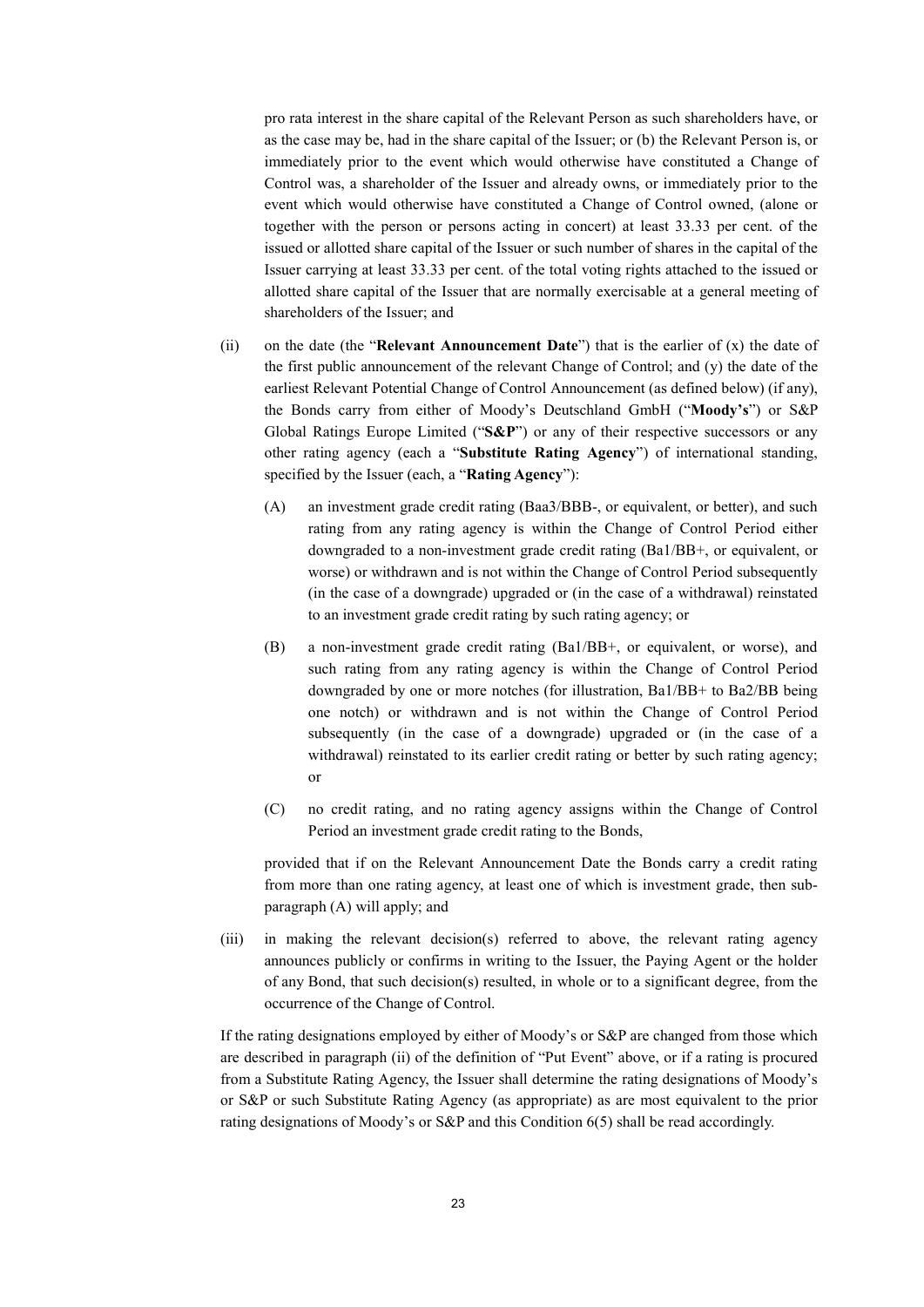- (b) If a Put Event occurs, each holder of each Bond will have the option (the "**Put Option**") to require the Issuer to redeem or, at the Issuer's option, purchase that Bond on the Put Date (as defined below) at its principal amount plus accrued interest up to but excluding the Put Date. Such option shall operate as set out below.
- (c) Promptly upon the Issuer becoming aware that a Put Event has occurred, the Issuer shall, give notice (a "**Put Event Notice**") to the Bondholders in accordance with Condition 11 specifying the nature of the Put Event and the procedure for exercising the option contained in this Condition 6(5).
- (d) To exercise the option to require the redemption or purchase of a Bond under this Condition 6(5) the holder of the Bond must transfer or cause to be transferred its Bonds to be so redeemed or purchased to the account of the Paying Agent specified in the Change of Control Put Notice (as defined below) for the account of the Issuer within the period (the "**Put Period**") of 45 calendar days after a Put Event Notice is given and send to the specified office of any Paying Agent a duly signed and completed notice of exercise in the form (for the time being current) obtainable from the specified office of any Paying Agent (a "**Change of Control Put Notice**") and in which the holder must specify a bank account to which payment may be made under this Condition. A Change of Control Put Notice once given shall be irrevocable. Payment in respect of any Bond so transferred will be made on or after the date which is seven calendar days after the expiry of the Put Period (the "**Put Date**"). The payment will be made on the Put Date by transfer to that bank account specified in the Change of Control Put Notice.
- (e) For the avoidance of doubt, the Issuer shall have no responsibility for any cost or loss of whatever kind (including breakage costs) which the Bondholder may incur as a result of or in connection with such Bondholder's exercise or purported exercise of, or otherwise in connection with, any Put Option (whether as a result of any purchase or redemption arising there from or otherwise).
- (f) In these Conditions:

"**Change of Control Period**" means the period commencing on the Relevant Announcement Date and ending 90 calendar days after the Change of Control (or such longer period for which the Bonds are under consideration (such consideration having been announced publicly within the period ending 90 calendar days after the Change of Control) for rating review or, as the case may be, rating by a rating agency, such period not to exceed 60 calendar days after the public announcement of such consideration);

"**Determination Date**" means the date which is two business days prior to the Put Date;

"**Relevant Potential Change of Control Announcement**" means any public announcement or statement by the Issuer, any actual or potential bidder or any advisor thereto relating to any potential Change of Control where within 180 calendar days following the date of such announcement or statement, a Change of Control occurs.

### (6) **Purchases**

The Issuer, or any of its Subsidiaries (as defined in Condition 9), may at any time purchase Bonds for cash consideration or otherwise (including, without limitation, by means of exchange) in the open market or otherwise, at any price and on any conditions, subject to compliance with any applicable laws. Bonds so purchased by the Issuer may be cancelled or held and resold in accordance with applicable laws for the purpose of enhancing the liquidity of the Bonds or any other lawful purpose or in any other lawful manner.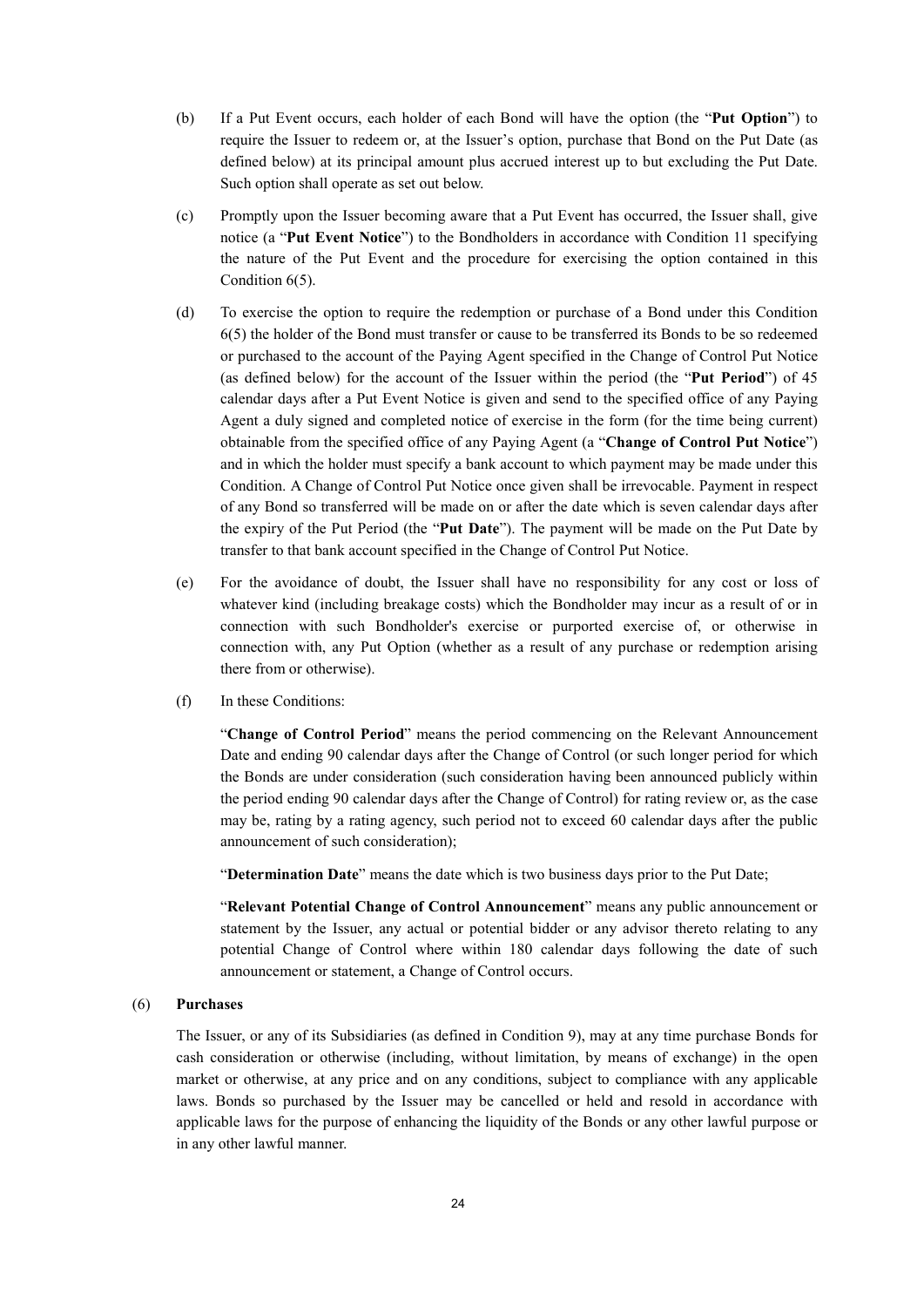# (7) **Cancellations**

All Bonds which are redeemed will forthwith be cancelled and accordingly may not be reissued or resold.

Bonds that are purchased by or on behalf of the Issuer may be cancelled forthwith – in which case they may not be reissued or resold – or may be held and resold in accordance with applicable laws.

# (8) **Notices Final**

Upon the expiry of any notice as is referred to in paragraph  $(2)$ ,  $(3)$  or  $(4)$  above, the Issuer shall be bound to redeem the Bonds to which the notice refers in accordance with the terms of the relevant paragraph.

### **7 Taxation**

#### (1) **Payment without Withholding**

All payments of principal, interest and other assimilated revenues by or on behalf of the Issuer in respect of the Bonds shall be made free and clear of, and without withholding or deduction for, any taxes, duties or assessments of whatever nature imposed or levied by or on behalf of the Republic of France or any authority therein or thereof having power to tax, unless such withholding or deduction is required by law.

#### (2) **Additional Amounts**

If French law should require that any payments of principal, interest and other assimilated revenues in respect of the Bonds by the Issuer be subject to withholding or deduction for or on account of any present or future taxes, duties or assessments of whatever nature ("**Taxes**") imposed or levied by or on behalf of the Republic of France or any political sub-division or any authority thereof or therein having power to tax, the Issuer shall, to the fullest extent permitted by French law, pay such additional amounts ("**Additional Amounts**") as shall be necessary in order that the net amounts received by the holders of the Bonds after such withholding or deduction shall equal the respective amounts of principal, interest and other revenues which would otherwise have been receivable in respect of the Bonds in the absence of such withholding or deduction; except that no such Additional Amounts shall be payable with respect to any Bond to, or to a third party on behalf of, a holder who is liable for such Taxes in respect of such Bond by reason of his having some connection with the Republic of France other than the mere holding of such Bond.

### (3) **Interpretation**

Any reference in these Conditions to any amounts in respect of the Bonds shall be deemed also to refer to any Additional Amounts which may be payable under this Condition.

### **8 Prescription**

Claims against the Issuer for the payment of principal and interest in respect of the Bonds shall become prescribed ten years (in the case of principal) and five years (in the case of interest) from the Relevant Date (as defined below).

In these Conditions "**Relevant Date**" means the date on which the payment first becomes due but, if the full amount of the money payable has not been received by the Paying Agent on or before the due date, it means the date on which, the full amount of the money having been so received, notice to that effect shall have been duly given to the Bondholders by the Issuer in accordance with Condition 11.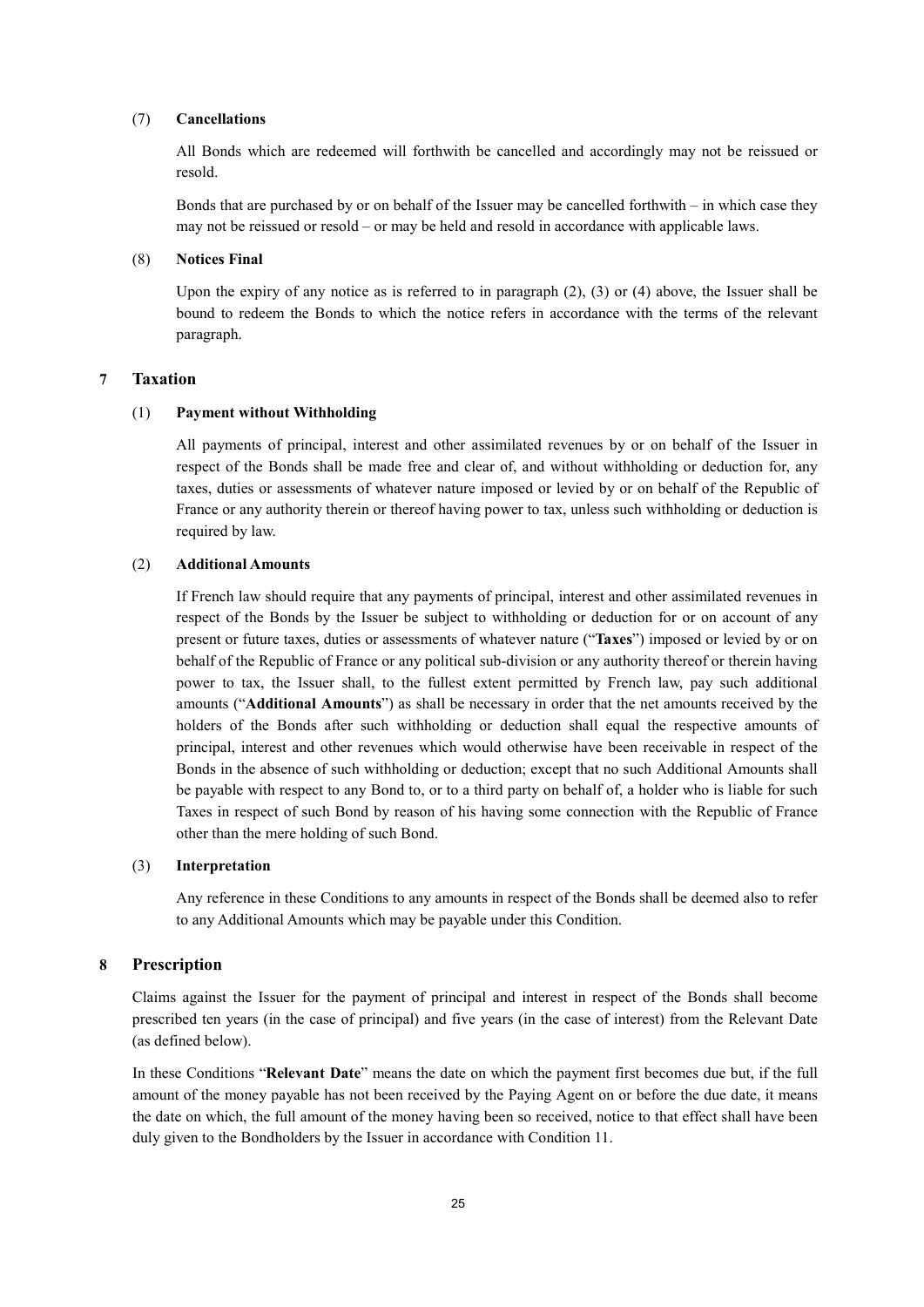# **9 Events of Default**

Any Bondholder or Bondholders holding at least 10 per cent. of the principal amount then outstanding of the Bonds may give notice to the Paying Agent at its specified office that the Bonds of such holders are, and they shall accordingly forthwith become, immediately due and repayable at their principal amount, together with interest accrued to the date of repayment, if any of the following events (each such event, an "**Event of Default**") shall have occurred and be continuing:

- (i) if default is made in the payment when due of any amount due in respect of the Bonds, and such default shall not have been remedied within 7 calendar days thereafter; or
- (ii) if default is made in the performance of, or compliance with, any obligation of the Issuer in respect of the Bonds other than as referred to in paragraph (i), and (except in any case where the failure is incapable of remedy when no continuation as mentioned before or notice as is hereinafter mentioned will be required) such default shall not have been remedied within 30 calendar days after receipt by the Issuer of written notice of such default given by the Paying Agent (following the service at its specified office of a notice by any Bondholder); or
- (iii) any other present or future indebtedness of the Issuer for or in respect of borrowed money (x) becomes due and payable (*exigible*) prior to its stated maturity by reason of the occurrence of a default, event of default or other similar condition or event (however described) with equivalent effect or (y) is not repaid on or before its due date or within any applicable grace period or (z) the Issuer fails to pay when due any amount payable by it under any present or future guarantee for, or indemnity in respect of, any borrowed money, provided that in each case the aggregate amount of the relevant indebtedness, guarantees or indemnities in respect of which one or more of the events mentioned above in this paragraph have occurred equals or exceeds  $\epsilon$ 100,000,000 or its equivalent in any other currency unless such default is contested in good faith by the Issuer before a competent court or by other appropriate proceedings in which case such event shall not constitute an event of default under this paragraph (iii) so long as the dispute has not been finally adjudicated upon; or
- (iv) the Issuer makes any proposal for a general moratorium in relation to its debts; or a judgement is issued for the judicial liquidation (*liquidation judiciaire*) or for the transfer of the whole of the business (*cession totale de l'entreprise*) of the Issuer; or, to the extent permitted by applicable law, if the Issuer is subject to any other insolvency or bankruptcy proceedings or is granted a moratorium of payments; or if the Issuer makes any conveyance, assignment or other arrangement for the benefit of, or enters into a composition with, all or a substantial number of its creditors with a view to a restructuring or rescheduling of its indebtedness; or
- (v) an order is made or an effective resolution passed for the winding-up or dissolution of the Issuer, or the Issuer ceases or threatens to cease to carry on all or a material part of its business or operations, except for the purpose of and followed by a reconstruction, amalgamation, reorganisation, merger or consolidation (each a "**Reorganisation Event**") either (x) on terms approved by a General Meeting (as defined below), or (y) whereby the undertaking and assets of the Issuer are transferred to or otherwise vested in one or more companies within the Group, provided that in the case of (x) above, if the requisite majority for the approval of the Reorganisation Event by the General Meeting (as defined below) in respect of the proposed Reorganisation Event is not attained, no event of default shall occur under these Terms and Conditions if the Issuer either (a) makes any further or modified proposal in relation to the Reorganisation Event (including, without limitation, the provision of guarantees or other comfort) as is approved by a General Meeting (as defined below) and the Reorganisation Event is subsequently implemented in accordance with such proposal or (b) promptly notifies the Bondholders in accordance with Condition 11 of its intention to repay, and repays the Bonds in full at the earliest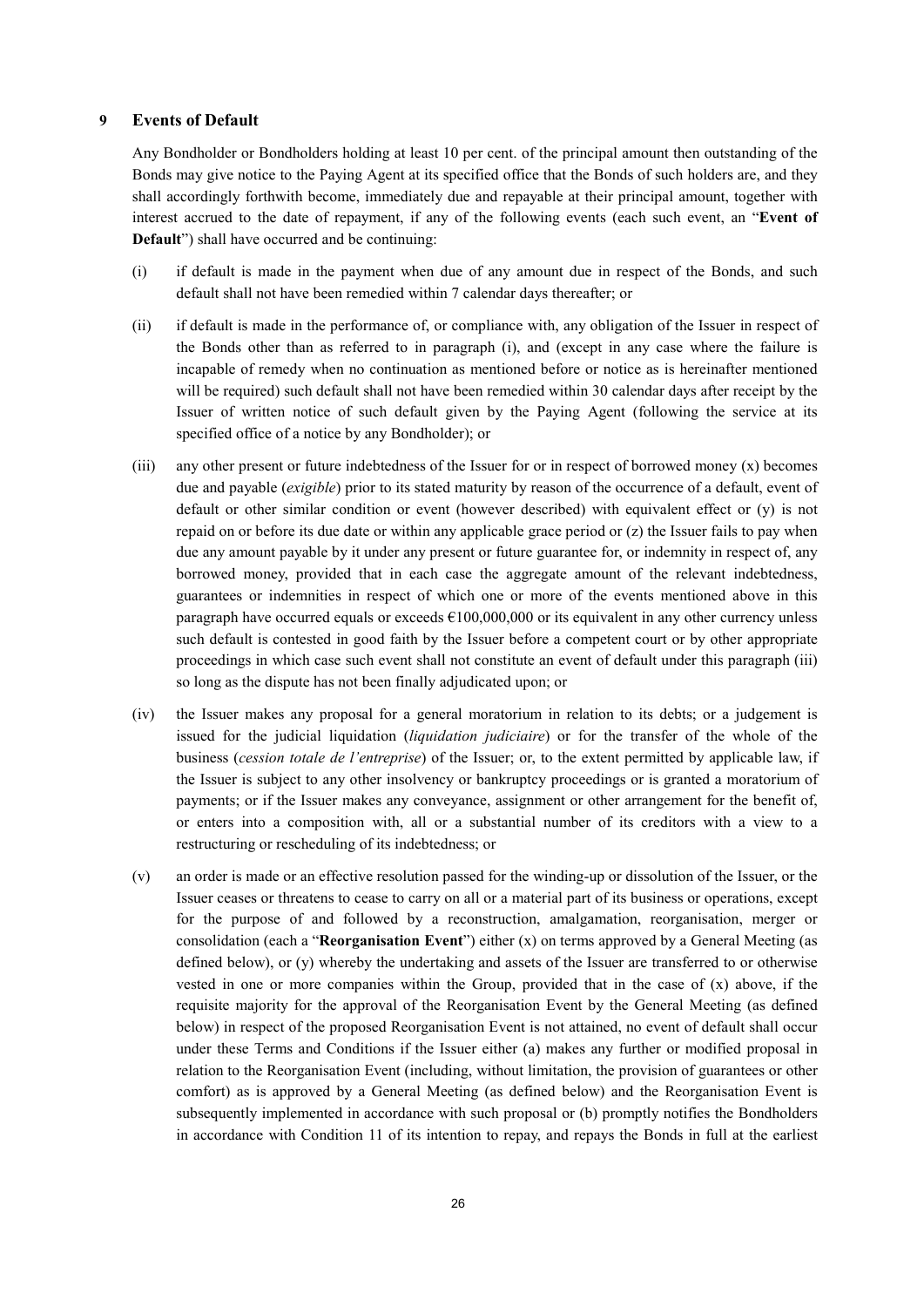practicable date following the initial General Meeting (as defined below) and in any case prior to the implementation of the proposed Reorganisation Event; or

- (vi) any security interest (*sûreté réelle*) such as a mortgage, charge, pledge, lien or other encumbrance, present or future, created or assumed by the Issuer becomes enforceable and any step is taken to enforce it (including the taking of possession or the appointment of a receiver, manager or other similar person), unless the amount secured by any such security interest (*sûreté réelle*) which is the subject of the enforcement does not exceed in aggregate €100,000,000 (or its equivalent in any other currency or currencies), provided that such steps taken to enforce any such security interests shall not be discharged, withdrawn or stayed within 120 calendar days; or
- (vii) a judicial attachment in execution of a judgement or a judicial execution or other similar legal proceeding is adopted in respect of all or a material part of the property, assets or revenues of the Issuer and is not discharged or stayed within 120 calendar days of its effectiveness, unless the amount which is the subject of any such attachment, execution or other proceeding does not exceed in aggregate  $£100,000,000$  (or its equivalent in any other currency or currencies); or
- (viii) any action, condition or thing (including the obtaining or effecting of any necessary consent, approval, authorisation, exemption, filing, licence, order, recording or registration) necessary to be taken, fulfilled or done in order (x) to enable the Issuer lawfully to enter into, exercise its rights and perform and comply with its obligations under the Bonds and (y) to ensure that those obligations are legally binding and enforceable and (z) to make the Bonds admissible in evidence in the courts of the Republic of France is not taken, fulfilled or done; or
- (ix) the Issuer makes any change to the general nature of its business, namely the management and holding of shares within a diversified portfolio of investments, from that carried on at the Issue Date of the Bonds, provided such change has (or is capable of having) a material adverse effect on the capacity of the Issuer to perform or comply with its obligations under the Bonds, or the Issuer ceases to be the Holding Company of the Group, unless any such change is approved by a General Meeting (as defined below); or
- (x) it is or will become unlawful or illegal for the Issuer to perform or comply with any one or more of its material obligations under the Bonds.

For the purposes of these Conditions:

"**Group**" shall mean the Issuer and its Subsidiaries for the time being;

"**Holding Company**" shall mean, in relation to a company or corporation, any other company or corporation in respect of which it is a Subsidiary;

"**Person**" includes any individual, company, corporation, firm, partnership, joint venture, undertaking, association, organisation, trust, state or agency of a state (in each case whether or not having separate legal personality);

"**Principal Subsidiary**" shall mean, in relation to any Person or entity at any time, any other Person or entity (whether or not now existing) as defined in Article L.233-1 of the French *Code de commerce* (commercial code);

"**Subsidiary**" shall mean, in relation to any Person or entity at any time, any other Person or entity (whether or not now existing) controlled directly or indirectly by such Person or entity within the meaning of Article L.233-3 of the French *Code de commerce* (commercial code).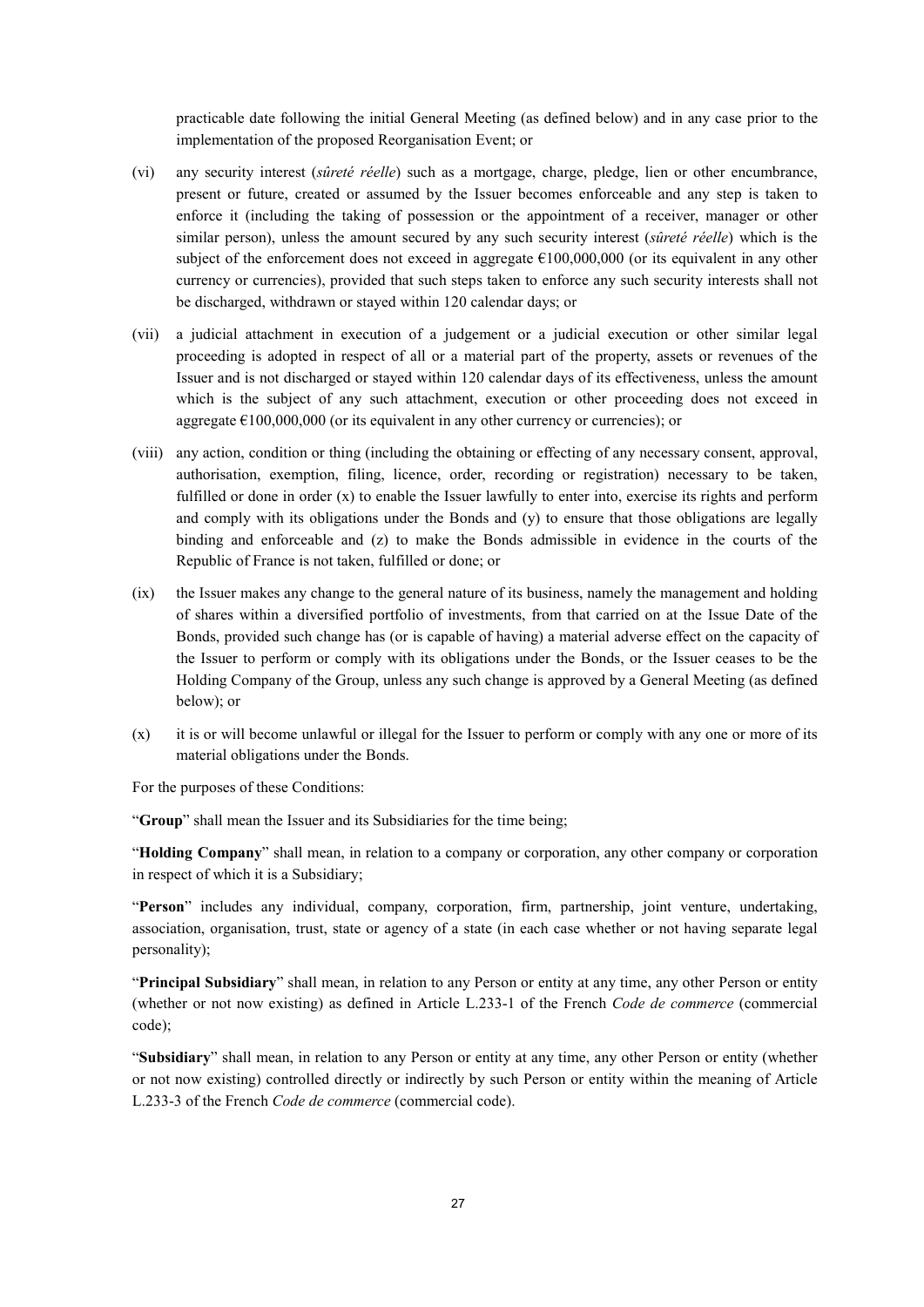# **10 Fiscal Agent, Paying Agent and Calculation Agent**

The name of the Fiscal Agent, Paying Agent and Calculation Agent is set out below:

Société Générale 32, rue du Champ de Tir CS 30812 44308 Nantes Cedex 3 France

### **11 Notices**

Any notice to the Bondholders will be valid if delivered to the Bondholders through Euroclear France, Euroclear or Clearstream and be published on the website of the Issuer (www.wendelgroup.com). Any such notice shall be deemed to have been given on the date of such delivery to Euroclear France, Euroclear and Clearstream or, where relevant and if later, the date of such publication on the website of the Issuer or, if published more than once or on different dates, on the first date on which such delivery is made.

In addition to the above, with respect to notices for a General Meeting (as defined below), any convening notice for such meeting shall be published in accordance with applicable provisions of the French *Code de commerce*.

### **12 Representation of the Bondholders**

Bondholders will be grouped automatically for the defence of their common interests in a single masse (the "**Masse**"). The Masse will be governed by the provisions of the French *Code de commerce*.

The Masse will be a separate legal entity and will act in part through a representative (the "**Representative**") and in part through a general meeting of the Bondholders (the "**General Meeting**").

The Masse alone, to the exclusion of all individual Bondholders, shall exercise the common rights, actions and benefits which now or in the future may accrue respectively with respect to the Bonds.

#### (a) **Representative:**

The following person is designated as Representative of the Masse:

#### **Aether Financial Services**

RCS 811 475 383 Paris Represented by Edouard Narboux 36 rue de Monceau 75008 Paris France Mailing address:

36 rue de Monceau 75008 Paris France

Email: agency@aetherfs.com

The Representative's remuneration for its services in connection with the Bonds is Euro 400 (VAT excluded) per year, payable by the Issuer in accordance with the terms agreed upon between the Issuer and the Representative, with the first payment at the Issue Date.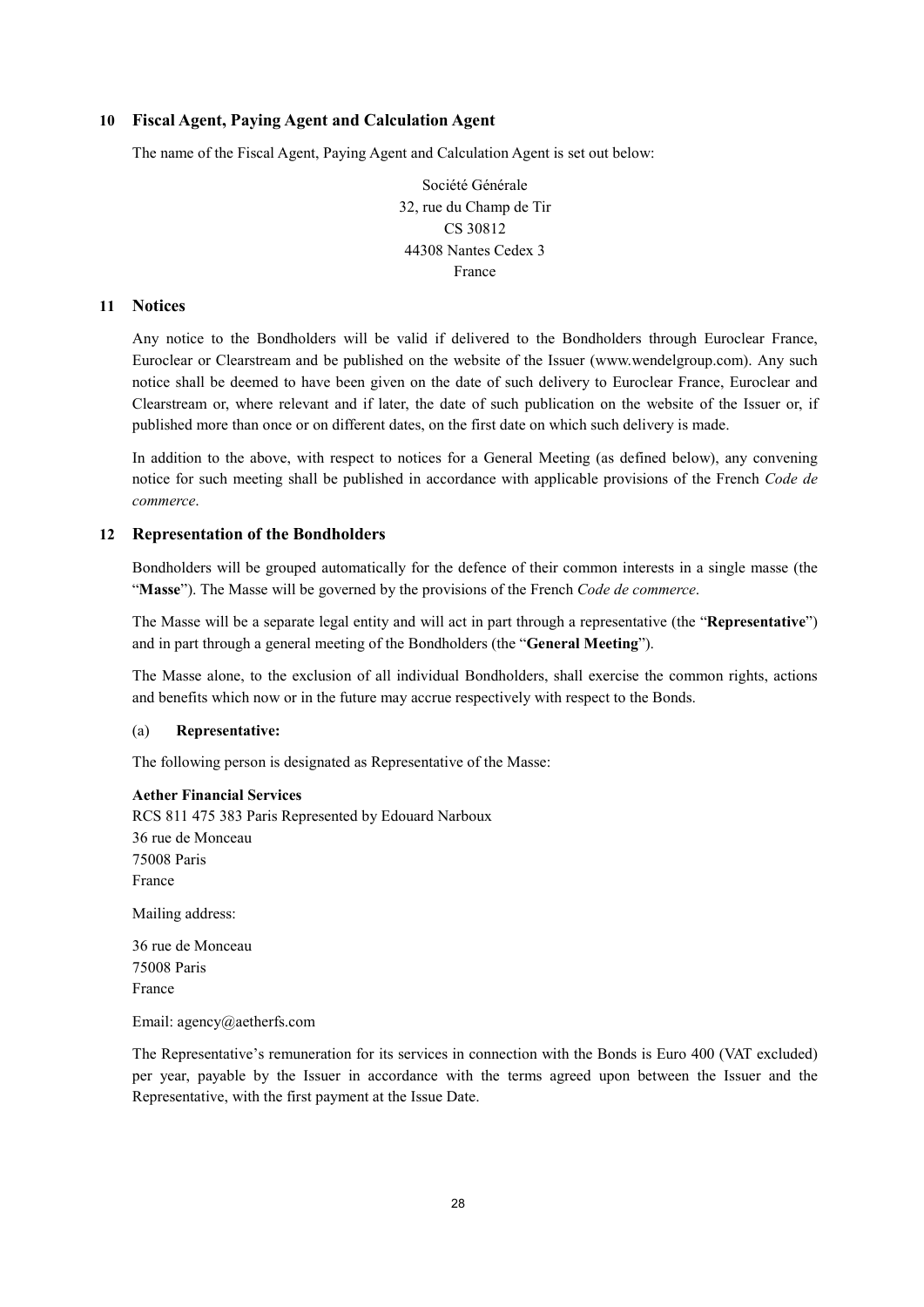(b) **Powers of the Representative:** The Representative shall (in the absence of any decision to the contrary of the General Meeting) have the power to take all acts of management necessary in order to defend the common interests of the Bondholders.

All legal proceedings against the Bondholders or initiated by them, must be brought by or against the Representative.

The Representative may not interfere in the management of the affairs of the Issuer.

(c) **General Meeting:** A General Meeting may be held at any time, on convocation either by the Issuer or by the Representative. One or more Bondholders, holding together at least one-thirtieth of the principal amount of the Bonds outstanding, may address to the Issuer and the Representative a demand for convocation of the General Meeting, together with the proposed agenda for such General Meeting. If such General Meeting has not been convened within two months after such demand, the Bondholders may commission one of their members to petition a competent court in Paris to appoint an agent *(mandataire*) who will call the General Meeting.

Notice of the date, hour, place, agenda and quorum requirements of any meeting of a General Meeting shall be published as provided under the French *Code de commerce.*

Each Bondholder has the right to participate in a General Meeting in person, by proxy, correspondence, or, if the *statuts* of the Issuer so specify, videoconference or any other means of telecommunications allowing the identification of the participating Bondholders. Each Bond carries the right to one vote.

(d) **Powers of the General Meetings:** The General Meeting is empowered to deliberate on the dismissal and replacement of the Representative and the alternate Representative and also may act with respect to any other matter that relates to the common rights, actions and benefits of the Bondholders which now or in the future may accrue, including authorising the Representative to act at law as plaintiff or defendant in the name and on behalf of the Bondholders.

The General Meeting may further deliberate on any proposal relating to the modification of the Conditions including any proposal, whether for arbitration or settlement, relating to rights in controversy or which were the subject of judicial decisions, it being specified, however, that the General Meeting may not increase the liabilities (*charges*) to Bondholders, nor establish any unequal treatment between the Bondholders, nor to decide to convert the Bonds into shares.

General Meetings may deliberate validly on first convocation only if Bondholders present or represented hold at least a fifth of the principal amount of the Bonds then outstanding. On second convocation, no quorum shall be required. Decisions at meetings shall be taken by a two-third majority of votes cast by Bondholders attending such General Meetings or represented thereat.

For the avoidance of doubt, in this Condition 12 "outstanding" shall not include those Bonds purchased by the Issuer under Condition 6(6) above that are held by it and not cancelled.

(e) **Written Resolutions:** Pursuant to Article L.228-46-1 of the French *Code de commerce*, the Issuer shall be entitled in lieu of the holding of a General Meeting to seek approval of a resolution from the Bondholders by way of a Written Resolution. Subject to the following sentence a Written Resolution may be contained in one document or in several documents in like form, each signed by or on behalf of one or more of the Bondholders. Pursuant to Articles L.228-46-1 and R.225-97 of the French *Code de commerce* approval of a Written Resolution may also be given by way of electronic communication allowing the identification of Bondholders ("**Electronic Consent**").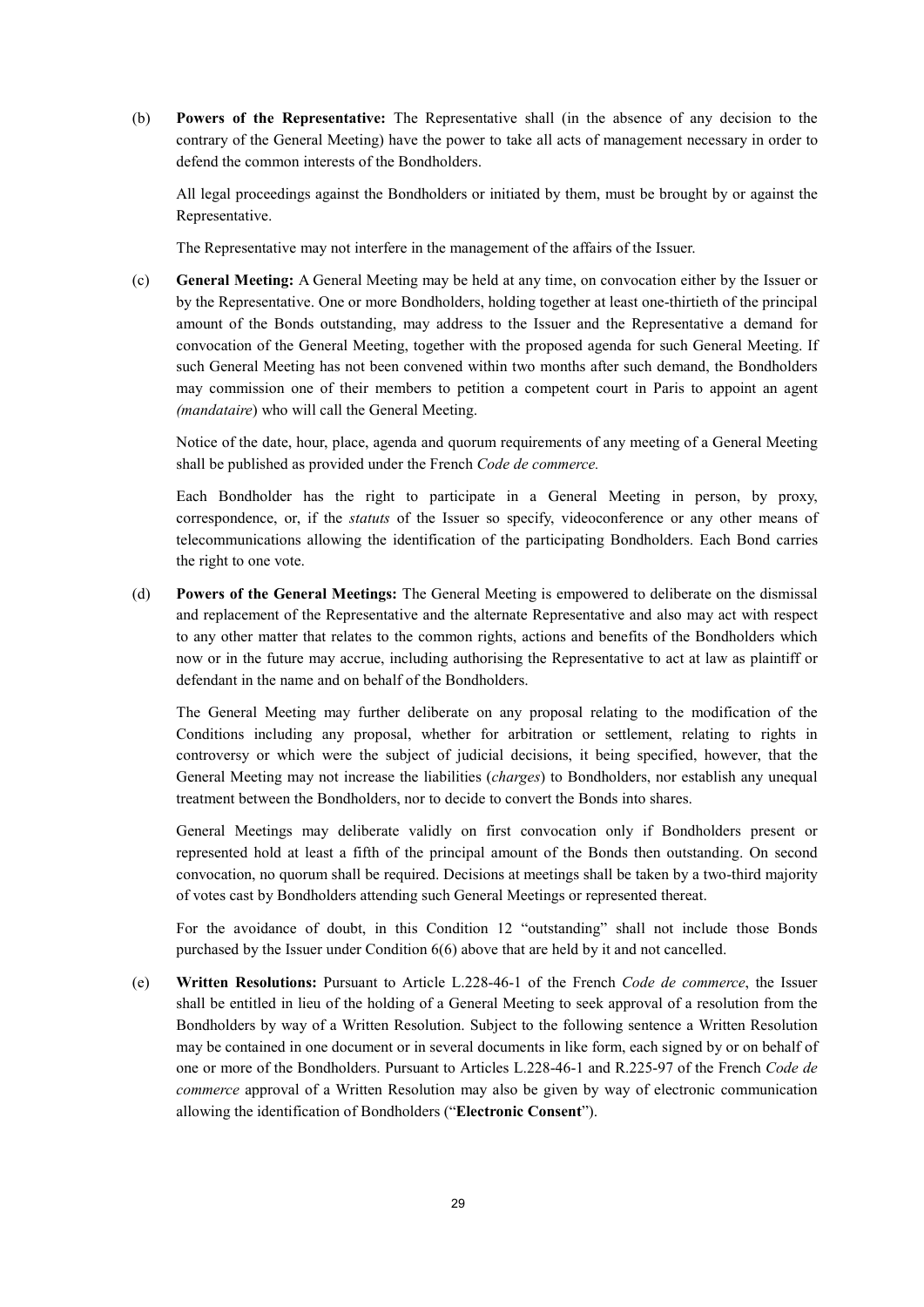Notice seeking the approval of a Written Resolution (including by way of Electronic Consent) will be published as provided under Condition 11 (Notices) not less than 15 calendar days prior to the date fixed for the passing of such Written Resolution (the "**Written Resolution Date**"). Notices seeking the approval of a Written Resolution will contain the conditions of form and time limits to be complied with by the Bondholders who wish to express their approval or rejection of such proposed Written Resolution. Bondholders expressing their approval or rejection before the Written Resolution Date will undertake not to dispose of their Bonds until after the Written Resolution Date. For the purpose hereof, a "**Written Resolution**" means a resolution in writing signed by the Bondholders of not less than 75 per cent. in principal amount of the Bonds outstanding.

(f) **Decisions of the General Meetings**: Decisions of the Bondholders made at the General Meetings and Written Resolutions once approved shall be published in accordance with the provisions of the French *Code de commerce*.

# **13 Further Issues**

The Issuer may, from time to time without the consent of the Bondholders, issue further bonds to be assimilated (*assimilables*) with the Bonds as regards their financial service, provided that such further bonds and the Bonds shall carry rights identical in all respects (or in all respects except for the first payment of interest thereon) and that the terms of such further bonds shall provide for such assimilation. In the event of such assimilation, the Bondholders and the holders of any assimilated bonds will, for the defence of their common interests, be grouped in a single Masse having legal personality.

### **14 Governing Law and Submission to Jurisdiction**

### (1) **Governing Law**

The Bonds shall be governed by the laws of France.

# (2) **Jurisdiction**

For the benefit of the Bondholders, the Issuer submits to jurisdiction of the competent courts within the jurisdiction of the *Cour d'Appel* of Paris.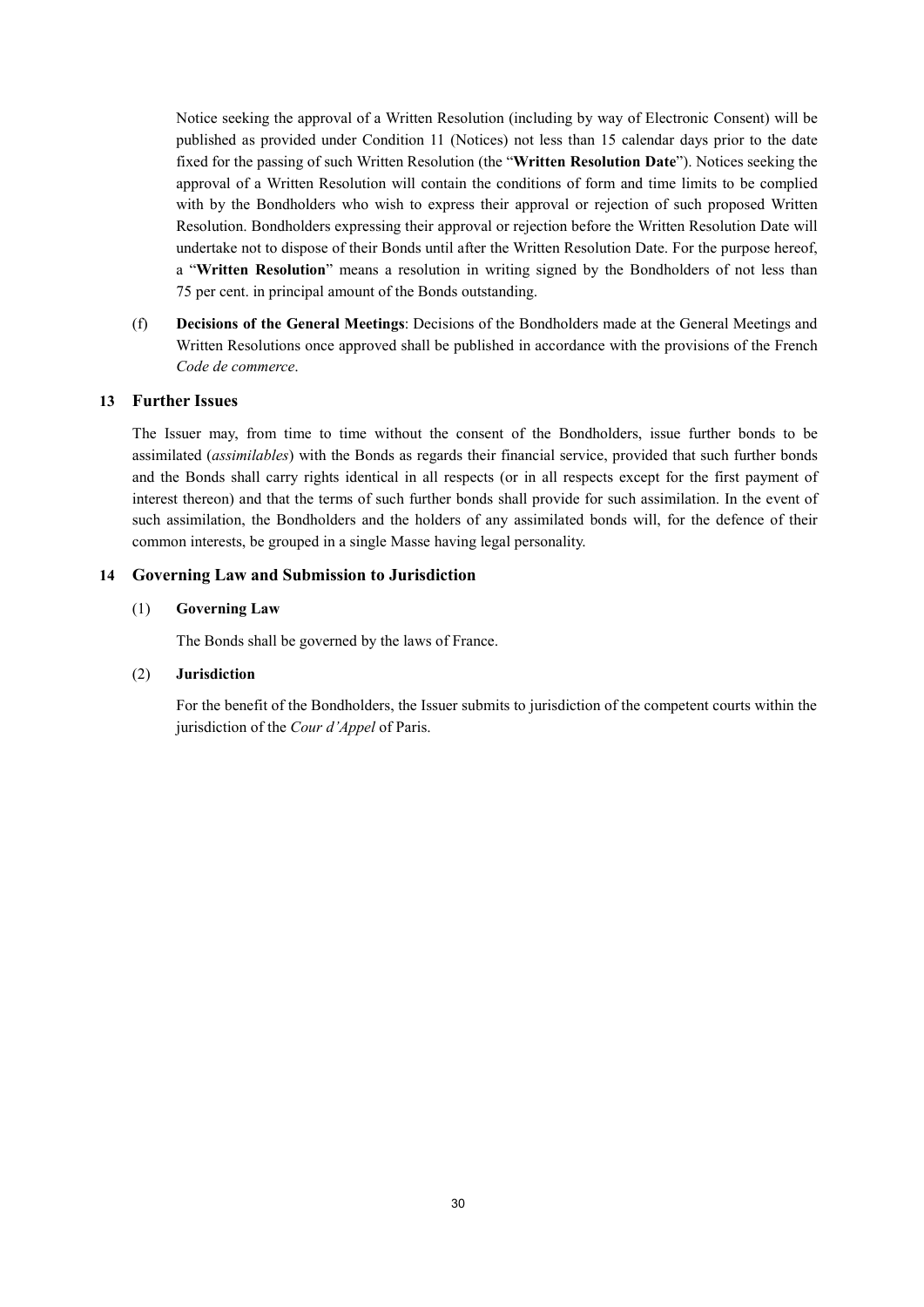# **USE OF PROCEEDS AND ESTIMATED NET AMOUNT**

<span id="page-30-0"></span>The estimated net proceeds of the issue of the Bonds will amount to  $\epsilon$ 296,673,000.

The net proceeds of the issue of the Bonds will be applied by the Issuer for its general corporate purposes.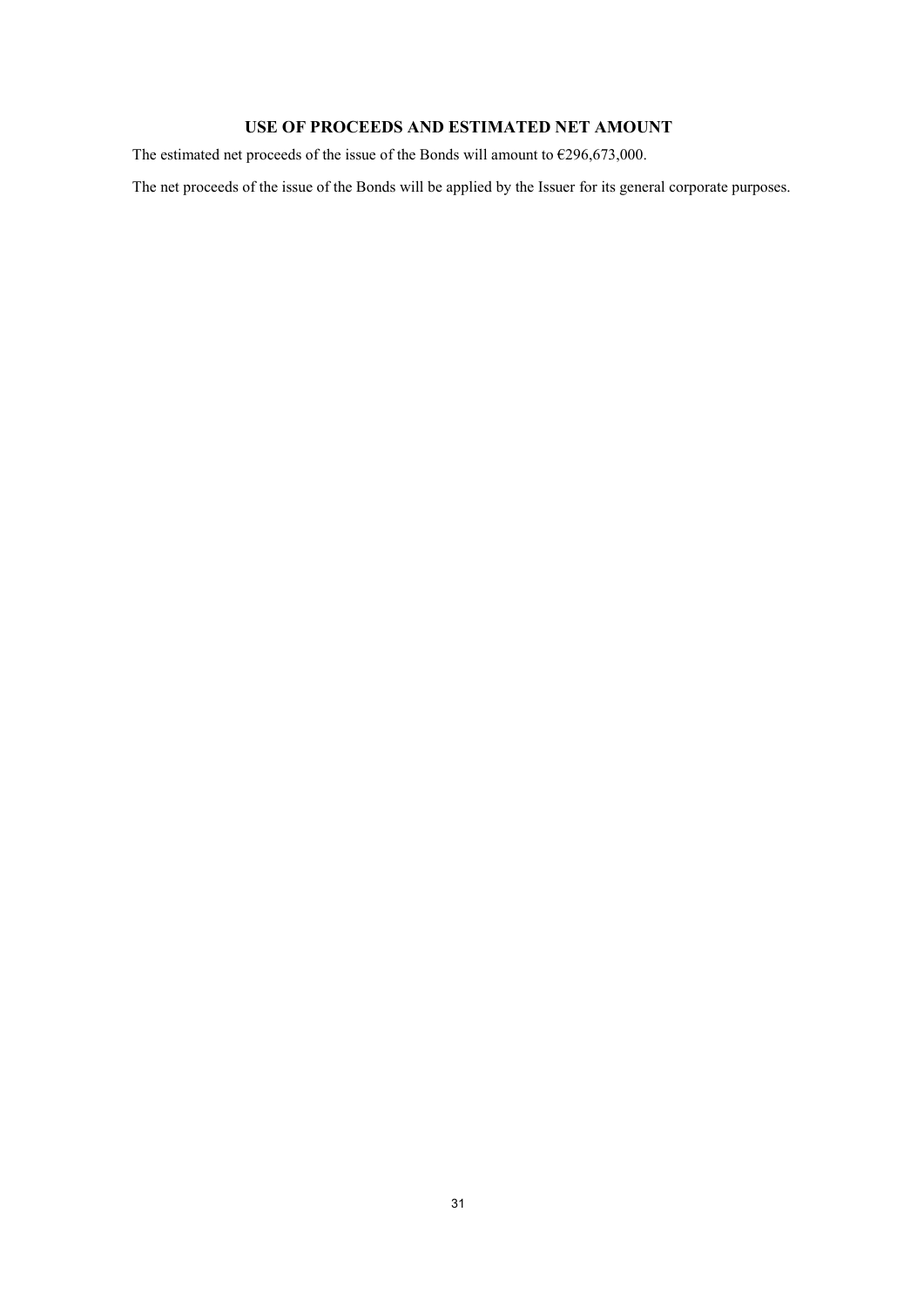# **DESCRIPTION OF THE ISSUER**

<span id="page-31-0"></span>For a general description of the Issuer, its activities and its financial conditions, please refer to the cross-reference lists appearing under "Documents Incorporated by Reference" above.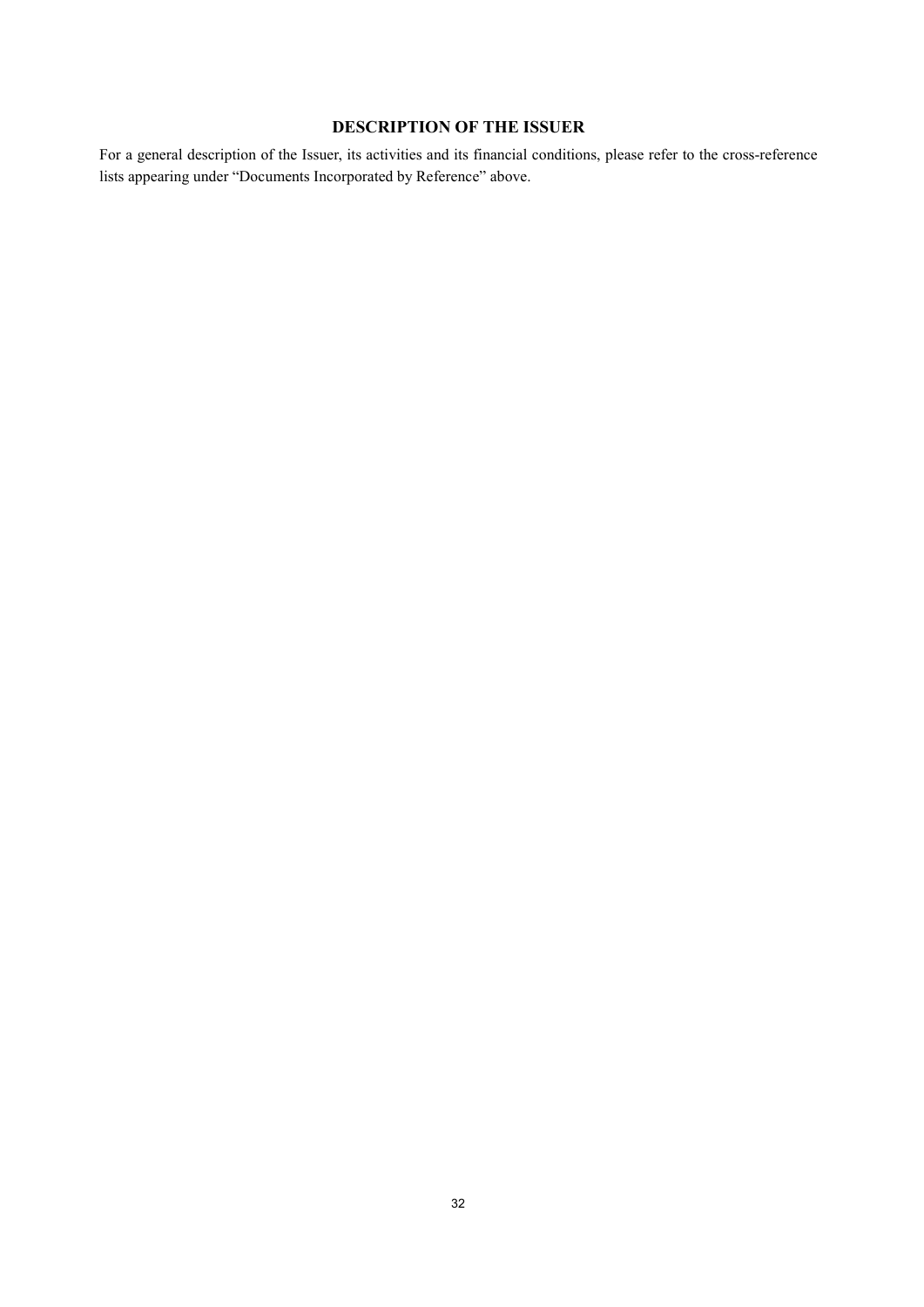### **RECENT DEVELOPMENTS**

<span id="page-32-0"></span>The Issuer published the following press release on 7 October 2021:

#### **"Wendel wins the 2021** *Grand Prix de la Transparence***, all categories**

*Conducted every year by an independent advisory committee, the corporate transparency awards cover the 4 key public information documents published by SBF 120 companies organized under French law. The methodology is based on four pillars: accessibility, accuracy, comparability and availability of information.* 

*Each year, these awards enable issuers to measure their performance with regard to transparency and to identify the market's best practices.* 

After having been ranked at the fourth position in 2020, Wendel SE has been awarded yesterday the 2021 *Grand Prix de la Transparence* award, for all categories.

This award places Wendel at the top of all SBF 120 companies for the quality and transparency of all its financial and non-financial communications practices, and also rewards the deployment and the information provided on its ESG strategy.

Wendel was also nominated in the Ethics Charter and for the Extra financial information Grand Prize awards categories.

The constant attention and improvements brought into the documents provided to investors and all stakeholders (Universal Registration Document, invitation to the Annual General Meeting of shareholders, website, code of ethics and ESG information) resulted in Wendel earning again this year the "Gold" label, attributed to companies that have obtained a transparency rating more than 30% higher than the average of all SBF 120 companies.

Jérôme Michiels, Executive Vice-President and CFO of Wendel SE, said: "*Wendel is very proud to receive the 2021 Grand Prix de la Transparence award, all categories. The Grand Prix is a tangible recognition of the collective*  effort and expertise of our entire corporate team. It rewards the efforts Wendel has devoted to offering our *shareholders and investors a set of documents and information media that meet the highest standards in financial and extra financial communication.*"

### About the *Grands Prix*:

For the last 12 years, the *Grands Prix de la Transparence*, certified by Bureau Veritas Certification, has rewarded the quality of regulatory information published by SPF 120 companies organized under French law. This not-for-profit event is free of charge and open to all issuers. The objective is to enable issuers to measure their performance every year in terms of transparency, identify best practices and showcase them as examples of excellence. Every year, the quality demanded increases but the purpose behind the *Grands Prix* remains the same: transparency creates trust and, as a result, value for companies and their stakeholders. The Transparency Awards have now existed for three years in the United States. Winners of the initial editions have included Coca-Cola, GE and BlackRock.

The *Grands Prix de la Transparence* have been organized since 2009 by Labrador at its own expense. Labrador is an expert in corporate information education, and has the support of numerous market institutions and associations: the *Association française de gestion financière* (AFG), *Euronext*, the *Fédération des investisseurs individuels et des clubs d'investissement* (F2iC), the *Institut français des administrateurs* (IFA), *Paris Europlace*, the *Société française des analystes financiers* (SFAF) and others. They form an advisory committee representing all the major readers of corporate information and guaranteeing the independence and objectivity of the *Grands Prix*.

The methodology is certified by an independent third party, and the group of companies evaluated remains stable; there is no application process."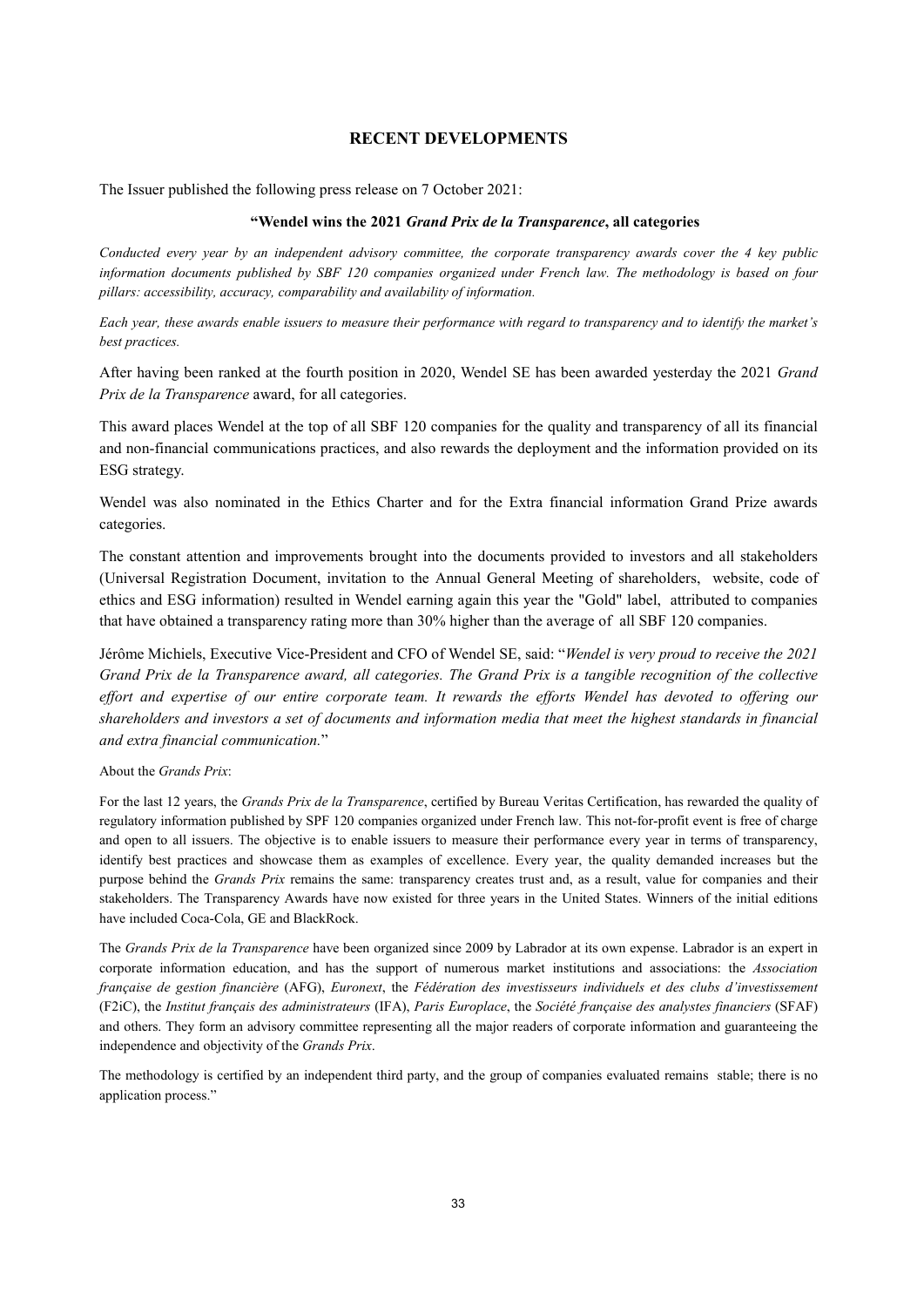The Issuer published the following press release on 14 October 2021:

# **"Information about IHS Holding Limited Information à propos d'IHS Holding Limited**

IHS Holding Limited announced today the pricing of its initial public offering on the New York Stock Exchange, at a public offering price of \$21.00 per share.

The ordinary shares are expected to begin trading on the New York Stock Exchange on October 14, 2021 under the ticker symbol "IHS".

Wendel currently owns 62,975,396 shares of IHS Holding Limited (in addition to the 12,374,657 shares managed by Wendel for third parties) and will not sell any shares in the offering.

IHS Holding Limited a annoncé ce jour la fixation du prix de son introduction en bourse à la bourse de New York (NYSE), à 21,00 USD par action.

Les actions ordinaires de la société devraient débuter leur cotation au New York Stock Exchange le 14 octobre 2021, sous le symbole « IHS ».

Wendel détient aujourd'hui 62 975 396 actions IHS Holding Limited (en complément des 12 374 657 gérées par Wendel pour des tiers), et ne cédera pas d'actions au cours de cette introduction en bourse.

The offering is being made only by means of a prospectus. A copy of the final prospectus relating to this offering, when available, may be obtained from any of the following sources:

• Goldman Sachs & Co. LLC, Attention: Prospectus Department, 200 West Street, New York, New York 10282, via telephone: 1-866-471-2526, or via email: prospectus-ny@ny.email.gs.com;

• J.P. Morgan Securities LLC, c/o Broadridge Financial Solutions, 1155 Long Island Avenue, Edgewood, New York 11717, or by telephone at: 1-866-803-9204, or by email at: prospectus-eg\_fi@jpmchase.com; or

• Citigroup Global Markets Inc., c/o Broadridge Financial Solutions, 1155 Long Island Avenue, Edgewood, New York 11717, or by telephone at: 1-800-831-9146.

A registration statement on Form F-1 relating to the offering has been filed with, and was declared effective by, the U.S. Securities and Exchange Commission. This press release does not constitute an offer to sell or the solicitation of an offer to buy these securities, nor shall there be any sale of these securities in any state or jurisdiction in which such offer, solicitation or sale would be unlawful prior to registration or qualification under the securities laws of any such state or jurisdiction."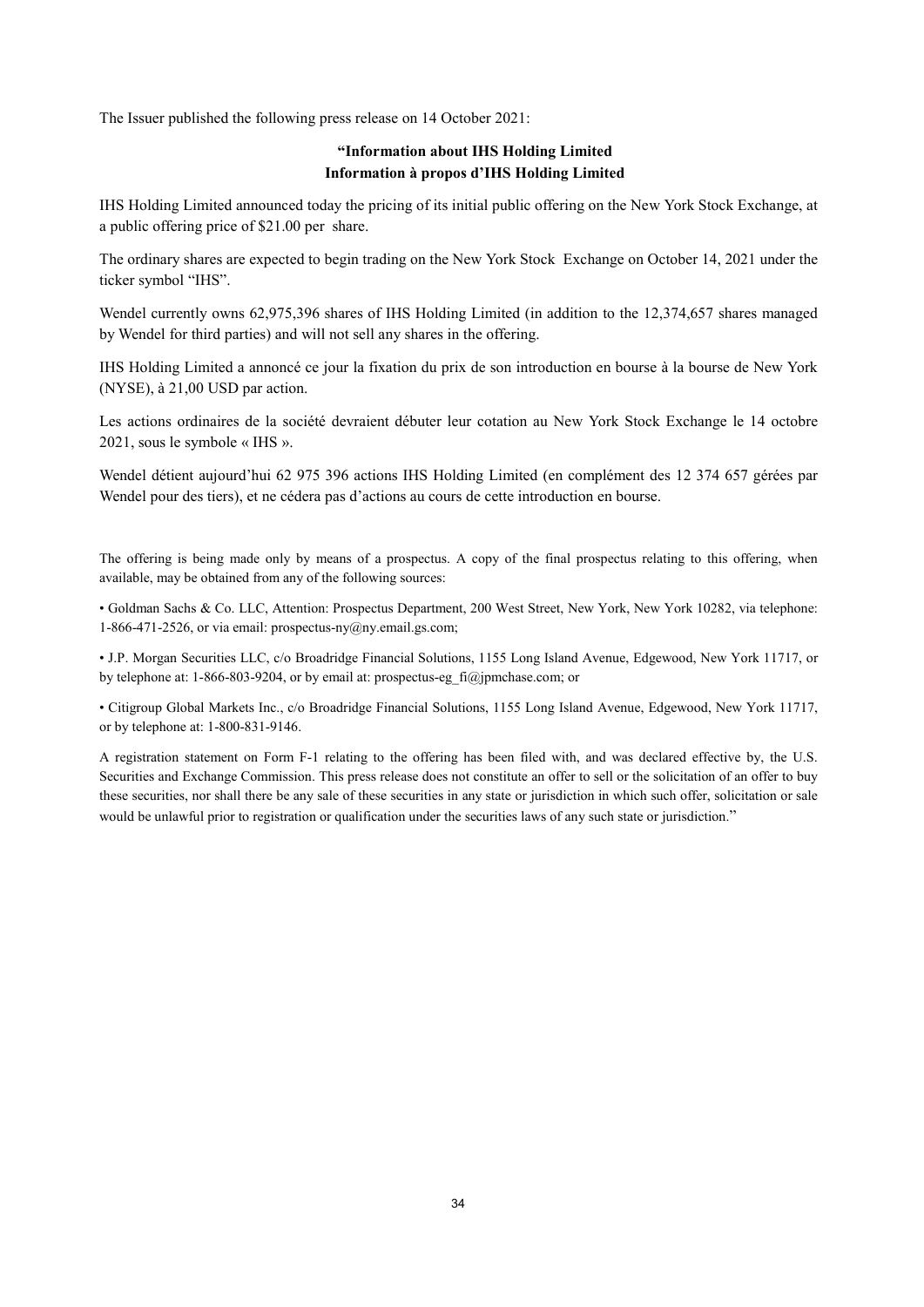The Issuer published the following press release on 20 October 2021:

# **"Wendel grants exclusivity to DuluxGroup for the sale of Cromology**

Wendel received a firm offer from DuluxGroup to acquire 100% of the equity of Cromology ("The Company"), a European leader in decorative paints. The Company designs, manufactures, sells and distributes a wide range of decorative paints and products to professionals and consumers through its presence in eight European countries. 65% of its activity is in France, 35% in Southern Europe and in the rest of the world.

Given the industrial and financial quality of DuluxGroup's proposal, Wendel has decided to enter into an exclusivity period with DuluxGroup to finalize the transaction.

DuluxGroup proposes to acquire 100% of the equity of the Company for an enterprise value of around  $\epsilon$ 1,262M, whichrepresents a multiple of 13.2 times LTM  $EBITDA<sup>1</sup>$  $EBITDA<sup>1</sup>$  $EBITDA<sup>1</sup>$  as of June 30, 2021. For Wendel, net proceeds<sup>2</sup> would amount to c.€907M. This would represent a multiple of 1.6 times Wendel's total investment in Materis Group since 2006. The closing of the transaction should take place during the first half of 2022, subject to customary regulatory approvals.

# **André François-Poncet, Wendel Group's CEO, said:**

*"Cromology's history within Wendel's portfolio highlights the authenticity of our long-term investor model, which has allowed us to support the Company at critical times. When we made the decision early 2019 to reinvest €125M in the Company, we were confident that the new management team we had put in place the year before would be able to create sustainable value for its shareholders and stakeholders. Furthermore, all Cromology's teams demonstrated their commitment and resilience during the Covid-19 crisis, allowing the Company to deliver outstanding operational as well as financial and extra financial performance."* 

# P**ierre Pouletty, Chairman of Cromology, commented:**

*"The proposal of DuluxGroup gives me the opportunity to thank Wendel on behalf of the entire Cromology team: during the significant difficulties which the group Cromology encountered in 2018, Wendel made the decision to totally refinance the Company in view of the proposed turnaround plan. This step has allowed Loïc Derrien, the Group's CEO, and the entire Cromology team to achieve an exceptional job for the past 3 years. The offer from DuluxGroup should allow Cromology to continue its transformation and development."* 

# **Loic Derrien, CEO of Cromology, commented:**

*"During the last 3 years, Cromology's team has revealed the potential of the Company, its products and its brands. Being part of DuluxGroup should allow Cromology to continue its development in Europe, leveraging on DuluxGroup's technologies and know-how, in perfect line with its CSR strategy."*

### **History of Wendel's Investment in Cromology**

 $\overline{a}$ 

In 2006, Wendel acquired the Materis Group, which comprised four divisions: Aluminates (Kerneos), Mortars (ParexGroup), Admixtures (Chryso) and Paints (Materis Paints). In 2014, the Materis Group fully refocused its operations on its Paints business, selling Kerneos in March, ParexGroup in June and Chryso in October of that year for total net sales proceeds of  $\epsilon$ 1.7 billion in order to reduce its debt. On July 7, 2015, Materis Paints, the last Group division, rebranded as Cromology and set its sights on new challenges.

On May 13, 2019, Wendel signed an agreement to renegotiate the financial debt of Cromology. End of May 2019, Wendel invested €125 million in equity alongside the new management team led by Pierre Pouletty, new Chairman

<span id="page-34-0"></span><sup>&</sup>lt;sup>1</sup> Enterprise value and EBITDA exclude the impact of IFRS 16

<span id="page-34-1"></span><sup>&</sup>lt;sup>2</sup> Net proceeds after financial debt, dilution to the benefit of the Company's minority investors, transaction costs and other debt-like adjustments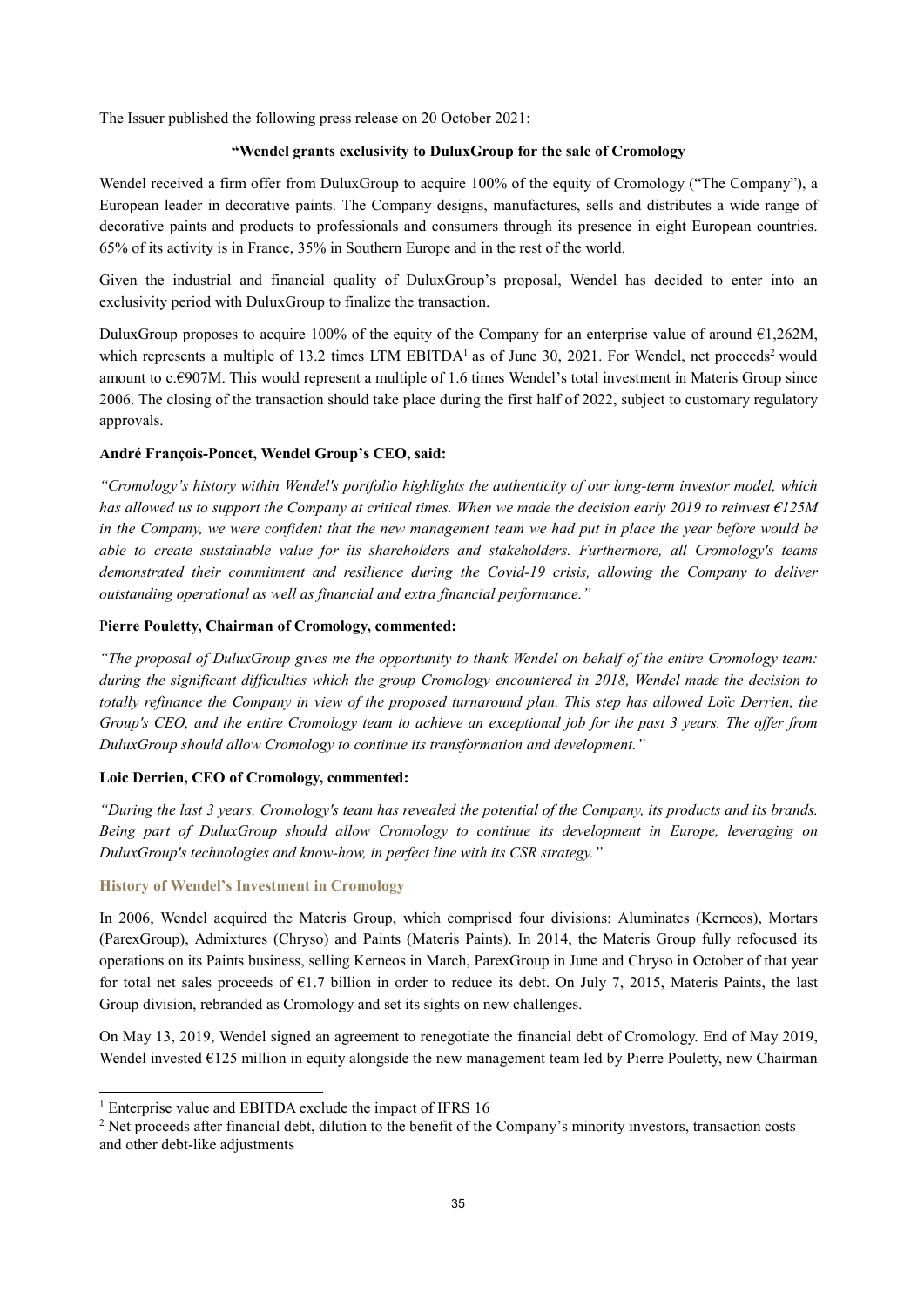of the company appointed in June 2018, and Loïc Derrien, appointed Chief Executive Officer in August of the same year. The new equity contributed by Wendel strengthened the company's financial structure, in particular by reducing its debt burden. The new equity also enabled the company to implement its transformation plan and finance its investments.

In total, Wendel made an investment of €550M in Materis Group, of which €125M in 2019 in Cromology. Supported by Wendel, the new management team has successfully conducted the company's strategic and operational refocusing since the end of 2018, enabling it to weather the Covid crisis outstandingly. As a result, the EBITDA margin has reached a record level of 19.7[%](#page-35-0)<sup>1</sup>, and financial leverage has been reduced to  $0.05^{2}x$  $0.05^{2}x$  $0.05^{2}x$  at the end of June 2021.

### **ESG achievements since 2006**

Since Materis Group was acquired by Wendel in 2006, Cromology engaged a proactive approach to promote the environmental and social performance of the company and its products. Cromology puts ESG at the heart of its strategy, on par with profitable growth and operational excellence. In its ESG roadmap published in 2020, Cromology focuses on five priorities: human resources, business ethics, health and safety, respect for the environment, and the quality of paints.

Consequently, 100%<sup>3</sup> [o](#page-35-2)f the Group's i[n](#page-35-3)dustrial sites today hold a health and safety certification<sup>4</sup>, and 70% hold an environmentalmanagement certification<sup>5</sup>, with a target coverage of 100% set for 2023. Cromology also works to engage its entire value chain in its corporate social responsibility strategy: 80% of the total volume of raw materials purchases comes from suppliers who have signed the responsible procurement charter of the company and undertake to respect its principles. Lastly, Cromology strives to continuously propose paints and colors which respect the user and the environment: in 2020, almost half of the company's revenues of paints were generated through the sale of paints holding a European environmental label."

-

<span id="page-35-0"></span><sup>&</sup>lt;sup>1</sup> Include the impact of IFRS 16

<span id="page-35-1"></span><sup>2</sup> Based on bank documentation definition

<span id="page-35-2"></span><sup>3</sup> All data as of December 31st, 2020

<span id="page-35-3"></span><sup>4</sup> OHSAS 18001 or ISO 45001 certification

<span id="page-35-4"></span><sup>5</sup> OHSAS 18001 or ISO 45001 certification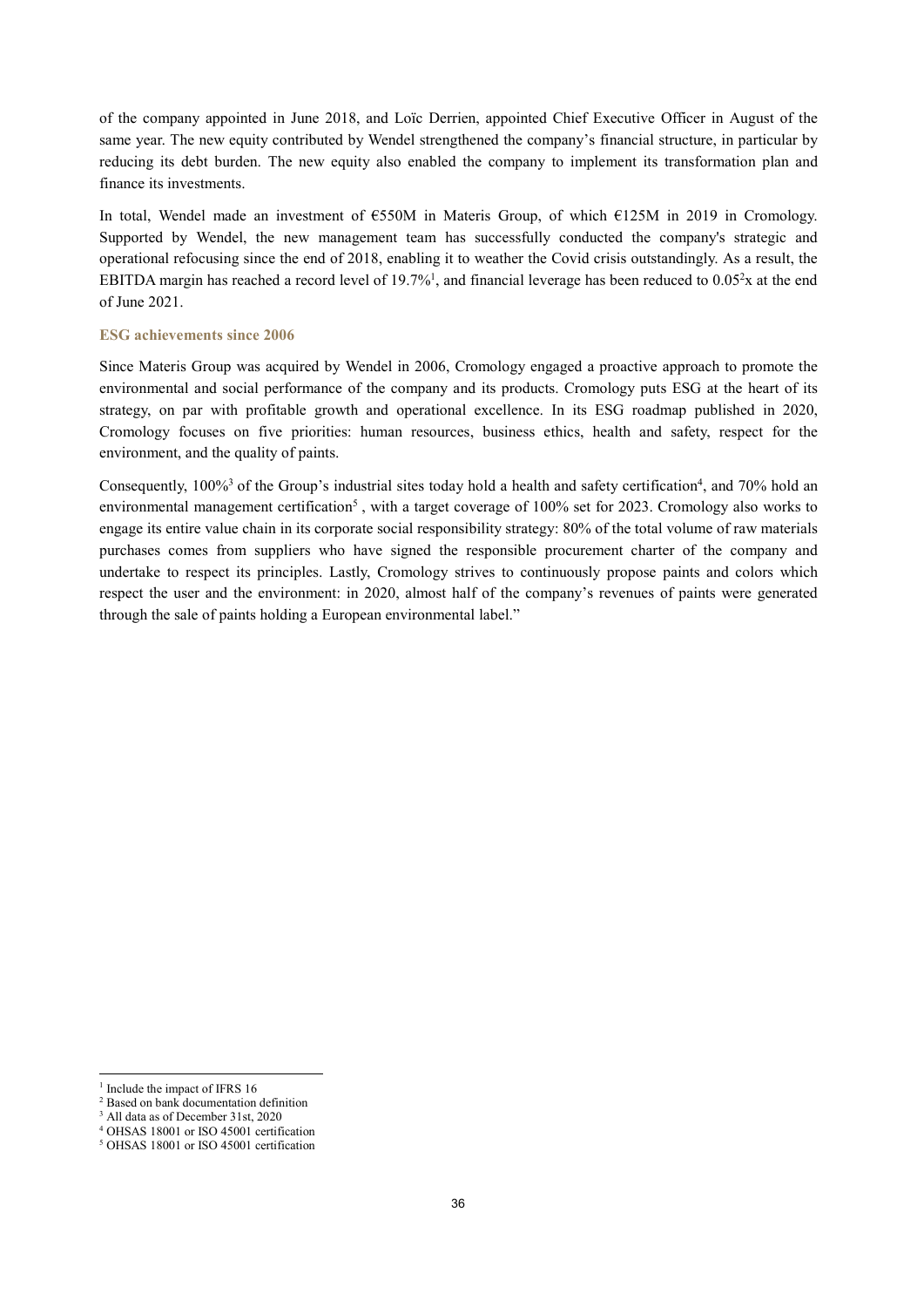The Issuer published the following press release on 28 October 2021:

# **"Q3 2021 Trading update**

# **Net Asset Value as of September 30, 2021: €8,252 million, or €184.5 per share, up 16.0% since December 31, 2020 (€159.1 per share)**

# **Consolidated net sales for first nine months of 2021 were €5,520.6 million, up 10.3% overall and up 12.0% organically year-on-year. All companies' nine-month sales surpassed those of 2019's on an organic basis.**

- Strong organic growth generated by Bureau Veritas (+11.9%) and Stahl (+33.8%)
- At Crisis Prevention Institute, the strong rebound has continued (+68.6%), with 9 months 2021 revenue significantly above pre-Covid levels (+17.6%)
- Resilient organic growth for Constantia Flexibles  $(+1.5\%)$
- FX headwinds experienced across the portfolio (-2.3% consolidated)

# **Major milestones in Wendel's portfolio in Q3 2021:**

- IHS Towers was listed on the New York Stock Exchange on October 14, 2021
- Wendel ha[s](#page-36-0) granted exclusivity to DuluxGroup for the sale of Cromology, with net proceeds<sup>1</sup> for Wendel of c.€907 million. This valuation is c.  $€369$  million above Wendel's valuation in its net asset value as of June 30, 2021, the most recent data point prior to the sale announcement

# **Deployment of c. €270 million since the beginning of the year**

- $E221.7$  million invested by Wendel in partnership with the Deconinck Family to acquire Tarkett's shares as of October 26, 2021
- Wendel Lab: \$45.0 million committed in 2021 to date, reaching  $\epsilon$ 108 million in cumulative commitments
- $\cdot$   $\in$  25 million in Wendel shares bought back in the first half of 2021

# **ESG recent achievements:**

- Further improvement of extra-financial ratings and awards:
	- o Wendel has been awarded in October the French 2021 Grand Prix de la Transparence which ranks the firm number 1 among all SBF 120 companies on the basis of the quality and transparency of all its financial and non-financial communications practices
	- o Upgrade from "Low Risk" to "Negligible Risk" at Sustainanalytics in September 2021
	- o Wendel won the "Diversity in management bodies" award from L'Agefi in October
- Wendel has adopted the 10 Principles of the United Nations Global Compact
- Financial terms of Wendel's Revolving Credit Facility's amended to incorporate ESG targets

# **Strong financial structure**

 $\overline{a}$ 

LTV ratio at 10.2% as of September 30, 2021

<span id="page-36-0"></span><sup>&</sup>lt;sup>1</sup> Net proceeds after financial debt, dilution to the benefit of the Company's minority investors, transaction costs and other debt-like adjustments.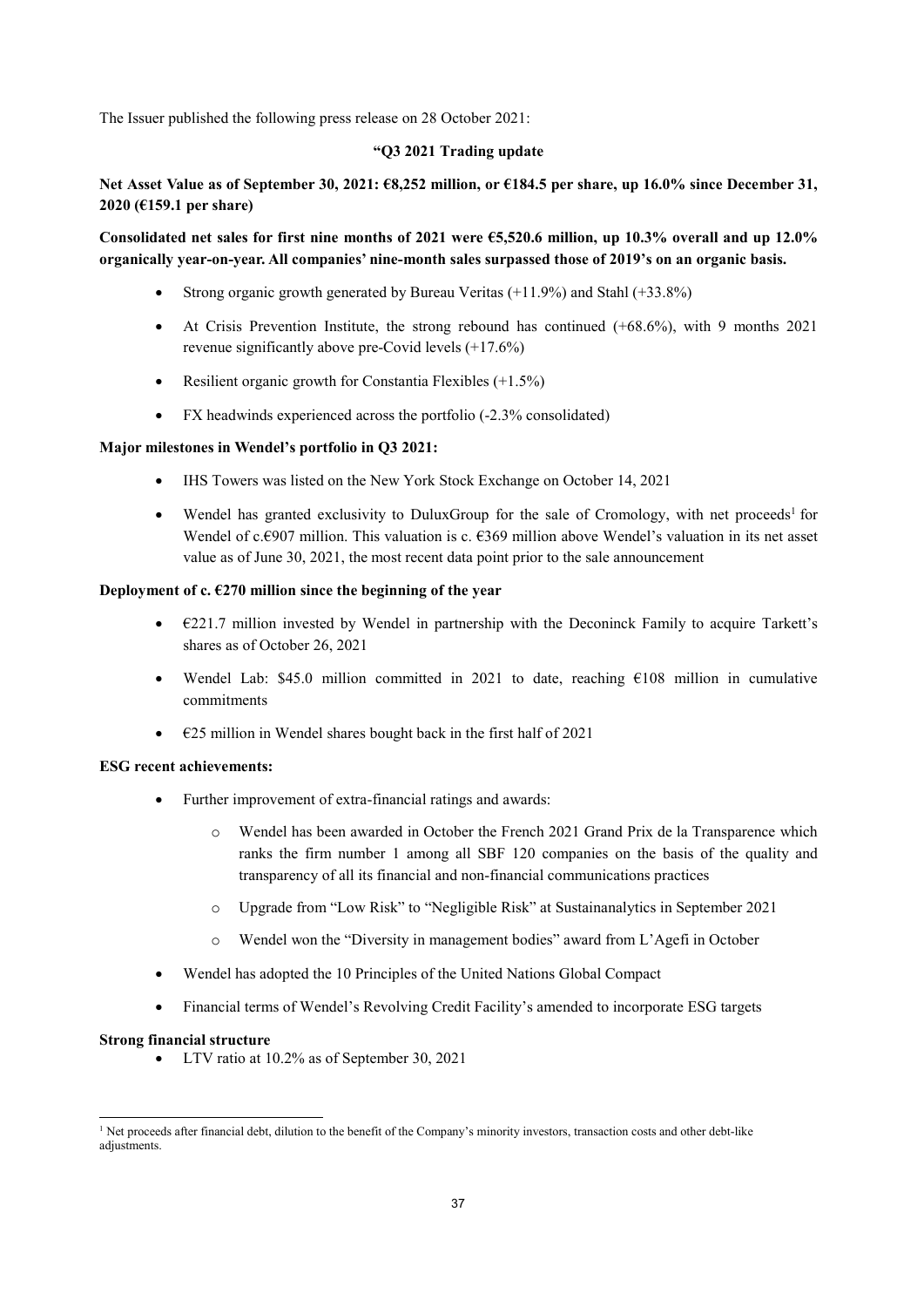- Total liquidity of €1.4 billion as of September 30, 2021, including €685 million of cash and a €750 million committed credit facility (fully undrawn)
- Investment grade corporate ratings: Moody's Baa2 with stable outlook / S&P BBB with stable outlook
- ESG targets embedded in the financial terms of the undrawn  $\epsilon$ 750 million syndicated credit

### **André François-Poncet, Wendel Group CEO, said:**

*"Most of our companies continued to perform well in the first nine months of 2021. Their sales exceeded 2019 levels on an organic basis. This growth comes with challenges regarding raw materials, logistics, and labor costs. Thus far they have broadly demonstrated an ability to adapt to market circumstances. Two major events took place in October: the IPO of IHS Towers on the New York Stock Exchange and the exclusivity which we granted to DuluxGroup for the sale of Cromology. In both cases, we have demonstrated our ability to support these two companies at important times acting as a long-term investor. Beyond these two milestones in our roadmap, we are further intensifying our search for capital redeployment towards higher-growth companies, directly and through the Wendel Lab. We recently further added to our investment teams in our Paris and NY offices, and we are well equipped with talented individuals to pursue new investments with discipline and opportunism."*

### **Nine months 2021 sales of Group companies**

|  |  |  | Nine months 2021 consolidated sales |  |
|--|--|--|-------------------------------------|--|
|--|--|--|-------------------------------------|--|

| (in millions of euros)            | 9 months 2020 | 9 months 2021 | Δ         | Organic $\Delta$ |
|-----------------------------------|---------------|---------------|-----------|------------------|
| Bureau Veritas                    | 3,348.8       | 3,664.1       | $+9.4\%$  | $+11.9\%$        |
| Constantia Flexibles              | 1,143.0       | 1,168.3       | $+2.2\%$  | $+1.5%$          |
| Stahl                             | 474.6         | 624.4         | $+31.6%$  | $+33.8\%$        |
| Crisis Prevention Institute $(1)$ | 40.4          | 63.9          | $+58.3\%$ | $+62.8\%$        |
| Consolidated net sales $(2)$      | 5,006.8       | 5,520.6       | $+10.3\%$ | $+12.0\%$        |

(1) The PPA effect corresponds to the PPA restatement impact of \$ -1.8M booked in 9M 2020.

(2) Comparable sales for 9 months 2021 represent 5,006.8M€ vs. 2020 published sales of 5,477.6M€. The difference of 470.8M€ corresponds to sales of Cromology, classified as asset held for sale in accordance with IFRS 5. The contribution of this portfolio company has been reclassified in "Net income from discontinued operations and operations held for sale".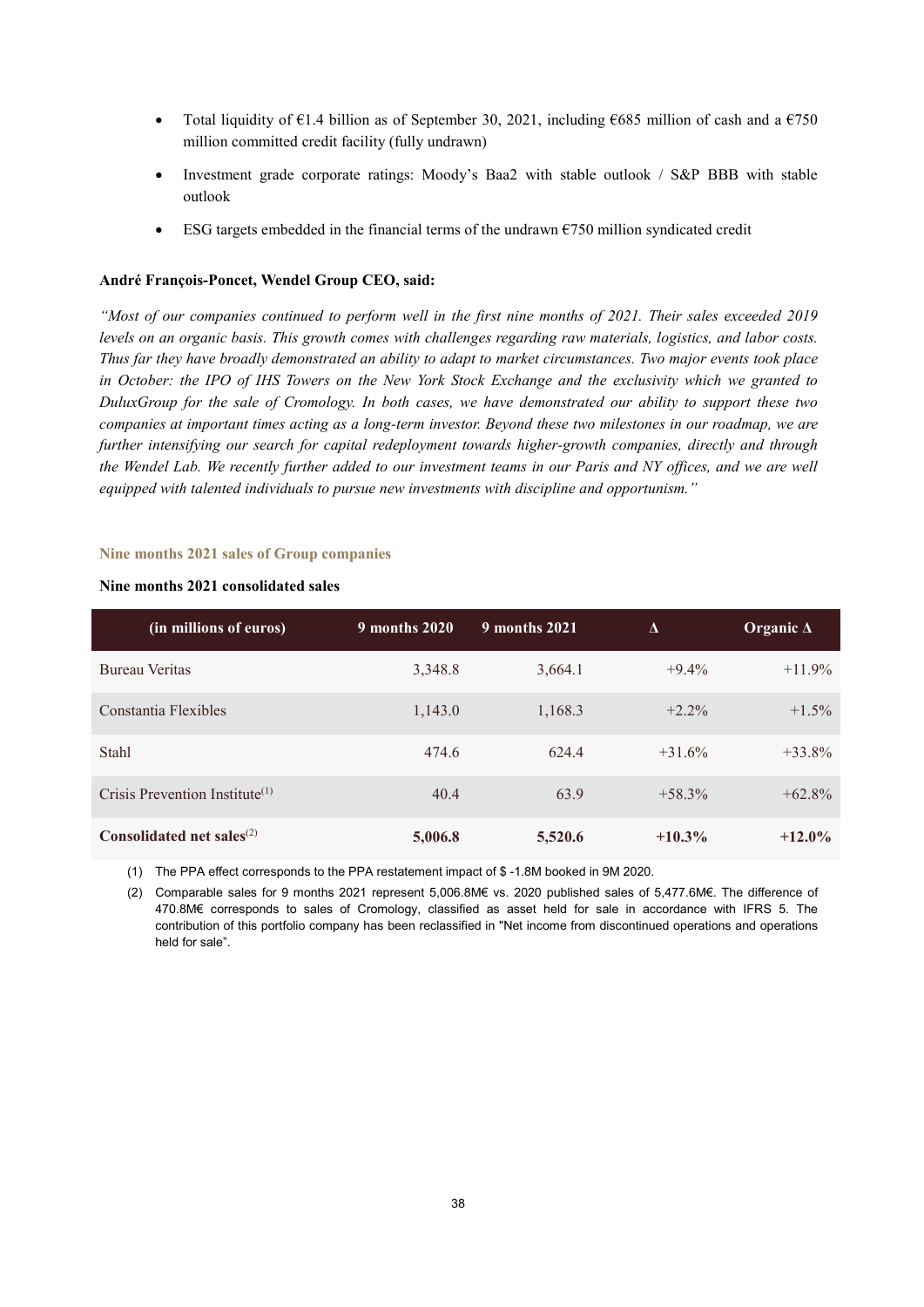#### **Q3 2021 sales of Group companies**

### **Q3 2021 consolidated sales**

| (in millions of euros)            | 9 months 2020 | 9 months 2021 | Δ         | Organic $\Delta$ |
|-----------------------------------|---------------|---------------|-----------|------------------|
| <b>Bureau Veritas</b>             | 1,148.3       | 1,245.7       | $+8.5\%$  | $+7.5\%$         |
| Constantia Flexibles              | 381.6         | 416.2         | $+9.1\%$  | $+3.0\%$         |
| Stahl                             | 157.8         | 204.6         | $+29.6%$  | $+28.6%$         |
| Crisis Prevention Institute $(1)$ | 16.6          | 27.4          | $+64.9\%$ | $+67.9\%$        |
| Consolidated net sales $^{(2)}$   | 1,704.3       | 1,893.8       | $+11.1\%$ | $+9.0\%$         |

(1) The PPA effect corresponds to the PPA restatement impact of \$ -0.3M booked in Q3 2020.

(2) Comparable sales for Q3 2020 represent 1,704.3M€ vs. 2020 published sales of 1,885.0M€. The difference of 180.7M€ corresponds to sales of Cromology, classified as asset held for sale in accordance with IFRS 5. The contribution of this portfolio company has been reclassified in "Net income from discontinued operations and operations held for sale".

### **Sales of Group companies**

# **Bureau Veritas – Strong organic revenue performance in the third quarter of 2021; 2021 Full Year outlook confirmed**

#### *(full consolidation)*

Note: Bureau Veritas published its Q3 2021 trading update on October 26, 2021

Revenue in the third quarter of 2021 amounted to  $\epsilon$ 1,245.7 million, a 8.5% increase compared with Q3 2020. Organic increase was 7.5%. Four businesses delivered strong organic growth, Industry +10.4%, Consumer Products  $+8.7\%$ , Buildings & Infrastructure (B&I)  $+8.0\%$ , and Agri-Food & Commodities  $+7.7\%$ . The rest of the portfolio continued to grow, with Marine & Offshore up 2.7% organically, and Certification, up 0.8%, against tough comparables from last year's catch-up audits. By geography, activities in the Americas strongly outperformed the rest of the group (25% of revenue; up 21.2% organically), led by a 17.3% increase in North America (Buildings & Infrastructure driven) and by a 28.5% increase in Latin America (primarily fueled by the Power and Utilities segment). Activity in Asia Pacific (32% of revenue; up 4.4% organically) benefited from robust growth in China as well as in Australia. Europe (34% of revenue) delivered broadly stable organic growth with resilient performance in France, solid growth in Italy and the Netherlands while weaker in the UK and in Spain. Finally, in Africa and the Middle East (9% of revenue), the business strongly recovered (up 16.6% on an organic basis) fueled by the commodities markets. The scope effect was a positive 0.2%, reflecting the five bolt-on acquisitions realized since the beginning of 2021. Currency fluctuations had a positive impact of 0.8%, mainly due to the appreciation of the USD and pegged currencies against the euro, which was partly offset by the depreciation of some emerging countries' currencies. At the end of September 2021, the Bureau Veritas' adjusted net financial debt slightly increased compared with the level at June 30, 2021 due to the payment of the dividend in July 2021. Bureau Veritas has a solid financial structure with no maturities to refinance until 2023. At September 30, 2021, Bureau Veritas had  $\epsilon$ 1.2 billion in available cash and cash equivalents and  $\epsilon$ 600 million in undrawn committed credit lines.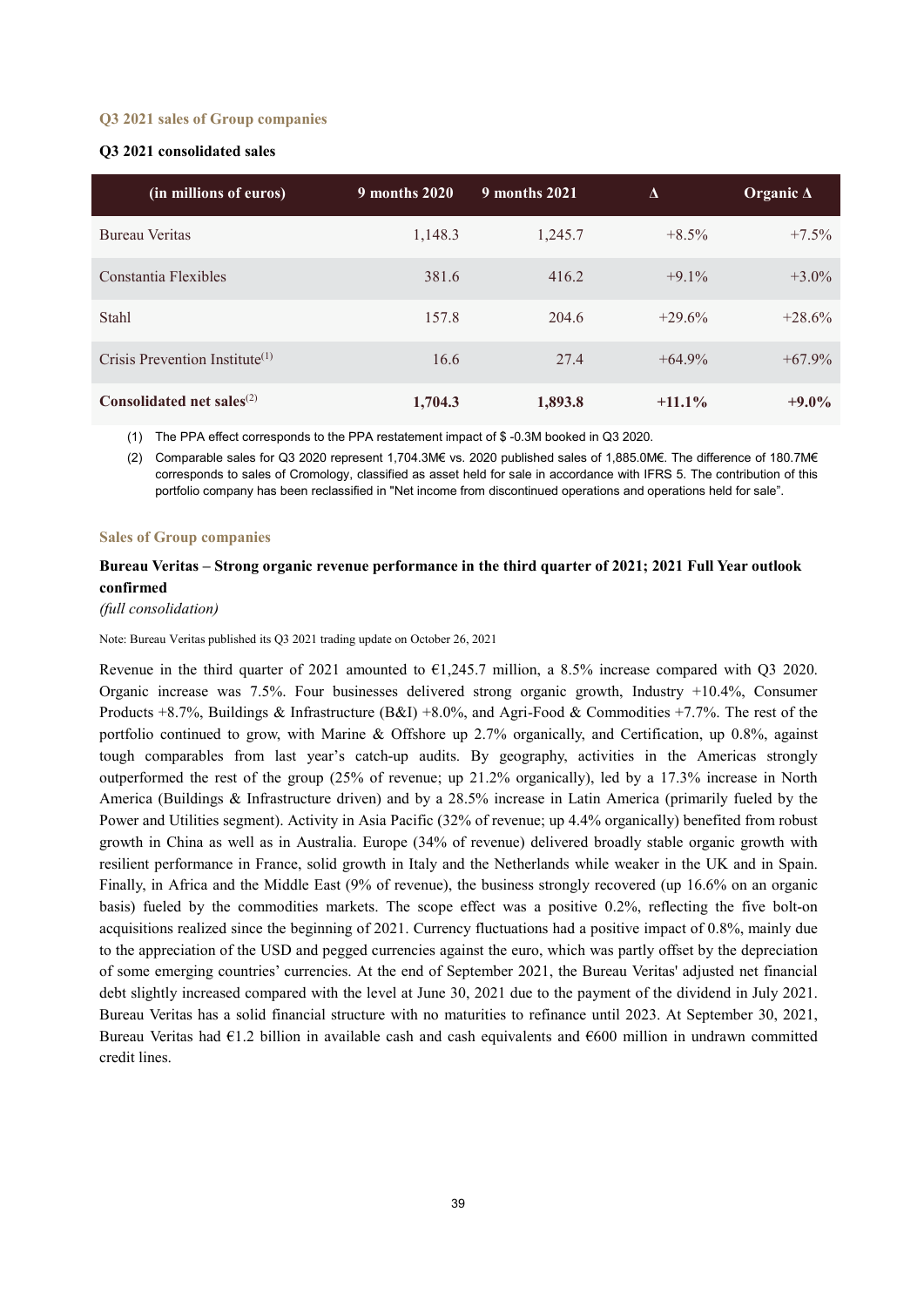### **2021 OUTLOOK CONFIRMED**

Based on the excellent year-to-date performance, considering tough comparables in the fourth quarter, and assuming no severe lockdowns in its main countries of operation due to Covid-19, Bureau Veritas still expects for the full year 2021 to:

- Achieve strong organic revenue growth;
- Improve the adjusted operating margin;
- Generate sustained strong cash flow.

For more information: https://group.bureauveritas.com

# **Constantia Flexibles – Encouraging performance in first nine months' with reported growth of +2.2%, driven by organic growth of +1.5%, and the acquisition of Propak**

### *(full consolidation)*

Sales in the first nine months of 2021 totaled  $\epsilon$ 1,168.3 million, up +1.5% on an organic basis driven by a +3.8% organic growth in the Consumer markets with a good performance in coffee capsules and beverages. The Pharma market was affected by lockdown-induced mild flu and cold season and destocking from customers leading to - 5.1% YTD organic decline in sales against a strong comparison in 2020. Encouragingly the recent pharma market order intake has been improving.

These figures are affected by an exceptional base of comparison in 2020 due to the pandemic. For the record, in 2020, Consumer sales were negatively impacted with lower activity levels particularly in India, Mexico and South Africa, partially offset by (i) an increased demand in European Consumer markets due to so-called 'pantry loading', and (ii) particularly high pharma sales due to increased demand in the early part of the COVID-19 pandemic. In India, the market has remained very challenging this year in the light of a second lockdown and a very competitive environment with significant price pressure.

The first nine months of the 2021 benefited from the integration of Propak in June (+2.4%) but were negatively impacted (-1.7%) by unfavorable FX, mainly from U.S. dollar, Russian ruble and Indian rupee.

As already mentioned in the first half-year results, Constantia Flexibles is facing an unprecedented increase in all raw material prices. This is impacting performance in 2021 as there usually is a temporary delay between changes in raw material prices and adjusting selling prices to customers. Constantia and its renewed management team accelerated their efforts towards profitability measures, including a new cost reduction initiatives program initiated at the beginning of the year. A dedicated taskforce set up in March has focused on price increase negotiations with customers as to limit the impact of raw material cost increases with good effect although there still will be a negative time lag impact for the full year.

On June 9, 2021, Constantia closed the acquisition of Propak, a packaging producer located in Dücze in Turkey. The purchase price is based on an enterprise value of €120 million, representing a 6.4x multiple of 2020 actual EBITDA. Propak is a leading player in the European packaging industry for the snacks market operating out of one well-invested plant with approximately 360 employees and complements Constantia Flexibles' packaging solutions portfolio. This significant acquisition elevates Constantia Flexibles to one of the leading players in the European snacks market. Performance since the acquisition has been in line with expectations with good commercial and cost synergies identified for the future.

Good overall progress has been made by the company in implementing its Vision 2025 strategy with a return to organic growth and an acceleration of internal performance improvement measures. With the aforementioned Propak acquisition, Constantia has restarted its efforts to create value through acquisitions in the fragmented and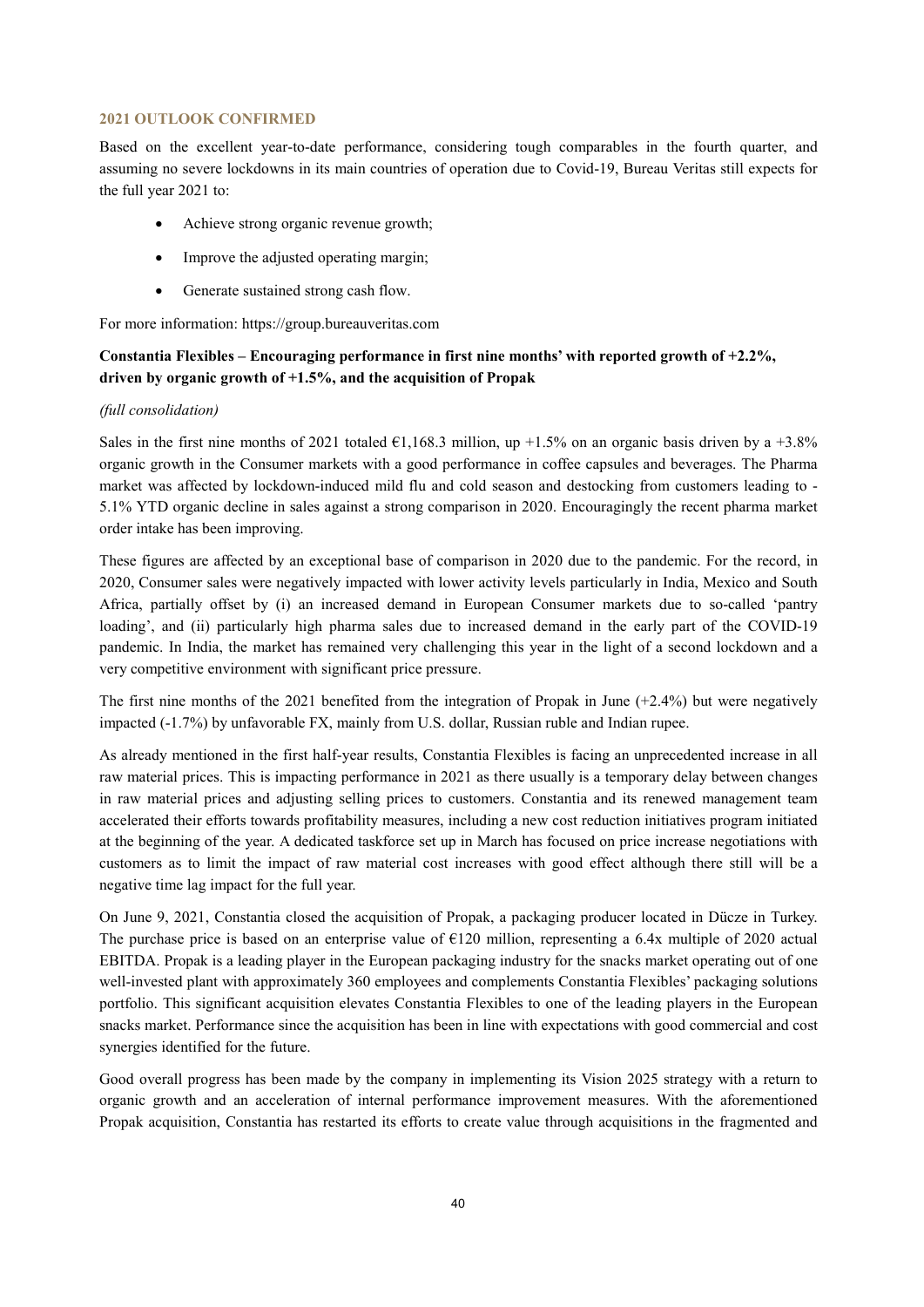consolidating flexible packaging markets. Outside of Europe, profitability of operations has been significantly enhanced in North America and South Africa.

# **Stahl – Strong sales rebound confirmed, surpassing 9 months 2019 sales levels**

*(full consolidation)*

Stahl's sales totaled  $6624.4$  million over the first 9 months of the year, representing an increase of  $+31.6\%$  vs. €474.6 million sales over the same period in 2020. Organic growth was +33.8% and foreign exchange rate fluctuations had a negative impact of -2.3%.

This good activity in the first nine months of the year exceeded the 2019 sales level over the same period by 2.1%. Leather Chemicals sales were in line with 2019 levels while Performance Coatings reported growth of +8.2% vs 2019, driven by increases in volumes and average prices, thanks to market rebound and market share gains.

After a challenging 2020, Stahl continued its recovery which started in Q3 2020 and which has accelerated since the end of 2020. This recovery has been driven by a strong order book and broad-based volume growth across almost all regions and end markets, in part due to a general restocking effect. Stahl's order book has declined slightly during Q3 2021, but remains high compared to pre-crisis levels, indicating that the rebound underway since the beginning of the year is, as expected, easing.

The solid performance in sales is, however, unsurprisingly mitigated by an unprecedented increase in raw material prices due to tight supply markets, which is impacting margin. This impact is expecting to continue into 2022.

Stahl's sustainability efforts have been rewarded in July with a Gold rating from EcoVadis, placing it within the top 5% of companies assessed by EcoVadis. In 2020, Stahl had been awarded a Silver award. Stahl's 2030 target is to maintain the EcoVadis Gold rating through continuous improvement.

# **Crisis Prevention Institute – Total growth of +68.6% compared to 2020 and +17.6% versus 2019 supported by market recovery, technology enablement and new programs**  *(full consolidation)*

Crisis Prevention Institute recorded revenue of \$76.4 million in the first nine months of 2021, up +68.6% in total compared to the same period in 2020 and  $+17.6\%$  versus 2019, reflecting several factors:

Increased customer engagement and training activity supported by reduction in travel and gathering restrictions and a heightened stress environment

Overall new Certified Instructors (CI) and renewal volumes above 2019 levels

Successful new program launches including specialty topics such as Trauma, Autism, and Advanced Physical Skills

Continued mix shift toward digital solutions for both new and existing CIs, with programs retaining the required in-person components. Virtual Learner Material sales expanded in share, with year-to-date e-learning delivery representing 34% of total Learner Material volumes, above the 28% and 10% levels in 2020 and 2019.

Of the  $+68.6\%$  nine-month sales increase versus the same period in 2020,  $+4.0\%$  was related to a purchase accounting adjustment to deferred revenue (impact of -\$1.8 million in the first nine months of 2020), +1.8% was due to FX movements, and  $+62.8\%$  was organic growth.

CPI's activity has benefited from the improved ability to gather in person as customers, notably in hospitals and schools, move towards an increasingly normalized work environment. As a result, CPI has leveraged an improved sales force strategy to continue to further penetrating these core US markets as well as expanding into new markets.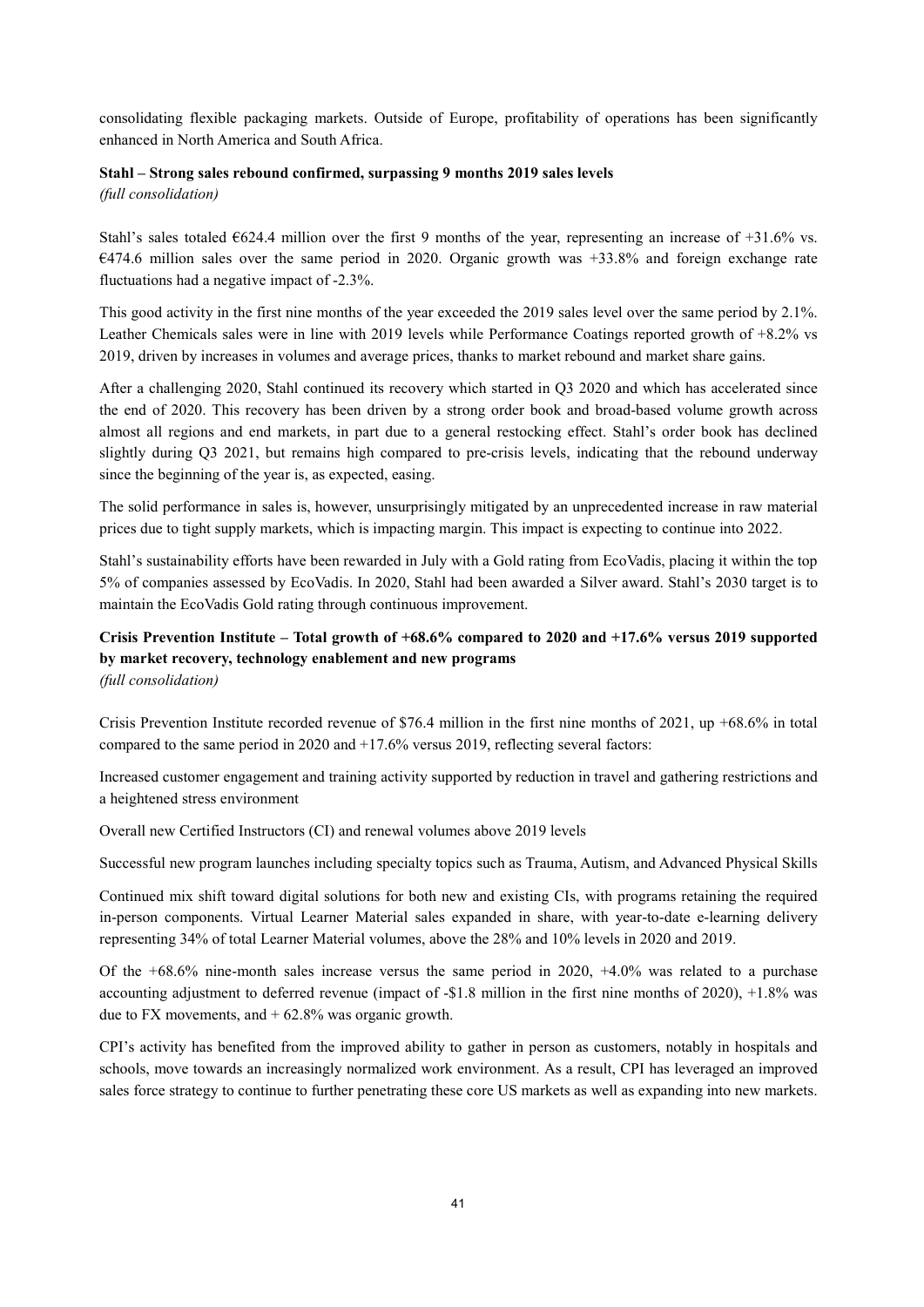The overall heightened level of activity, combined with effective cost management, has led to continued deleveraging over the past few months, maintaining CPI's leverage level at 6.5x, well below the 10.75x Q3 covenant.

### **IHS Towers – Listed on New York Stock Exchange since October 14, 2021**

IHS Holding Limited ordinary shares are now traded on the New York Stock Exchange since October 14, 2021 under the ticker symbol "IHS".

Wendel did not sell any shares in the offering. As a result, Wendel owns 62,975,396 shares of IHS Holding Limited. The shares managed by Wendel for third parties (12,374,657 shares managed through "ATT", not included in the preceding share count) are planned to be allocated to the Limited Partners of ATT in the coming weeks. Following the liquidation of ATT, Wendel will own 19.2% of the share capital of IHS Holding Limited. As part of the IPO transaction, Wendel and all other existing shareholders have signed a six month underwriter lock-up and have en[t](#page-41-0)ered into a shareholder lockup agreement<sup>1</sup> that staggers potential sales of shares over a period of thirty months.

Following the IPO, Mr. Frank Dangeard has been designated by Wendel to sit at the board of IHS which comprises 10 directors in total.

IHS Towers financial announcement will be available on: https://www.ihstowers.com/investors.

# **Cromology – Wendel grants exclusivity to DuluxGroup for the sale of Cromology**

(*no longer fully consolidated as per IFRS 5*)

Wendel received a firm offer from DuluxGroup to acquire 100% of the equity of Cromology ("The Company"), a European leader in decorative paints. The Company designs, manufactures, sells and distributes a wide range of decorative paints and products to professionals and consumers through its presence in eight European countries. 65% of its activity is in France, 35% in Southern Europe and in the rest of the world.

Given the industrial and financial quality of DuluxGroup's proposal, Wendel has decided to enter into an exclusivity period with DuluxGroup to finalize the transaction.

DuluxGroup proposes to acquire 100% of the equity of the Company for an enterprise value of around  $\epsilon$ 1,262 million, which represents a multiple of 13.[2](#page-41-1)xLTM EBITDA<sup>2</sup> as of June 30, 2021. For Wendel, net proceeds<sup>3</sup> would amount to c.€907 million. This would represent a multiple of 1.6x Wendel's total investment in Materis Group since 2006.

The closing of the transaction should take place during the first half of 2022, subject to customary regulatory approvals.

# **Wendel's net asset value: €184.5 per share as of September 30, 2021**

Wendel's Net Asset Value as of September 30, 2021 was prepared by Wendel to the best of its knowledge and on the basis of market data available at this date and in compliance with its methodolog[y](#page-41-3)<sup>4</sup>.

**Net Asset Value was €8,252 million or €184.5 per share as of September 30, 2021 (see detail in Appendix 1 below)**, as compared to  $\epsilon$ 159.1 on December 31, 2020, representing an increase of +16.0% since the start of the year.

 $\overline{a}$ 

<span id="page-41-0"></span><sup>&</sup>lt;sup>1</sup> Details of which are available in the prospectus

<span id="page-41-1"></span><sup>&</sup>lt;sup>2</sup> Enterprise value and EBITDA exclude the impact of IFRS 16

<span id="page-41-2"></span><sup>&</sup>lt;sup>3</sup> Net proceeds after financial debt, dilution to the benefit of the Company's minority investors, transaction costs and other debt-like adjustments

<span id="page-41-3"></span><sup>&</sup>lt;sup>4</sup> See page 332 of the 2020 Universal Registration Document for the NAV methodology.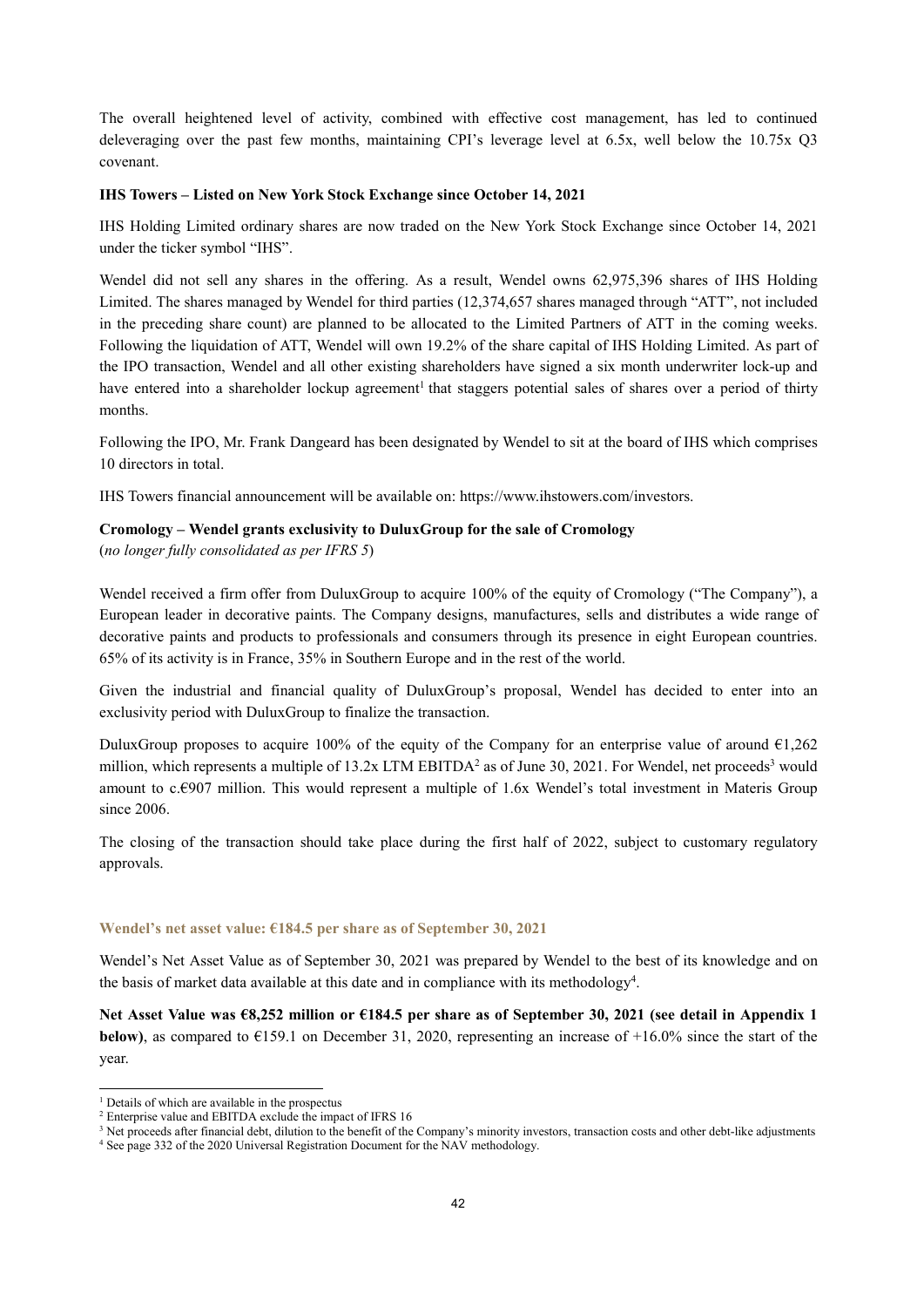Compared to June 30, 2021, Net Asset Value decreased by -2.4%, principally as a result of the valuation gap between the first trading days of IHS vs. the June 30 Net Asset Value, which has been almost entirely offset by the Dulux Group offer for Cromology and the performance of Bureau Veritas' share price.

The discount to NAV was 33.8% as of September 30, 2021.

**Strong financial structure: €1.4 billion liquidity and strong debt profile** 

- Loan-to-value (LTV) ratio at 10.2% as of September 30, 2021
- Total liquidity of €1.4 billion as of September 30, 2021, including €685 million of cash and €750 million committed credit facility (fully undrawn)
- Average debt maturity extended to 5.3 years following the successful placement of a  $\epsilon$ 300 million 10year bond at 1.0% interest on May 26, 2021.
- Proceeds from this offering have been used for the early repayment, in whole of the bond maturing in April 2023 on July 1, 2021.
- Investment grade corporate ratings: Moody's Baa2 with stable outlook / S&P BBB with stable outlook

# **Other significant events since the beginning of 2021**

# **Integration of ESG targets into the financial terms of the undrawn €750 million syndicated credit facility**

Wendel has signed an amendment to its undrawn €750 million syndicated credit facility maturing in October 2024 in order to integrate Environmental, Social and Governance (ESG) criteria. Measurable aspects of the non-financial performance of Wendel and the companies in its portfolio will henceforth be taken into account in the calculation of the financing cost of this syndicated credit. They are in line with certain quantitative ESG targets the Group has set in its ESG 2023 roadmap.

The three non-financial criteria selected to be integrated into the calculation of the syndicated credit's financing cost are as follows:

- ESG due diligence must systematically be carried out on new investments directly made by Wendel, and the controlled companies in its portfolio must implement an ESG roadmap;
- the main climate risks and carbon footprint associated with each controlled portfolio company must be evaluated and action plans developed;
- at least 30% of Wendel Group representatives on the boards of directors of portfolio companies and of certain Group holdings must be women, by end of 2023.

These criteria will be evaluated annually by an independent third party and will as the case may be giving rise to adjustments to the margin of the facility.

# **Wendel partners with the Deconinck family to acquire shares of Tarkett and to support the growth of the company**

As part of its 2021-24 investment strategy, Wendel has teamed up with the Deconinck family to form Tarkett Participation, which will support Tarkett's growth. This investment was accompanied by an offer to acquire Tarkett shares. According to the partnership, Wendel will hold up to 30% of Tarkett Participation, alongside the Deconinck family. The Deconinck family will maintain a controlling stake in the company.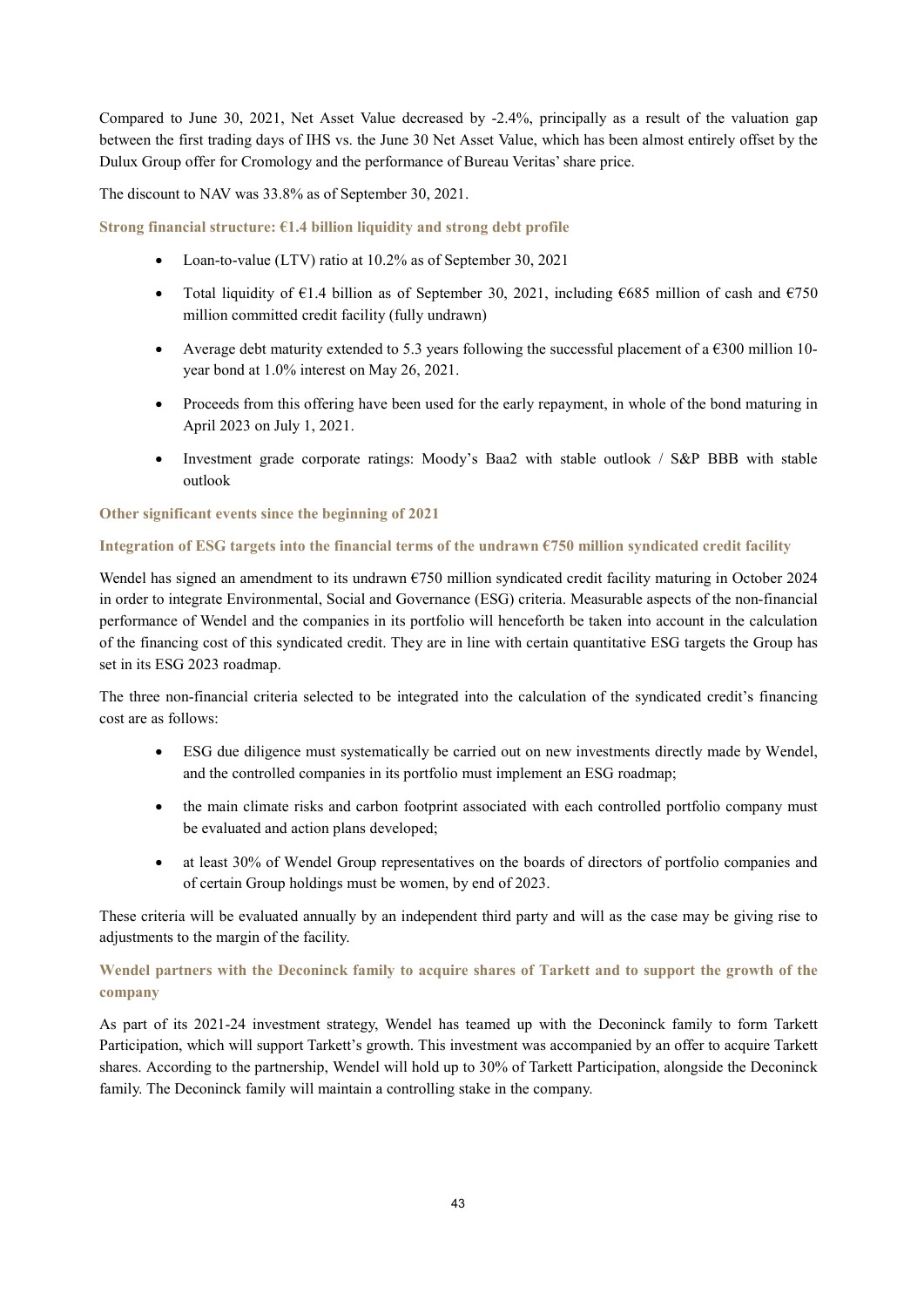On October 26, 2021, Tarkett Participation announced that it held, directly or indirectly, 90.41% of Tarkett's share capital (compared with 86.27% following the close of the simplified tender offer on July 9, 2021). Minority shareholders of Tarkett now hold less than 10% of share capital and voting rights.

Tarkett Participation could contemplate a potential squeeze-out procedure, in accordance with the regulation, but this is not on the table at this time.

Tarkett Participation is a company controlled by the Deconinck family, alongside Wendel. As a result, Wendel has invested a total of €221.7 million for a total stake of 25.9% of Tarkett Participation's capital.

Josselin de Roquemaurel, Wendel's Executive Vice-President and Managing Director of Wendel, joined Tarkett SA's Supervisory Board as Observer on July 29, 2021.

### **Return to shareholders and dividend**

As announced on March 18, 2021, Wendel bought back €25 million of its own shares over the first half of 2021. Wendel will continue to buy back additional shares opportunistically in the remainder of 2021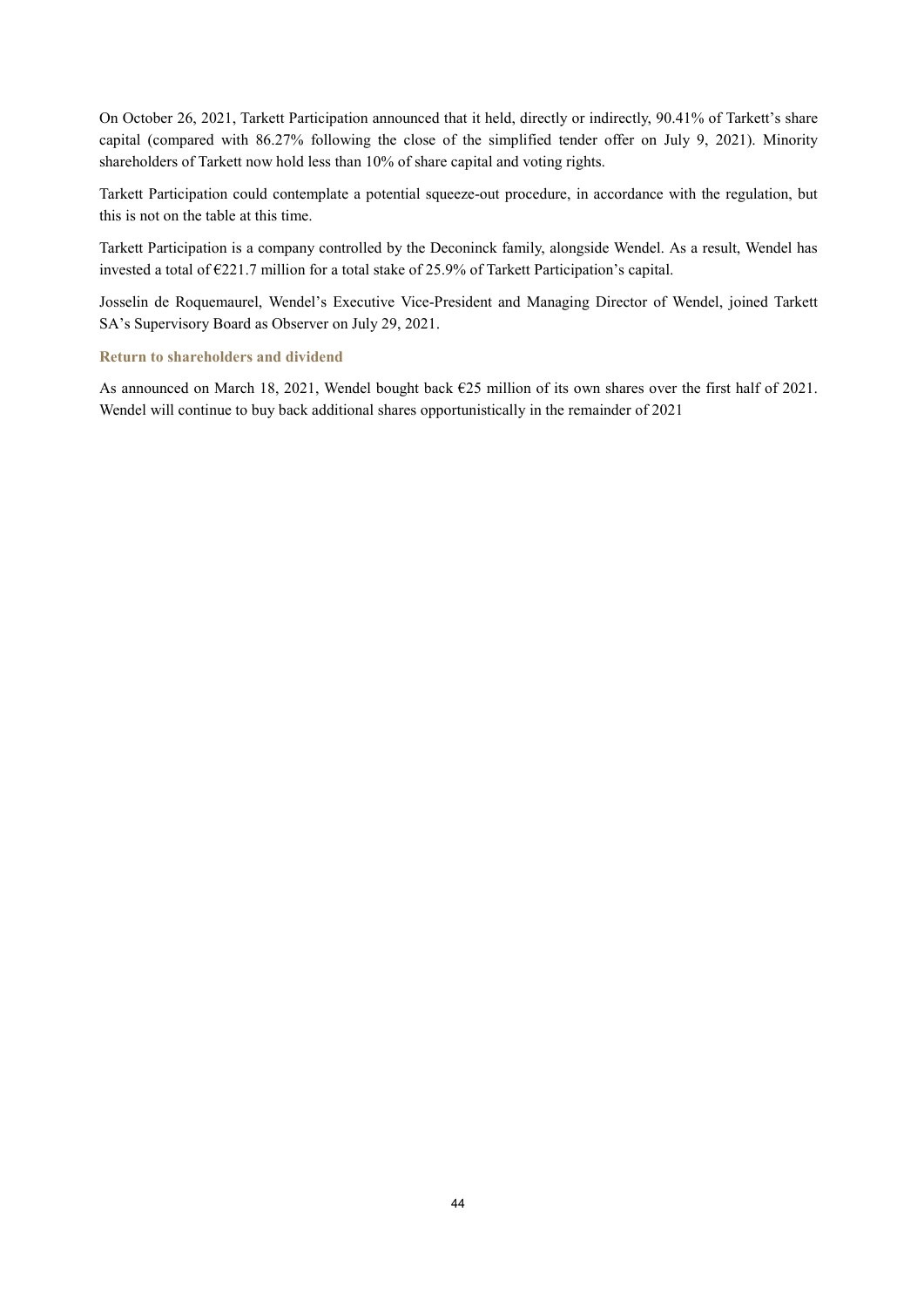### **Appendix 1: NAV as of March 31, 2021: €167.4 per share**

| (in millions of euros)                                                      |                    |                   | 09/30/2021 |
|-----------------------------------------------------------------------------|--------------------|-------------------|------------|
| <b>Listed equity investments</b>                                            | Number of shares   | Share price $(1)$ | 5,655      |
| <b>Bureau Veritas</b>                                                       | 160.8 <sub>m</sub> | E28.0             | 4,506      |
| <b>IHS</b> Towers                                                           | 63.0 m             | \$17.1            | 928        |
| Tarkett                                                                     |                    | €20.2             | 221        |
| Unlisted investments <sup>(2)</sup>                                         |                    |                   | 3,444      |
| Other assets and liabilities of Wendel and holding companies <sup>(3)</sup> |                    |                   | 92         |
| Cash and marketable securities (4)                                          |                    |                   | 685        |
| Gross asset value                                                           |                    |                   | 9,876      |
| Wendel bond debt and accrued interest                                       |                    |                   | $-1,625$   |
| <b>Net Asset Value</b>                                                      |                    |                   | 8,252      |
| Of which net debt                                                           |                    |                   | $-939$     |
| Number of shares                                                            |                    |                   | 44,719,119 |
| Net Asset Value per share                                                   |                    |                   | €184.5     |
| Average of 20 most recent Wendel share prices                               |                    |                   | €122.2     |
| Premium (discount) on NAV                                                   |                    |                   | $-33.8%$   |

- (1) Last 20 trading days average as of September 30, 2021. For IHS Towers, stock price is based on the average between October 14 and October 20, 2021.
- (2) Investments in non-publicly traded companies (Cromology, Stahl, Constantia Flexibles, Crisis Prevention Institute, Wendel Lab). As of September 30, 2021 Cromology is valued in line with the offer received from DuluxGroup. Aggregates retained for the calculation exclude the impact of IFRS16.
- (3) Of which 1,055,361 treasury shares as of September 30, 2021
- (4) Cash position and financial assets of Wendel and holdings. As of September 30, 2021, this comprises  $\epsilon$  0.4 billion of cash and cash equivalents and  $\epsilon$  0.3 billion short term financial investment.

Assets and liabilities denominated in currencies other than the euro have been converted at exchange rates prevailing on the date of the NAV calculation.

If co-investment conditions are realized, there could be a dilutive effect on Wendel's percentage ownership. These items have been taken into account in the calculation of NAV. See page 360 of the 2020 Universal Registration Document."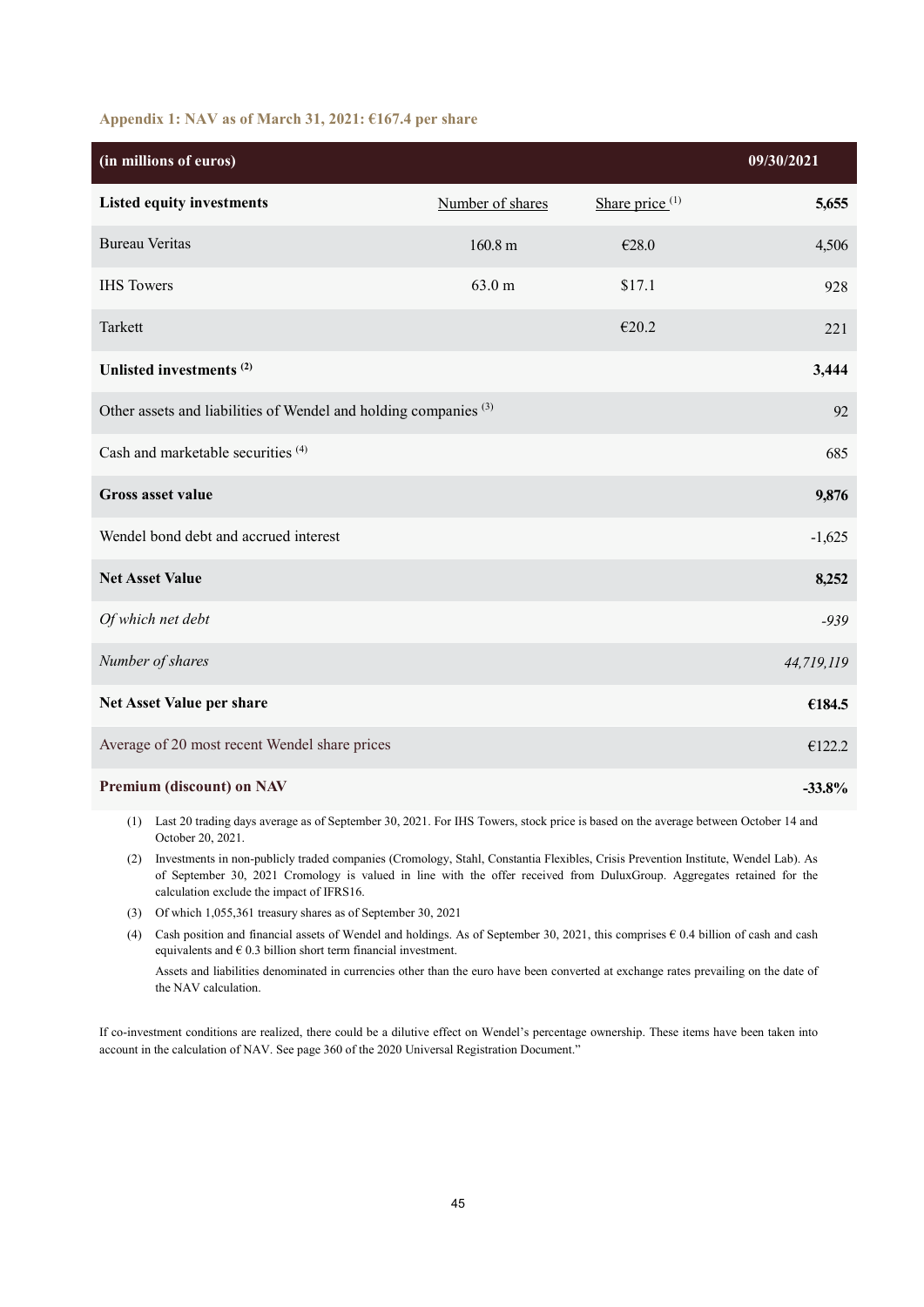The Issuer published the following press release on 17 November 2021:

### **"Wendel improves score in the Dow Jones Sustainability (DJSI) World and Europe indices**

Wendel is once again included in the Dow Jones Sustainability World and Europe indices (DJSI) and improves its score on the Corporate Sustainability Assessment (CSA) of S&P Global.

Following the results release of the 2021 Corporate Sustainability Assessment (CSA) questionnaire published on November 12, 2021, Wendel scored 76/100 in the Diversified Financials category. This score is up 5 points compared to the 2020 assessment (71/100) and positions Wendel very well above the average for its sector (27/100). This improvement is notably linked to the progress of scores on the topics of cybersecurity, protection of human rights and the fight against climate change.

Through the review of the Corporate Sustainability Assessment questionnaire, S&P Global assesses the ESG (Environment, Social, Governance) performance of listed companies in different industries since 1999. The top 10% of companies with the best performance in terms of sustainability, according to criteria defined for each industry, are included in the Dow Jones Sustainability Indices.

Following this assessment, Wendel remains the only French company in the Diversified Financials sector to be present in the World and Europe indices of the DJSI. Out of 174 companies evaluated for this sector, only 14 companies were included in the DJSI World. In the Worldwide index ranking of Diversified Financial companies, Wendel is tied for 6<sup>th</sup> place.

André François-Poncet, Wendel's Group CEO, said: "This improved ranking from Dow Jones Sustainability indices compared to 2020 rewards the efforts made by Wendel and its portfolio companies over the past months. For several years, ESG topics have been central to our strategy, and we are proud that our approach continues to be recognized by DJSI, a world-renowned index."

Manjit Jus, Global Head of ESG Research, S&P Global, said : "We congratulate Wendel for being included in the Dow Jones Sustainability Index (DJSI). A DJSI distinction is a reflection of being a sustainability leader in your industry. The record number of companies participating in the 2021 S&P Global Corporate Sustainability Assessment is testament to the growing movement for ESG disclosure and transparency."

In addition, Wendel applauds the performance of Bureau Veritas, a portfolio company since 1995, which also renewed its inclusion in the DJSI index and was ranked first in the professional services industry for the second year in a row.

To find out more about Wendel's ESG strategy, please visit our website www.wendelgroup.com."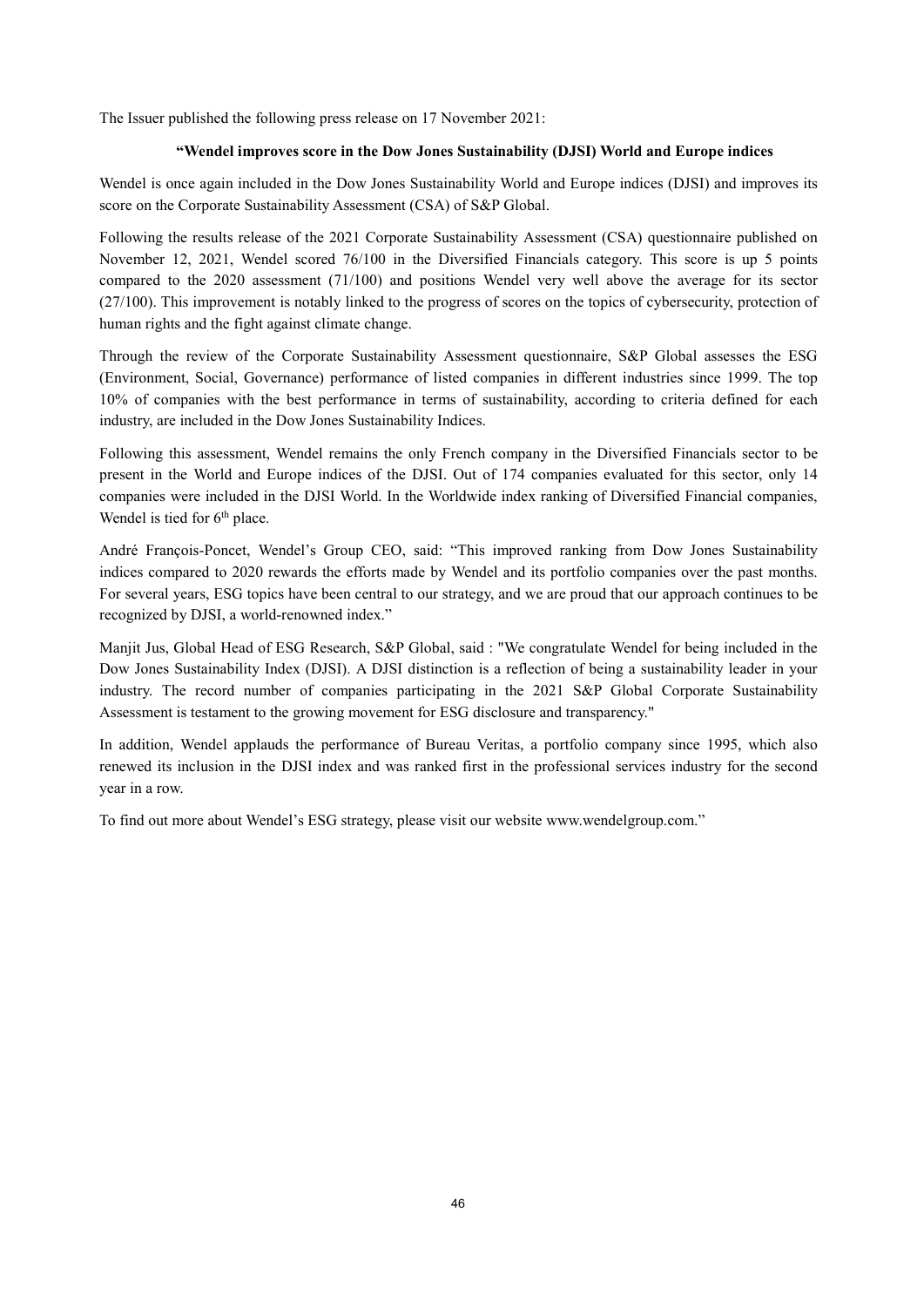The Issuer published the following press release on 2 December 2021:

# **"Wendel's 20th annual Investor Day**

Today, Wendel is hosting its 20th annual Investor Day which is primarily dedicated to showcasing the Group's unlisted companies. The Executive Board will also present an update on the execution of its 2021-24 roadmap.

The Investor Day is an opportunity for the financial community to interact with senior management of the Group's portfolio companies and to get a detailed view on their long-term value creation. Against a still-uncertain background with the ongoing Covid-19 pandemic, Wendel is determined and has financial resources to deploy capital. Wendel's investment team which has been further strengthened has a wide range of expertise and its listed and unlisted portfolio companies are in excellent condition. This puts the Group in a favorable position to carry out the roadmap.

#### **André François-Poncet, Group CEO, said:**

"*During the first year of our 2021-24 roadmap, we undertook certain long-term structural changes in our portfolio: the IPO of IHS Towers on the New York Stock Exchange and the disposal of Cromology at very favorable terms. This period has also been characterized by the remarkable operating and stock-market performance of Bureau Veritas, a result of the transformation which management has carried out over the past few years. We have also invested in Tarkett, alongside the founding family, and we have stepped up the development of the Wendel Lab. Finally, we have continued to improve our ESG performance.* 

*Looking beyond these important accomplishments, we are intensifying our search for new investments. We want to accelerate the redeployment of our capital toward companies with higher growth rates, with individual commitments of €150-500m and also via the Wendel Lab (through funds and directly) which we have strengthened with an eye to increasing our exposure to this asset class. We have recently brought additional talented individuals into our Paris and New York investment teams and we are well equipped to carry out new transactions while remaining disciplined and opportunistic."*

For further information, please watch Wendel's Investor Day live by connecting to our website (www.wendelgroup.com) beginning at 2:30 PM. A replay will be available for one year.

### **Agenda**

12/02/2021 **Investor Day 2021** – Afternoon meeting

#### 03/18/2022

**2021 Full-Year Results** / Publication of NAV as of December 31, 2021 (pre-market release).

### 04/28/2022

**Q1 2022 trading update –** Publication of NAV as of March 31, 2022 (pre-market release)

### 05/19/2022 **Shareholders' Meeting**

### 07/29/2022

**H1 2022 results –** Publication of NAV as of June 30, 2022, and consolidated first-half financials (pre-market release)

### 10/28/2022

**Q3 2022 trading update –** Publication of NAV as of September 30, 2022 (pre-market release)

12/01/2022 **Investors' Day 2022**"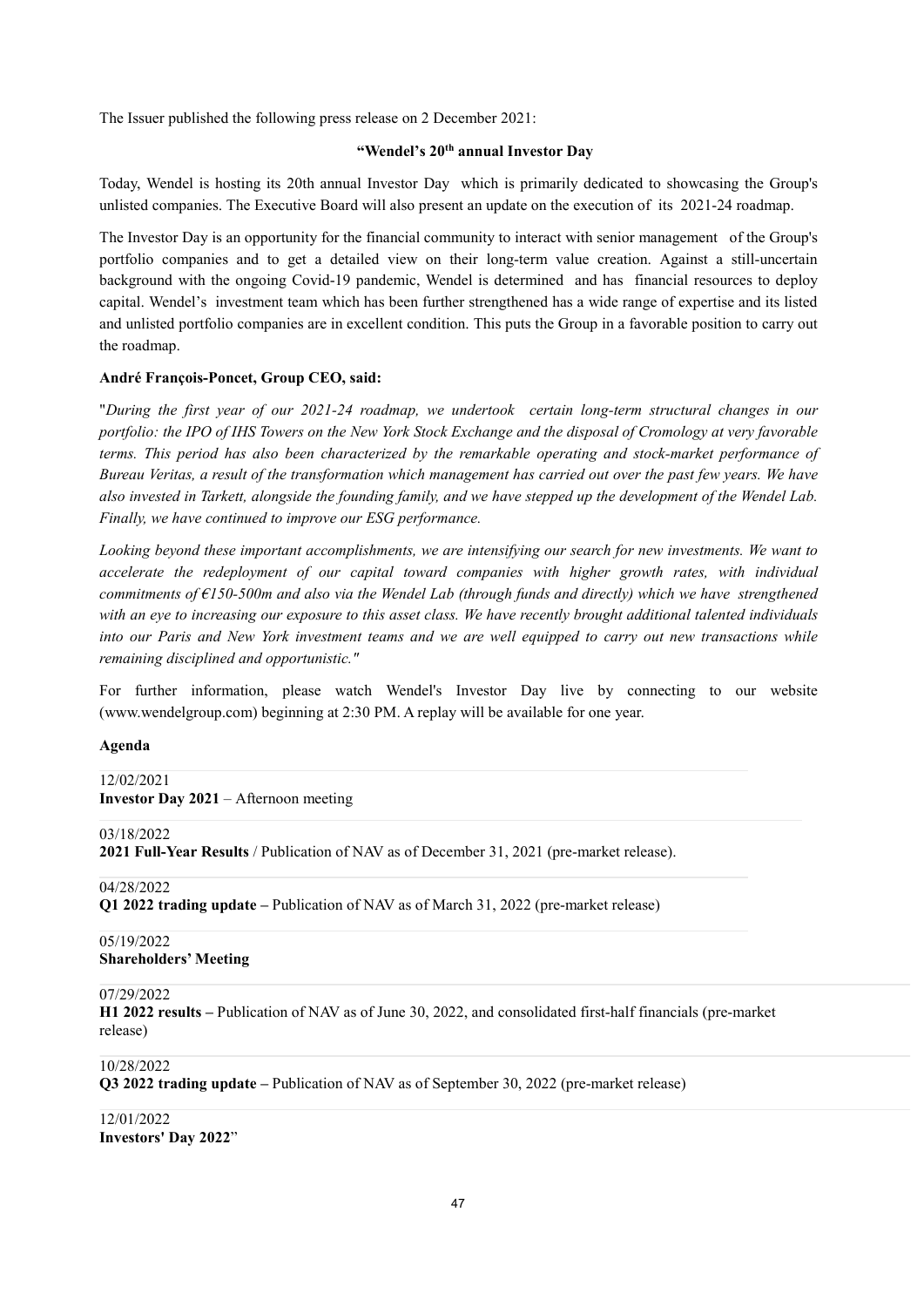### **SUBSCRIPTION AND SALE**

<span id="page-47-0"></span>BNP Paribas, Crédit Agricole Corporate and Investment Bank, Crédit Industriel et Commercial S.A., Goldman Sachs Bank Europe SE, HSBC Continental Europe, Mediobanca – Banca di Credito Finanziario S.p.A., Natixis and Société Générale (the "**Joint Lead Managers**") have jointly and severally agreed, pursuant to a Subscription Agreement (the "**Subscription Agreement**") dated 14 January 2022, subject to satisfaction of certain conditions, to subscribe or procure subscribers for the Bonds at the issue price of 99.441 per cent. of the principal amount of Bonds, less a combined management and underwriting commission as separately agreed between the Joint Lead Managers and the Issuer. The Issuer will also reimburse the Joint Lead Managers in respect of certain of their expenses, and has agreed to indemnify the Joint Lead Managers against certain liabilities, incurred in connection with the issue of the Bonds. The Subscription Agreement may be terminated in certain circumstances prior to payment to the Issuer.

# **United States**

The Bonds have not been and will not be registered under the Securities Act, and may not be offered or sold within the United States or to, or for the account or benefit of, U.S. persons except in certain transactions exempt from the registration requirements of the Securities Act. Terms used in this paragraph have the meaning given to them by Regulation S under the Securities Act.

Each of the Joint Lead Managers has agreed that, except as permitted by the Subscription Agreement, it has not offered, sold or delivered and will not offer, sell or deliver the Bonds (i) as part of their distribution at any time or (ii) otherwise until 40 days after the later of the commencement of the offering and the Issue Date within the United States or to, or for the account or benefit of, U.S. persons, and it will have sent to each dealer to which it sells any Bonds during the distribution compliance period a confirmation or other notice setting forth the restrictions on offers and sales of the Bonds within the United States or to, or for the account or benefit of, U.S. persons.

Terms used in this paragraph have the meanings given to them by Regulation S under the Securities Act.

The Bonds are being offered and sold outside of the United States to non-U.S. persons in reliance on Regulation S.

In addition, until 40 days after the commencement of the offering of the Bonds, an offer or sale of Bonds within the United States by any dealer (whether or not participating in the offering) may violate the registration requirements of the Securities Act if such offer or sale is made otherwise than in accordance with an available exemption from registration under the Securities Act.

### **United Kingdom**

Each of the Joint Lead Managers has represented, warranted and agreed that:

- (a) it has only communicated or caused to be communicated and will only communicate or cause to be communicated an invitation or inducement to engage in investment activity (within the meaning of Section 21 of the Financial Services and Markets Act 2000 (the "**FSMA**")) received by it in connection with the issue or sale of the Bonds in circumstances in which Section 21(1) of the FSMA does not apply to the Issuer; and
- (b) it has complied and will comply with all applicable provisions of the FSMA with respect to anything done by it in relation to the Bonds in, from or otherwise involving the United Kingdom.

### **Prohibition of Sales to United Kingdom Retail Investors**

Each Joint Lead Manager has represented and agreed that it has not offered, sold or otherwise made available and will not offer, sell or otherwise make available any Bonds to any retail investor in the United Kingdom.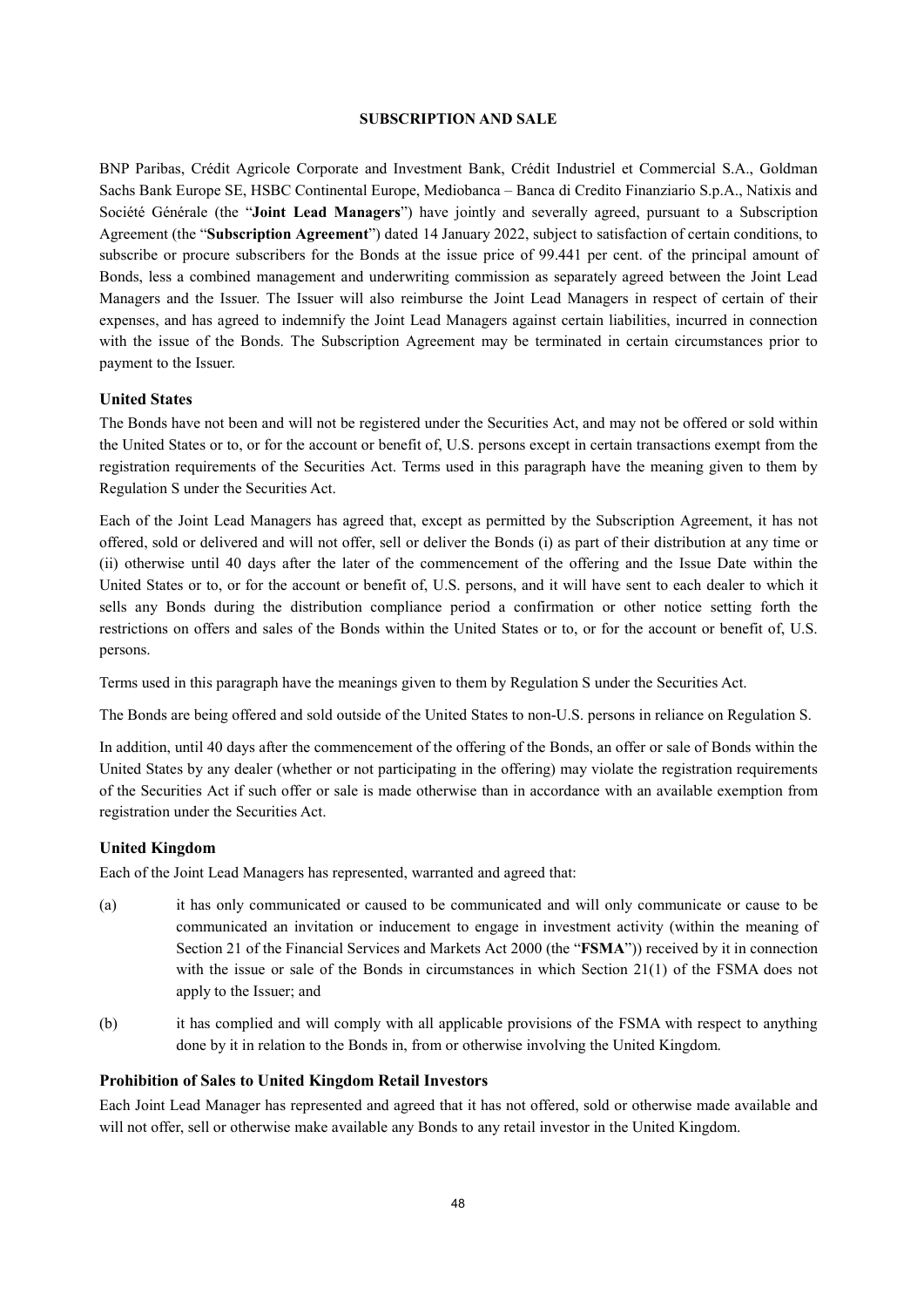For the purposes of this provision, the expression "**retail investor**" means a person who is one (or more) of the following:

- (i) a retail client, as defined in point (8) of Article 2 of Regulation (EU) No 2017/565 as it forms part of domestic law by virtue of the European Union (Withdrawal) Act 2018 ("**EUWA**"); or
- (ii) a customer within the meaning of the provisions of the FSMA and any rules or regulations made under the FSMA to implement Directive (EU) 2016/97, where that customer would not qualify as a professional client, as defined in point (8) of Article 2(1) of Regulation (EU) No 600/2014 as it forms part of domestic law by virtue of the EUWA.

# **Prohibition of Sales to European Economic Area Retail Investors**

Each Joint Lead Manager has represented and agreed that it has not offered, sold or otherwise made available and will not offer, sell or otherwise make available any Bonds to any retail investor in the EEA.

For the purposes of this provision, the expression "**retail investor**" means a person who is one (or more) of the following:

- (i) a retail client as defined in point (11) of Article 4(1) of MiFID II; or
- (ii) a customer within the meaning of IMD, where that customer would not qualify as a professional client as defined in point (10) of Article 4(1) of MiFID II.

# **General**

No action has been or will be taken by the Issuer or the Joint Lead Managers that would, or is intended to, permit an offering of the Bonds to retail investors or possession or distribution of this Prospectus or any other offering material relating to the Bonds, in any country or jurisdiction where any such action for that purpose is required. Accordingly, each of the Joint Lead Managers has represented, warranted and agreed that it has not, directly or indirectly, offered or sold and will not, directly or indirectly, offer or sell any Bonds or has not, directly or indirectly, distributed or published and will not, directly or indirectly, distribute or publish any offering circular, prospectus, form of application, advertisement or other document or information relating to the Bonds in any country or jurisdiction except under circumstances that will, to the best of its knowledge and belief, result in compliance with any applicable laws and regulations and all offers and sales of Bonds by it will be made on the same terms.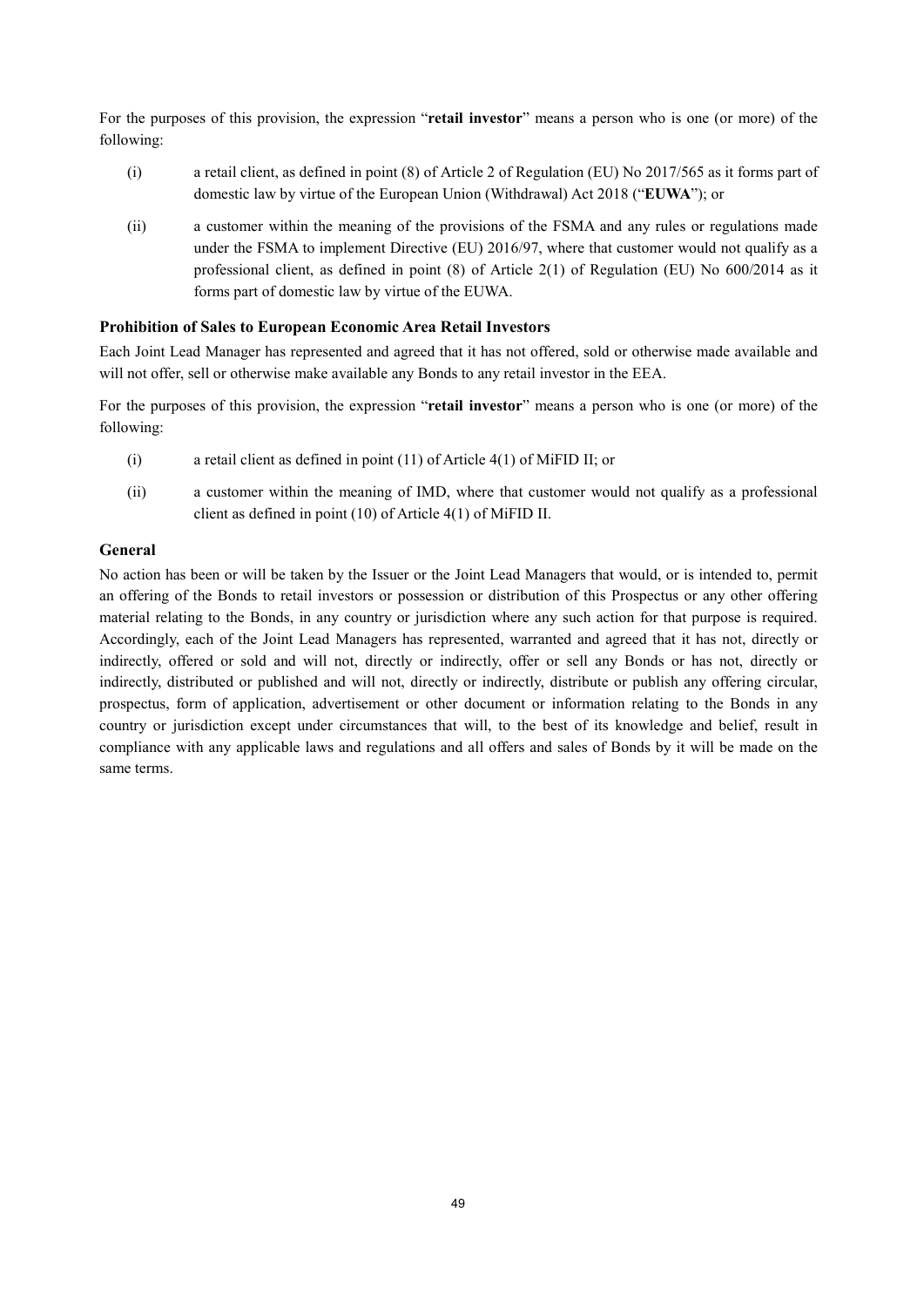# **GENERAL INFORMATION**

### <span id="page-49-0"></span>**1 Authorisation**

The Bonds were issued pursuant to a resolution of the *Conseil de surveillance* (Supervisory Board) of the Issuer adopted on 27 October 2021, a resolution of the *Directoire* (Executive Board) of the Issuer dated 7 January 2022 and a decision of the *Président du Directoire* (Chairman of the Executive Board) dated 13 January 2022.

# **2 Listing and admission to trading**

The Prospectus has been approved by the AMF under approval number no. 22-013 on 14 January 2022, in its capacity as competent authority under the Prospectus Regulation. The AMF only approves this Prospectus as meeting the standards of completeness, comprehensibility and consistency imposed by the Prospectus Regulation. Such approval shall not be considered as an endorsement of the Issuer that is the subject of this Prospectus, nor of the quality of the Bonds which are subject to this Prospectus. Investors should make their own assessment as to the suitability of investing in the Bonds.

This Prospectus will be valid until the date of admission of the Bonds to trading on Euronext Paris. The obligation to supplement the Prospectus in the event of significant new factors, material mistakes or material inaccuracies does not apply when the Prospectus is no longer valid.

Application has been made for the Bonds to be admitted to trading on Euronext Paris as from the Issue Date.

The estimated costs for the admission to trading of the Bonds are  $\epsilon$ 15,755 (including AMF and Euronext Paris fees).

### **3 Clearing systems**

The Bonds have been accepted for clearance through Clearstream and Euroclear with the Common Code number 241708993 and Euroclear France with the International Securities Identification Number (ISIN) FR0014006VH2. The address of Euroclear is 1 boulevard du Roi Albert II, 1210 Brussels, Belgium and the address of Clearstream is 42 avenue John Fitzgerald Kennedy, L-1855 Luxembourg, Grand-Duchy of Luxembourg. The address of Euroclear France is 66, rue de la Victoire, 75009 Paris, France.

### **4 No significant or material change**

Save as disclosed in this Prospectus, there has been no significant change in the financial position or financial performance of the Group since 30 September 2021 and there has been no material adverse change in the prospects of the Issuer and the Group since 31 December 2020.

### **5 Litigation**

Save as disclosed in this Prospectus, neither the Issuer nor any other member of the Group is involved in any governmental, legal or arbitration proceedings (including any such proceedings which are pending or threatened of which the Issuer is aware), during a period covering at least the previous 12 months which may have, or have had in the recent past, significant effects on the Issuer and/or the Group's financial position or profitability.

### **6 Conflicts of Interest**

At the date of this Prospectus and unless otherwise disclosed in this Prospectus, to the Issuer's knowledge, there are no conflicts of interest which are material to the issue of the Bonds between the duties of the members of the Supervisory Board (*Conseil de surveillance*) or the members of the Executive Board (*Directoire*) to the Issuer and their private interests and/or their other duties.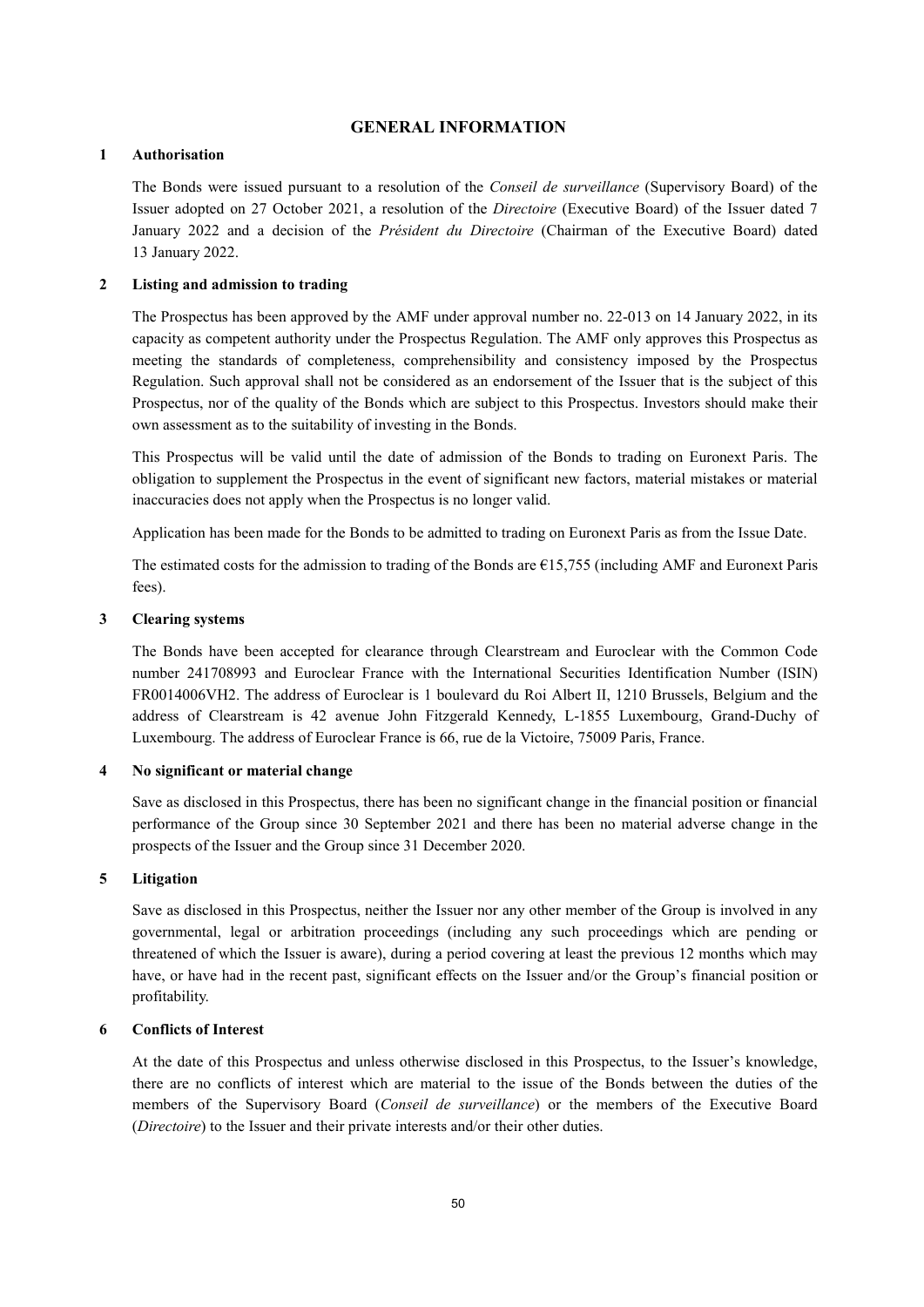### **7 Accounts**

The auditors of the Issuer are Ernst & Young Audit and Deloitte & Associés, who have audited the Issuer's consolidated financial statements in accordance with generally accepted auditing standards in France for each of the two years ended 31 December 2020 and 31 December 2019. Their audit reports on these financial statements were issued with unqualified opinions but the audit report on the financial statements for the year ended 31 December 2019 included an emphasis of matter paragraph. The auditors have reviewed the condensed consolidated interim financial statements of the Issuer as at, and for the six-month period ended, 30 June 2021 and their review report on these financial statements was issued with unqualified conclusion. The auditors are independent statutory auditors with respect to the Issuer as required by the laws of the French Republic and under the applicable rules of the *Compagnie Nationale des Commissaires aux Comptes*.

Ernst & Young Audit is a member of the *Compagnie régionale des Commissaires aux comptes de Versailles et du Centre*.

Deloitte & Associés is a member of the *Compagnie régionale des Commissaires aux comptes de Versailles et du Centre*.

### **8 Documents**

Copies of the following documents are available for inspection and collection free of charge (in the case of the documents referred to in (a) and (b) below, for inspection only) during normal business hours on any weekday (except Saturdays, Sundays and public holidays) at the specified offices of the Issuer and of the Paying Agent (for the time being in France) so long as any of the Bonds are outstanding:

- (a) the s*tatuts* of the Issuer;
- (b) this Prospectus; and
- (c) the 2019 *Document d'Enregistrement Universel*, the 2020 *Document d'Enregistrement Universel* and the 2021 *Rapport Financier Semestriel.*

The documents referred to in (b) and (c) above are available on the websites of the Issuer (*www.wendelgroup.com*) and the AMF (*www.amf-france.org*) (except the 2021 *Rapport Financier Semestriel*, which is only available on the website of the Issuer (*www.wendelgroup.com*)).

### **9 Websites**

Any websites included in this Prospectus are for information purposes only and the information in such websites does not form any part of this Prospectus unless that information is incorporated by reference into the Prospectus.

# **10 Yield**

The yield of the Bonds is equal to 1.426 per cent. *per annum* and is calculated on the Issue Date on the basis of the Issue Price. It is not an indication of future yield.

### **11 Currency**

All references in this document to "euro", "EUR" and "€" refer to the currency introduced at the start of the third stage of European economic and monetary union pursuant to the Treaty establishing the European Community (signed in Rome on 25 March 1957), as amended.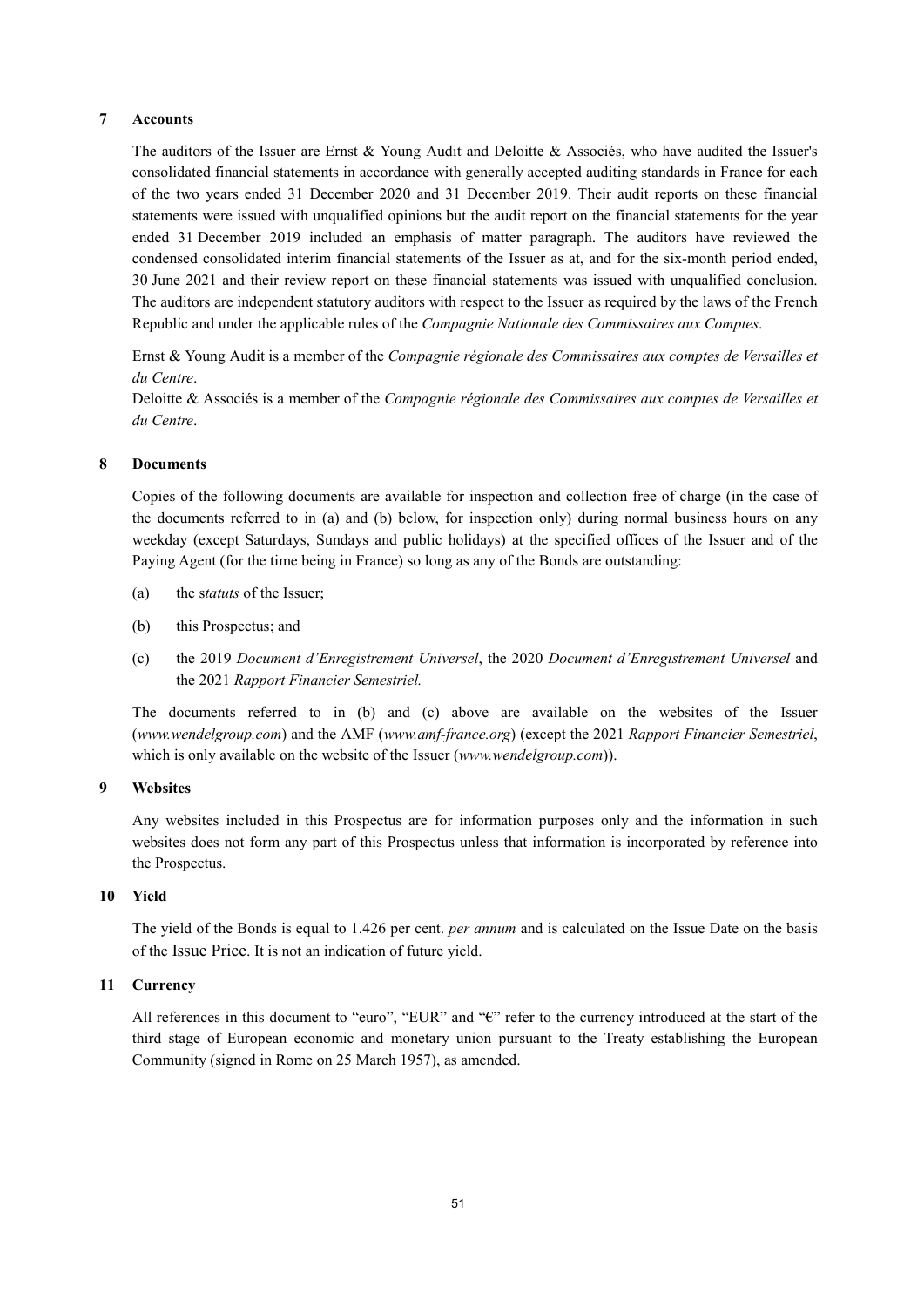### **12 Ratings**

The Issuer was rated BBB with a stable outlook by S&P on 11 February 2021 and Baa2 with a stable outlook by Moody's on 4 August 2021. The Bonds have been assigned a rating of BBB by S&P and Baa2 by Moody's. S&P and Moody's are established in the European Union, registered under Regulation (EC) No. 1060/2009, as amended (the "**CRA Regulation**") and included in the list of registered credit rating agencies published by the European Securities and Markets Authority on its website (www.esma.europa.eu/supervision/credit-rating-agencies/risk) in accordance with the CRA Regulation. The rating addresses the likelihood of full and timely payment to the Bondholders of all payments of interest on each interest payment date and repayment of principal on the final payment date. A security rating is not a recommendation to buy, sell or hold securities and may be subject to revision, suspension or withdrawal at any time by the assigning rating agency.

#### **13 Interest**

So far as the Issuer is aware and and save for the fees payable to the Joint Lead Managers, no person involved in the issue of the Bonds has an interest material to the offer.

#### **14 Joint Lead Managers**

Certain of the Joint Lead Managers and their affiliates have engaged, and may in the future engage, in investment banking and/or commercial banking transactions with, and may perform services for, the Issuer and their affiliates in the ordinary course of business. In addition, in the ordinary course of their business activities, the Joint Lead Managers and their affiliates may make or hold a broad array of investments and actively trade debt and equity securities (or related derivative securities) and financial instruments (including bank loans) for their own account and for the accounts of their customers. Such investments and securities activities may involve securities and/or instruments of the Issuer or Issuer's affiliates. Certain of the Joint Lead Managers or their affiliates that have a lending relationship with the Issuer routinely hedge their credit exposure to the Issuer consistent with their customary risk management policies. Typically, such Joint Lead Managers and their affiliates would hedge such exposure by entering into transactions which consist of either the purchase of credit default swaps or the creation of short positions in securities, including potentially the Bonds. The Joint Lead Managers and their affiliates may also make investment recommendations and/or publish or express independent research views in respect of such securities or financial instruments and may hold, or recommend to clients that they acquire, long and/or short positions in such securities and instruments.

#### **15 Forward-Looking Statements**

This Prospectus contains or incorporates by reference certain forward-looking statements that are based on estimates and assumptions. Forward-looking statements include statements with respect to the Issuer's business, future financial condition and prospects and generally include all statements preceded by, followed by or that include the words "believe", "expect", "project", "anticipate", "seek", "estimate" or similar expressions. Although it is believed that the expectations reflected in these forward-looking statements are reasonable, there is no assurance that the actual results or developments anticipated will be realised or, even if realised, that they will have the expected effects on the business, financial condition or prospects of the Issuer.

These forward-looking statements speak only as of the date on which the statements were made, and no obligation has been undertaken to publicly update or revise any forward-looking statements made in this Prospectus or elsewhere as a result of new information, future events or otherwise, except as required by applicable laws and regulations.

#### **16 Legal Entity Identifier**

The Legal Entity Identifier number of the Issuer is: 969500M98ZMIZYJD5O34.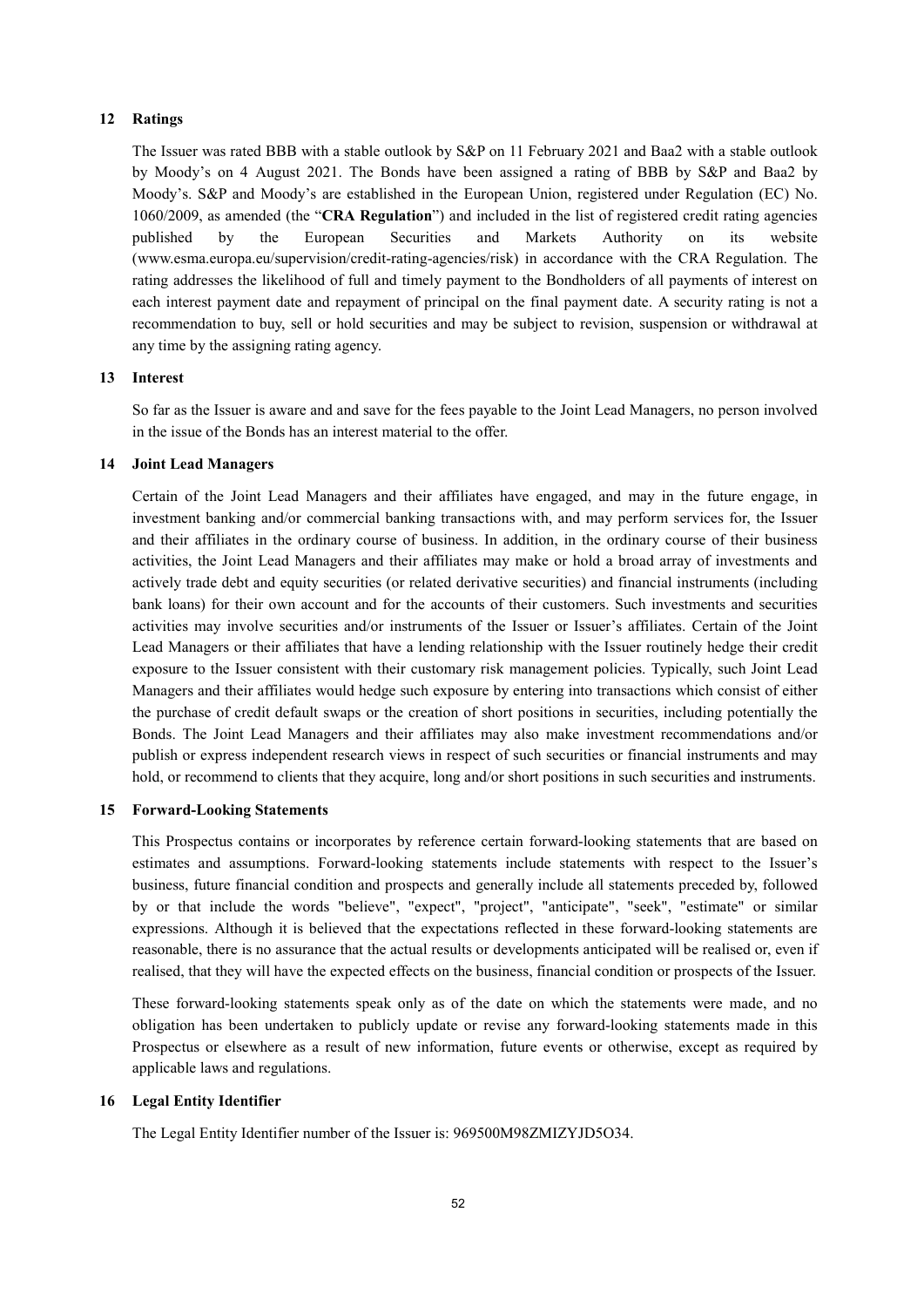# <span id="page-52-0"></span>**PERSON RESPONSIBLE FOR THE INFORMATION GIVEN IN THE PROSPECTUS**

To the best knowledge of the Issuer, the information contained in this Prospectus is in accordance with the facts and contains no omission likely to affect its import.

> **WENDEL** 89, rue Taitbout 75009 Paris France

Duly represented by Jérôme Michiels, Chief Financial Officer Authorised signatory, pursuant to the decision of the *Président du Directoire* (Chairman of the Executive Board) dated 13 January 2022

Dated 14 January 2022



This Prospectus has been approved by the AMF, in its capacity as competent authority under Regulation (EU) 2017/1129. The AMF has approved this Prospectus after having verified that the information it contains is complete, coherent and comprehensible within the meaning of Regulation (EU) 2017/1129.

This approval is not a favourable opinion on the Issuer and on the quality of the Bonds described in this Prospectus. Investors should make their own assessment of the opportunity to invest in such Bonds.

This Prospectus has been approved on 14 January 2022 and is valid until the date of admission of the Bonds to trading on Euronext Paris and shall, during this period and in accordance with the provisions of article 23 of the Regulation (EU) 2017/1129, be completed by a supplement to the Prospectus in the event of new material facts or substantial errors or inaccuracies.

This Prospectus obtained the following approval number: 22-013.